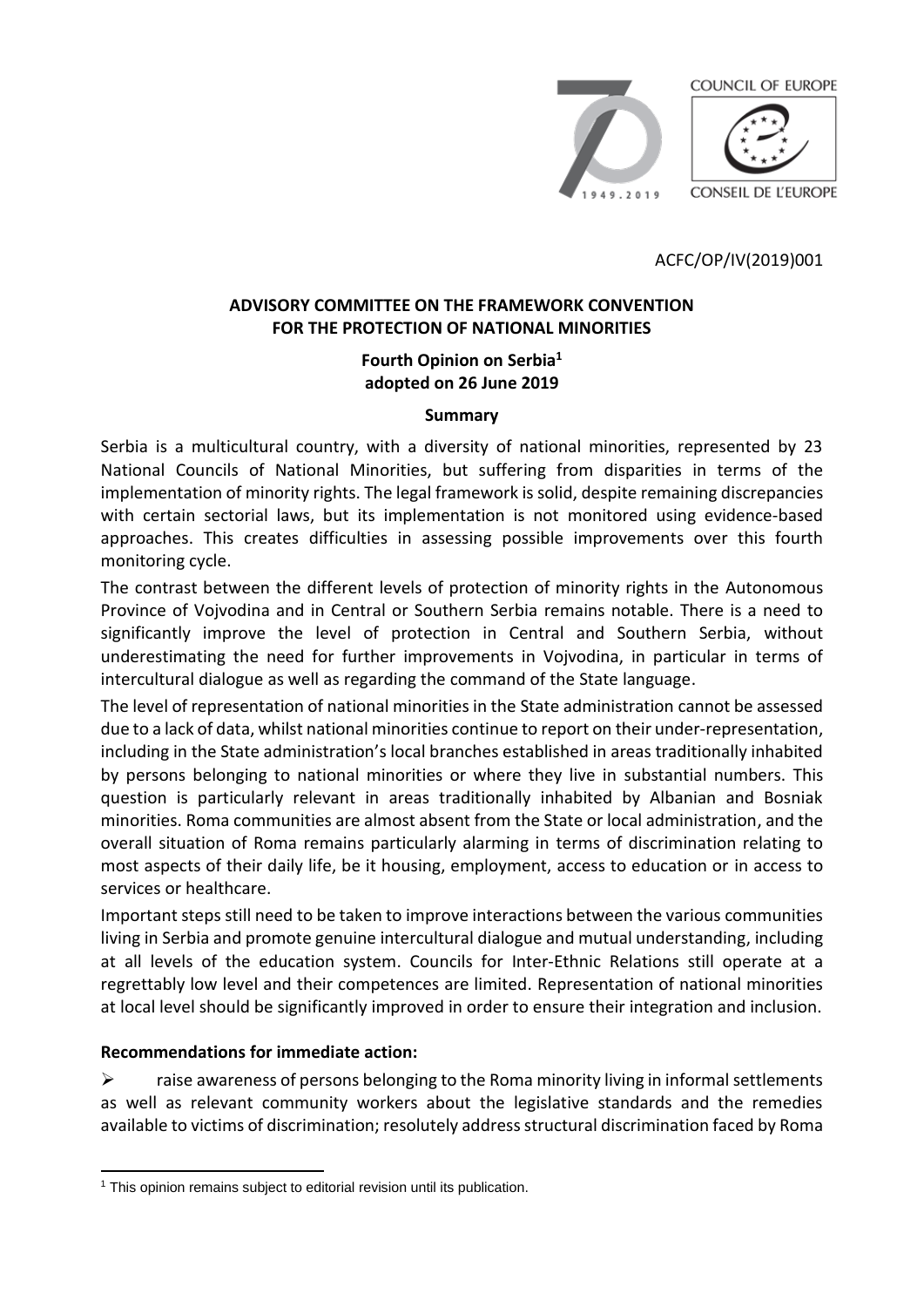with regard to their citizenship status, as well as housing, healthcare, education and employment, including by taking the necessary affirmative measures to address the root causes of discrimination they face; eliminate all forms of segregation of Roma children and include them in mainstream education; redouble efforts to combat school absenteeism and early dropouts among Roma children, including by expanding and developing the long-term use of pedagogical assistants; step up efforts to improve participation of Roma in the economic and social life, by designing policy measures based on disaggregated data, setting up clear indicators, monitoring them in close co-operation with representatives of the Roma, with a view to adapting and strengthening them on a periodical basis;

 $\triangleright$  Set up and operate, as soon as possible and at the latest by the due date of the fifth State Report, a sustainable and human rights-based data collection framework on issues pertaining to the access to rights of persons belonging to national minorities as well as promote complementary qualitative and quantitative research in order to assess the situation of persons belonging to national minorities; on the basis of such data and research, set up, implement, monitor and periodically review minority policies with the effective participation of persons belonging to national minorities;

 Implement the recommendations of the Protector of Citizens of the Republic of Serbia listed in its Special Report on Councils for Inter-Ethnic Relations and commission an independent qualitative study, as soon as possible and at the latest by the due date of the fifth State Report, in order to assess the functionality of the Councils for Inter-Ethnic Relations; strongly support the development of independent qualitative and quantitative research showing the level and nature of inter-ethnic relations, including relations between persons belonging to national minorities and persons belonging to the majority; on the basis of such research, set up, implement, monitor and periodically review a comprehensive strategy aimed at revitalising inter-ethnic relations, in consultation with persons belonging to national minorities and local self-government units, taking into account the need to involve the majority in the integration and inclusion of national minorities in Serbian society;

 $\triangleright$  promote a multicultural and intercultural perspective in education, including by developing exchange programmes between communities, at every level of education; ensure, as soon as possible and at the latest by the due date of the fifth State Report, that through a process including effective participation of persons belonging to national minorities, history curricula and teaching materials promote respect for all groups in society and provide broad knowledge on minorities as forming an integral part of Serbian society; ensure that multiple perspectives are encouraged in historical and contemporary research; promote, in consultation with representatives of the national minorities concerned, possible models for bilingual or multilingual education;

 $\triangleright$  set up and operate, as soon as possible and at the latest by the due date of the fifth State Report, a sustainable and human rights-based data collection framework within the public administration and, on the basis of such data, set up, implement, monitor and review on a periodical basis concrete and effective measures aimed at producing long-term and measurable progress on the representation of national minorities in the public administration, in particular those living in remote areas and the most marginalised.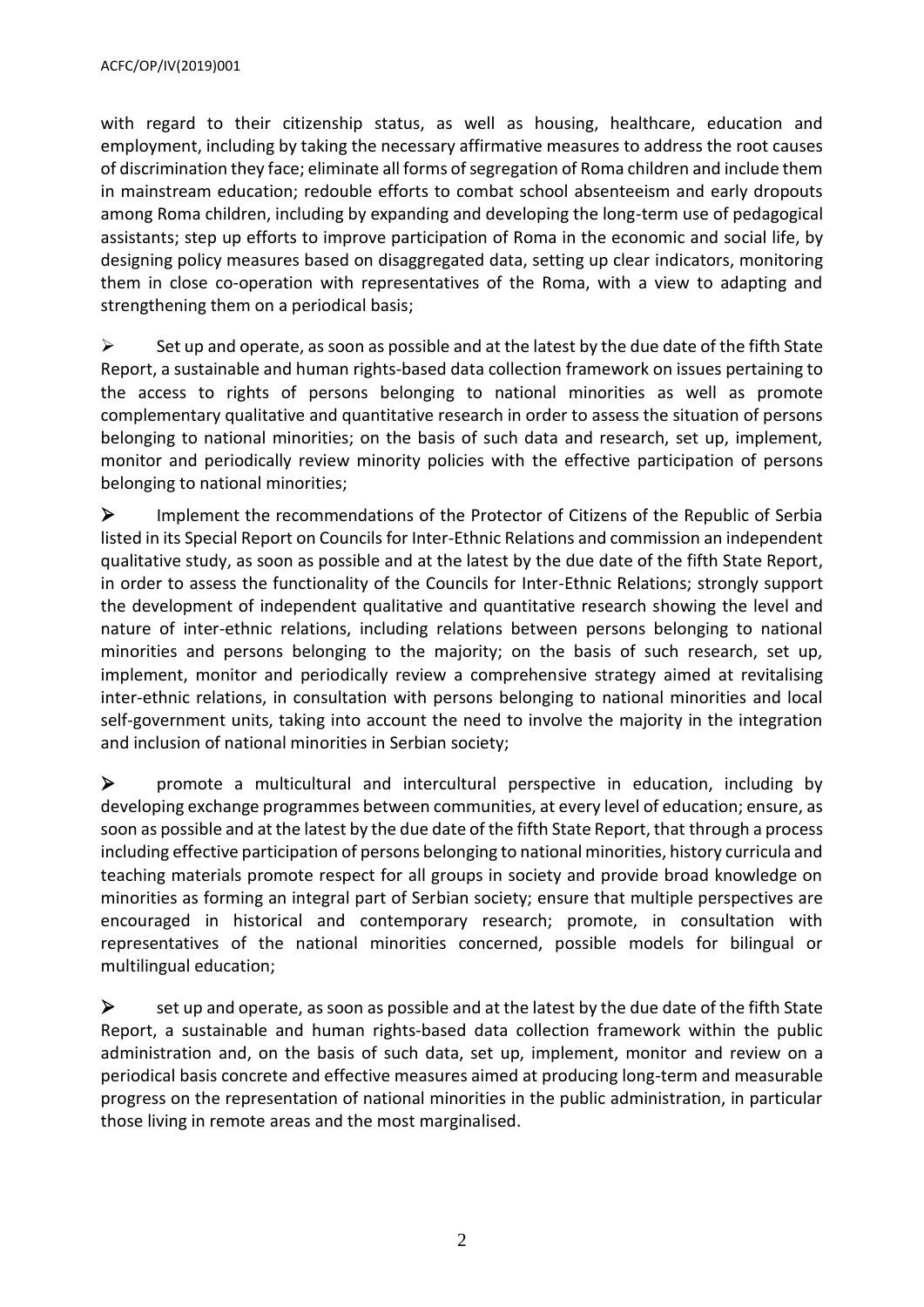#### **Table of contents**

| ASSESSMENT OF MEASURES TAKEN TO IMPLEMENT THE RECOMMENDATIONS FOR IMMEDIATE ACTION  5 |  |
|---------------------------------------------------------------------------------------|--|
|                                                                                       |  |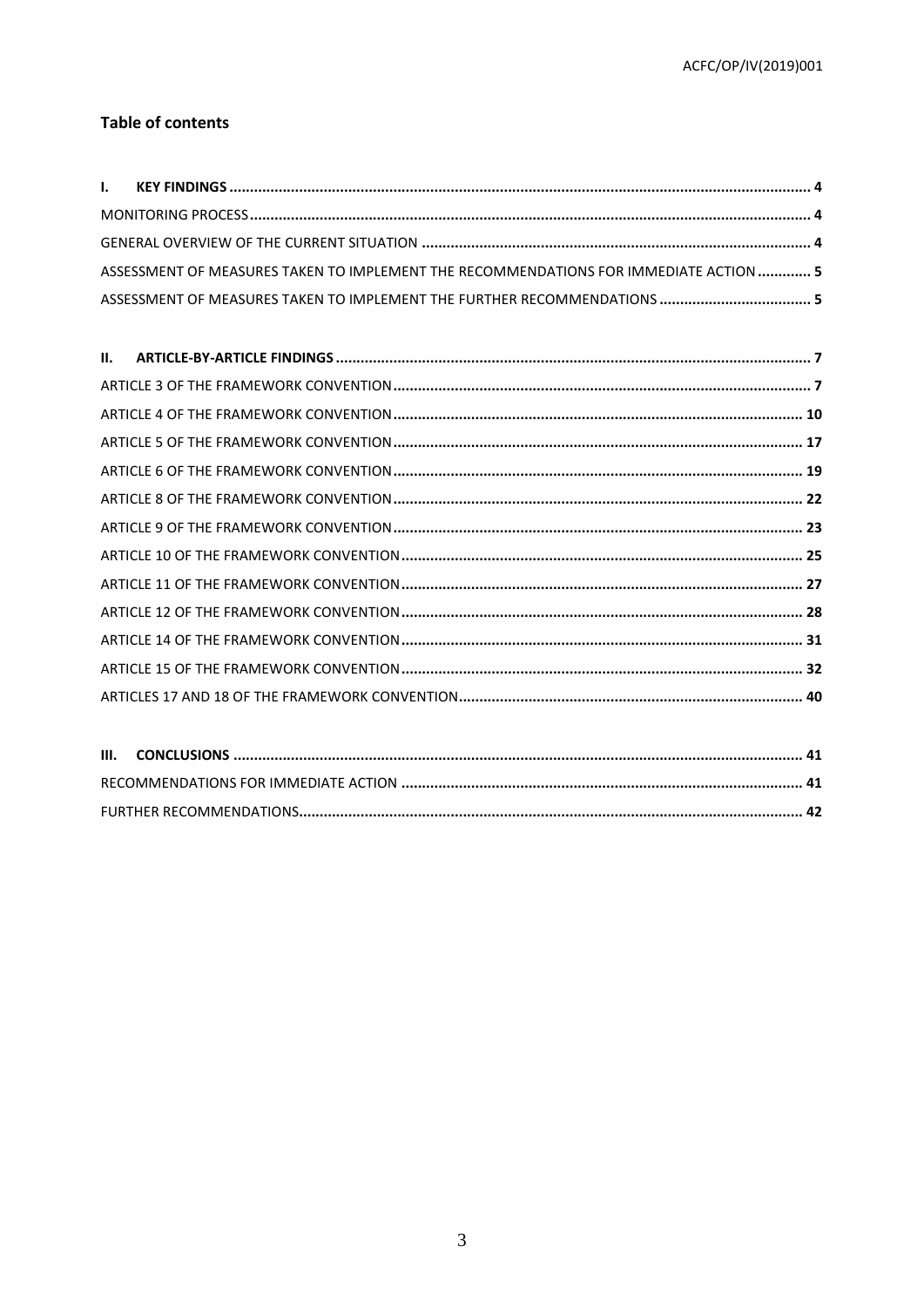# <span id="page-3-0"></span>**I. Key findings**

#### <span id="page-3-1"></span>**Monitoring process**

1. This fourth cycle opinion on the implementation of the Framework Convention by Serbia was adopted in accordance with Article 26(1) of the Framework Convention and Rule 23 of the Resolution (97)10 of the Committee of Ministers. The findings are based on information contained in the fourth State Report, $^2$  submitted by the authorities on 18 September 2018, other written sources and information obtained by the Advisory Committee from governmental and non-governmental sources during its visit to Bujanovac, Niš, Petrovac na Mlavi, Kostolac, Novi Sad and Belgrade from 18 to 22 March 2019. The Advisory Committee expresses its gratitude to the Serbian authorities for their cooperation in the organisation of the visit. The Advisory Committee welcomes the authorities' cooperative approach and expresses its gratitude for the assistance provided before, during and after the country visit.

2. The State Report was due on 1 September 2017 and it was unfortunately submitted with a 12-month delay. The Advisory Committee notes however with satisfaction that a wide consultation was held to prepare the fourth State Report, including with representatives of national minorities and members of civil society. The third Opinion of the Advisory Committee as well as the third Resolution of the Committee of Ministers on the implementation of the Framework Convention by Serbia have been translated into Serbian and made available on the website of the Office for Human and Minority Rights of Serbia. The Advisory Committee is neither aware of translations in minority languages nor of a follow-up meeting having been organised after the publication of these documents.

## <span id="page-3-2"></span>**General overview of the current situation**

3. The state of implementation of the Framework Convention by Serbia is characterised by a significant discrepancy between the quality of the normative provisions adopted, sometimes for several years already, and the continuously low level of data collected in order to be able to follow-up on their actual implementation. This lack of data makes it difficult for the Advisory Committee to monitor and review policy measures as well as to assess any possible improvements over this fourth monitoring cycle.

4. Serbia is a multicultural country, with a diversity of national minorities, represented by 23 National Councils of National Minorities.<sup>3</sup> However, the way this diversity is taken into account in public policies is still marked by a notable contrast between the different levels of protection of minority rights in the Autonomous Province of Vojvodina and in Central and Southern Serbia. There is a need to significantly improve the level of protection in Central and

 <sup>2</sup> Fourth **State Report** on Serbia.

<sup>3</sup> Albanian, Ashkali, Bulgarian, Bunjevci, Bosniak, Croat, Czech, Vlach, Egyptian, German, Greek, Hungarian, Macedonian, Montenegrin, Polish, Roma, Romanian, Russian, Rusyn, Slovak, Slovenian, Ukrainian as well as the Executive Committee of the Union of Jewish Municipalities of Serbia (see State Report, Section III.4). The results of the 2011 census results, as reproduced in the *Third State Report on Serbia*, Section 2.1 are as follows: Serbs 5,988,150; Albanians 5,809; Ashkali 997; Bosniaks 145,278; Bulgarians 18,543; Bunyevtsi 16,706; Vlachs 35,330; Gorani 7,767; Greeks 725; Egyptians 1,834; Jews 787; Yugoslavs 23,303; Hungarians 253,899; Macedonians 22,755; Muslims 22,301; Germans 4,064; Roma 147,604; Romanians 29,332; Russians 3,247; Ruthenians 14,246; Slovaks 52,750; Slovenians 4,033; Turks 647; Ukrainians 4,903; Croats 57,900; Tzintzars 243; Montenegrins 38,527; Czechs 1,824; Shokci 607; Others 9,890; Did not declare themselves 160,346.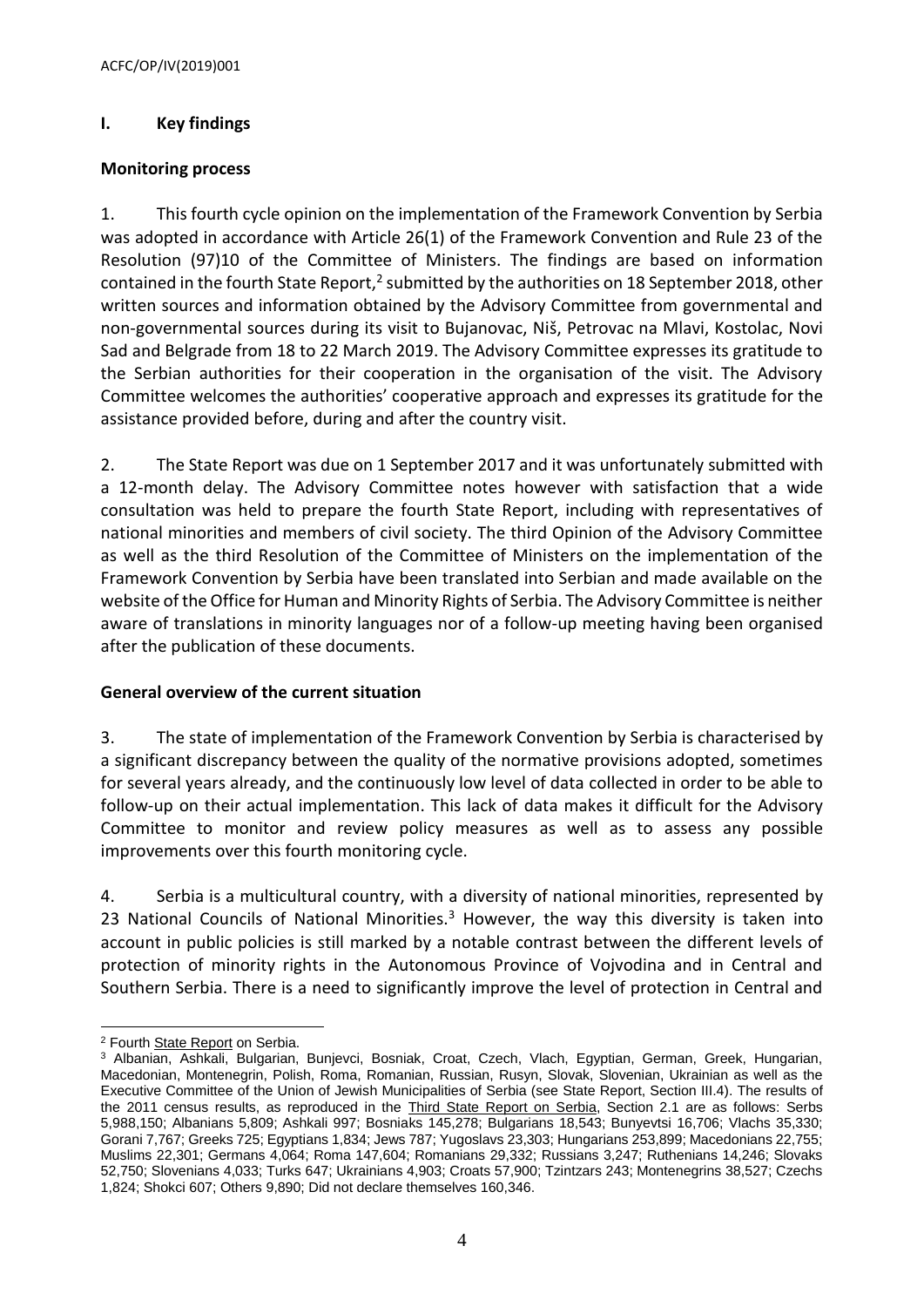ACFC/OP/IV(2019)001

Southern Serbia, without underestimating the need for further improvements in Vojvodina, in particular in terms of intercultural dialogue as well as regarding the command of State language.

# <span id="page-4-0"></span>**Assessment of measures taken to implement the recommendations for immediate action**

5. Despite the commendable efforts of the authorities, the situation of Roma remains particularly alarming in terms of discrimination relating to most of aspects of their daily life, be it housing, employment, access to education or in access to services or healthcare. In the Serbian context, Roma refers to those considered as having permanently lived in Serbia, those displaced following the 1999 conflict in Kosovo<sup>4</sup> and those "returning" from Western countries where they unsuccessfully sought asylum or migrated.<sup>5</sup> While the 2011 census refers to Roma as representing 2.05% of the population (147 604 persons), unofficial estimates rather refer to 500 000 to 600 000 Roma living in Serbia.<sup>6</sup> Persons identifying themselves as Egyptians and Ashkali are often confused with Roma, and they face similar difficulties in their integration in Serbian society.

6. The level of representation of national minorities in the administration cannot be assessed due to a lack of data. Representatives of national minorities continue to report on a lack of representation of minorities, in particular in the State administration, including local branches established in areas traditionally inhabited by persons belonging to national minorities or where they live in substantial numbers. This question is particularly relevant in areas traditionally inhabited by Albanian and Bosniak minorities. Roma are almost absent from the State and local administration.

7. The Law on National Councils of National Minorities was revised in 2018 following a three-year consultation process. New elections were held in November 2018 (see Article 15). The overall number of persons registered on the relevant electoral roll increased, which is to be welcomed. The campaign was however not monitored, in particular in the media, and this makes it difficult to assess how effectively matters of concern to persons belonging to national minorities have been taken into account during the campaign. A qualitative and quantitative analysis of the work carried out by the National Councils is necessary in order to further assess the quality of the system of representation.

## <span id="page-4-1"></span>**Assessment of measures taken to implement the further recommendations**

8. The authorities demonstrate the necessary flexibility in the use of the 2011 census data, in particular with regard to the Albanian and Roma communities. Notable improvements are also to be underlined with regard to regularising the status of a large number of stateless persons, although efforts should not be decreased in this regard. Positive developments have also to be

 4 \*All references to Kosovo, whether the territory, institutions or population, in this text shall be understood in full compliance with United Nations Security Council Resolution 1244 and without prejudice to the status of Kosovo.

<sup>&</sup>lt;sup>5</sup> Ad Hoc Committee of Experts on Roma Issues (CAHROM), Thematic report on challenges and best practices in [implementing Roma inclusion strategies, with a focus on solving the lack of IDs and improving access to social services](http://rm.coe.int/cahrom-2017-17-report-of-thematic-visit-to-ukraine-on-roma-policies-wi/16808c2722&format=native)  [\(Ukraine, Greece, the former Yugoslav Republic of Macedonia, Poland](http://rm.coe.int/cahrom-2017-17-report-of-thematic-visit-to-ukraine-on-roma-policies-wi/16808c2722&format=native) and Serbia), CAHROM(2017)17, October 2017.

<sup>&</sup>lt;sup>6</sup> See, *inter alia*, Ad Hoc Committee of Experts on Roma Issues (CAHROM), Thematic Report on (Re-) Housing Solutions for Roma and Alternative Measures to (Forced) Evictions (further to the CAHROM thematic visit to Serbia, 18-20 November 2013, CAHROM (2014)4, October 2014; Council of Europe, *Estimates on Roma population in* [European countries;](http://rm.coe.int/CoERMPublicCommonSearchServices/DisplayDCTMContent?documentId=0900001680088ea9) Government of Serbia, The Strategy of Social Inclusion of Roma for the Period from 2016 to 2025, pages 16-17.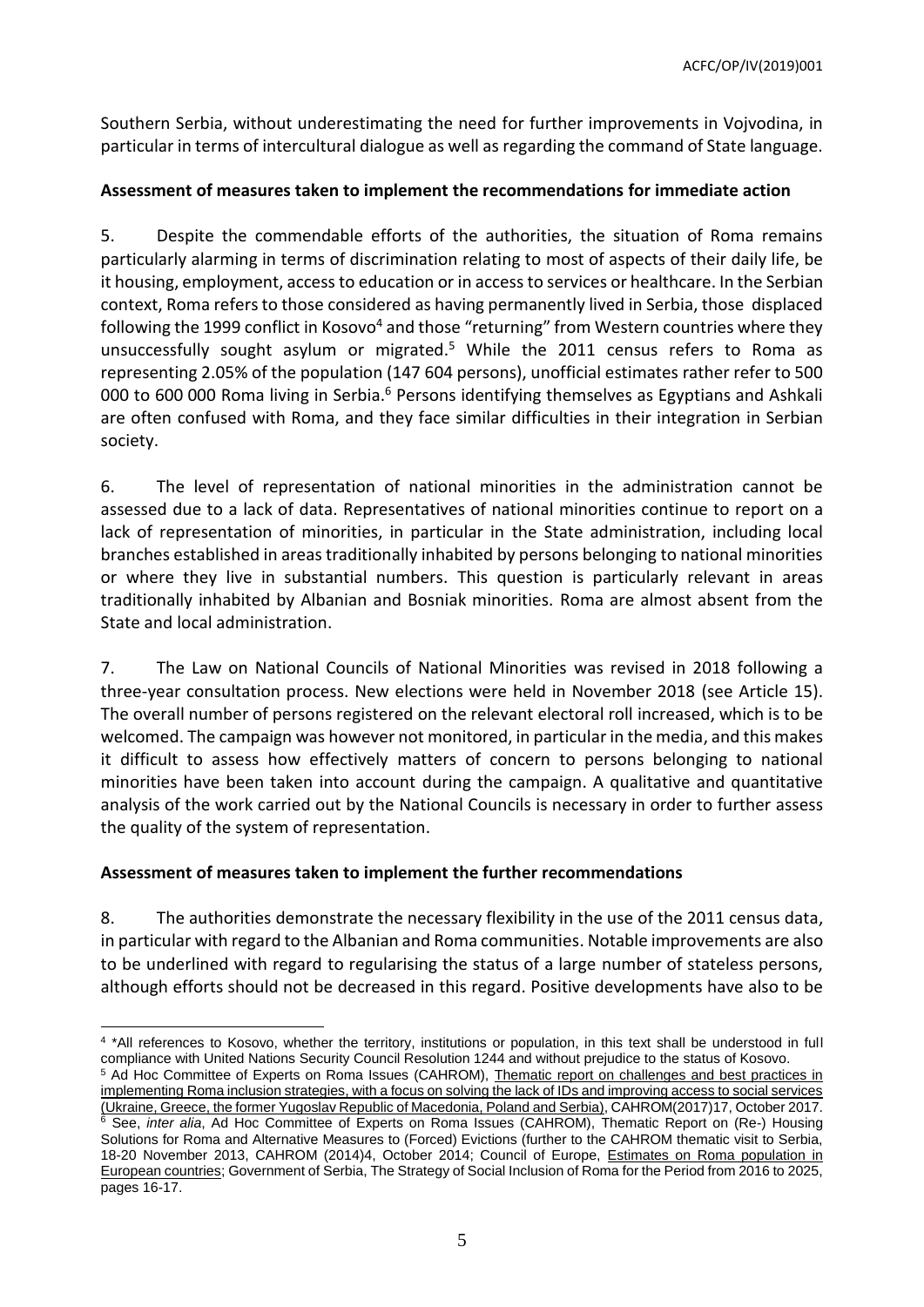noted with regard to the publishing of textbooks in minority languages, with the exception of those in the Albanian language.

9. Important steps still need to be taken in order to improve interactions between the various national minority communities living in Serbia and to promote a genuine intercultural dialogue and mutual understanding. Councils for inter-ethnic relations should constitute a more effective instrument for the integration and inclusion of national minorities at local level, but they still operate at a regrettably low level and their competences are limited. The privatisation of large parts of the media has also led to the closing of several local TV and radio stations as well as newspapers. While media provision in minority languages is still significant, it is nevertheless critical that the authorities start proactively assessing the impact of the privatisation process and the level of access to information in minority languages, including through a qualitative assessment.

10. In the following part of the opinion, a number of articles of the Framework Convention are not addressed. Based on the information currently at its disposal, the Advisory Committee considers that the implementation of these articles does not give rise to any specific observations. This statement is not to be understood as signaling that adequate measures have now been taken and that efforts in this respect may be diminished or even halted. Rather, the Advisory Committee considers that the obligations of the Framework Convention require a sustained effort by the authorities. Furthermore, a certain state of affairs which may be considered acceptable at this stage may not necessarily be so in further cycles of monitoring. Finally, it may be that issues which appear at this stage to be of relatively minor concern prove over time to have been underestimated.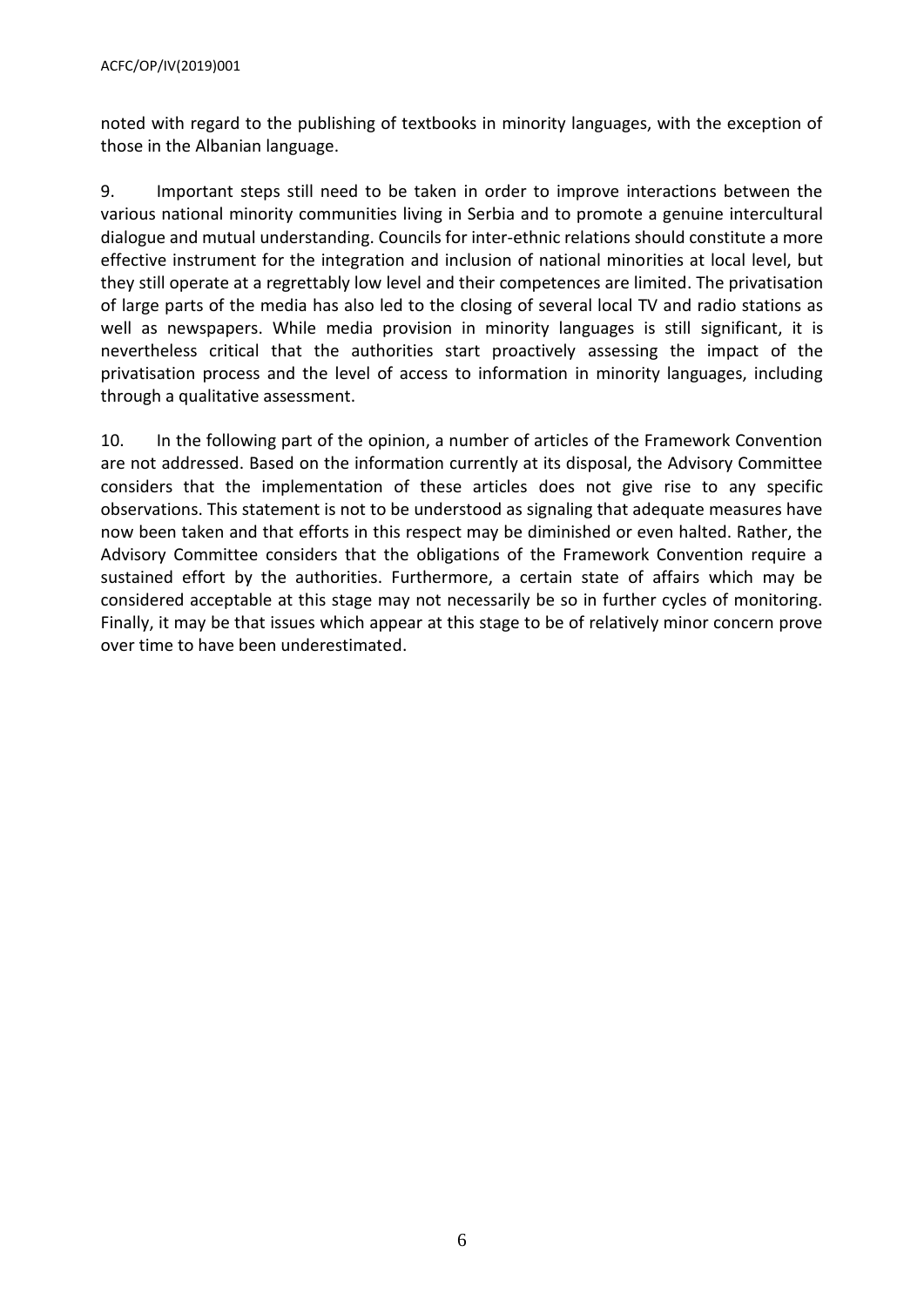## <span id="page-6-0"></span>**II. Article-by-article findings**

#### <span id="page-6-1"></span>**Article 3 of the Framework Convention**

#### **Personal scope of application**

11. The Serbian authorities have not submitted any declaration or interpretative statement upon ratification of the Framework Convention related to its personal scope of application. The Advisory Committee welcomes, as it has in the past,<sup>7</sup> the flexible approach maintained by the Serbian authorities with regard to access to linguistic minority rights (Articles 10, 11 and 14) for non-citizens sharing a language with a national minority in Serbia. It notes however that, despite its reiterated recommendations, Article 2 of the Law on the Protection of Rights and Freedoms of National Minorities still defines a national minority as "any group of citizens of the Republic of Serbia which, though constituting a minority in the Republic of Serbia's territory, is numerically sufficiently representative, belongs to a population group whose members have a long term and firm bond with the territory of the Republic of Serbia, and possesses characteristics such as language, culture, national or ethnic affiliation, origin or confession, differentiating them from the majority population, and whose members are characterised by care to collectively maintain their common identity, including their culture, tradition, language or religion".

12. The Advisory Committee recalls in this regard that – beyond its strong symbolic importance for persons belonging to national minorities – the personal scope of application of the Framework Convention should where appropriate also extend to non-citizens, particularly where exclusion on grounds of citizenship may lead to unjustified and arbitrary distinctions, for example when such exclusion concerns stateless persons belonging to national minorities who permanently reside on a given territory.<sup>8</sup> The Advisory Committee has always welcomed instances in which states parties have extended minority rights to non-citizens, thereby in practice disregarding an officially still existing precondition of citizenship.<sup>9</sup> A general application of this criterion may indeed act as a constraint in relation to several minority rights, in particular participation in social and economic life (see Article 15). While the Advisory Committee welcomes measures that have been or are being implemented in order to reduce statelessness in Serbia, legal and practical obstacles remain however for birth registration, acquisition of citizenship as well as registration of permanent residence and issuance of ID cards (see Article 4). This concerns mainly persons belonging to national minorities identifying themselves as Roma.

#### *Recommendation*

13. The Advisory Committee reiterates its call on the authorities to consider lifting the potentially limiting criterion of citizenship contained in the Law on the Protection of Rights and Freedoms of National Minorities.

#### **Data collection and population census**

 <sup>7</sup> [Third Advisory Committee Opinion on Serbia,](http://rm.coe.int/CoERMPublicCommonSearchServices/DisplayDCTMContent?documentId=090000168008c6aa) adopted on 28 November 2013, Para. 36.

 $8$  [Thematic Commentary No. 4,](https://rm.coe.int/CoERMPublicCommonSearchServices/DisplayDCTMContent?documentId=09000016806a4811) The Framework Convention: a key tool to managing diversity through minority rights. The scope of application of the Framework Convention for the Protection of National Minorities, adopted on 27 May 2016, para. 15.

<sup>&</sup>lt;sup>9</sup> Thematic Commentary No. 4, para. 30.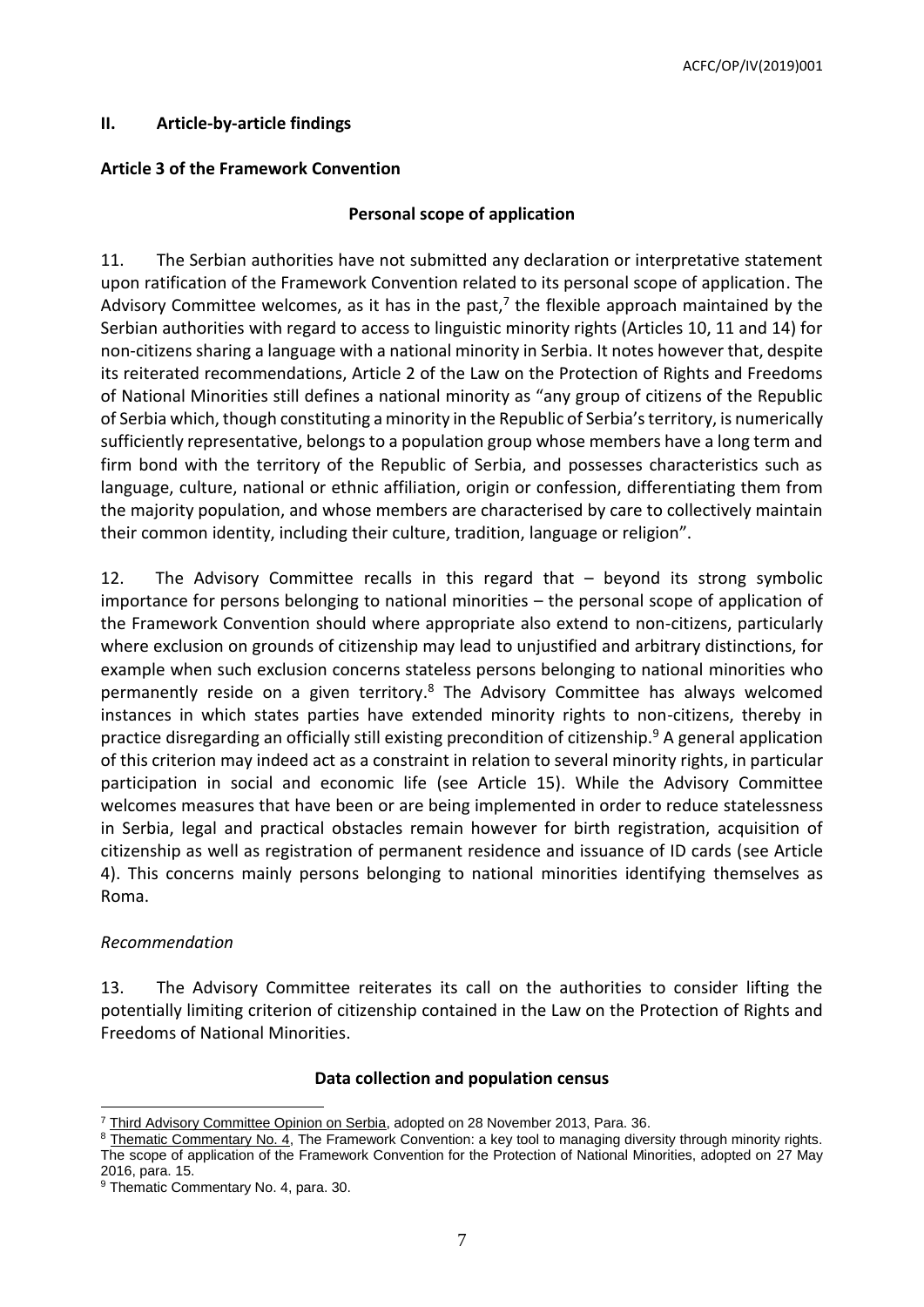14. The last population census was held in 2011. The Advisory Committee already had the opportunity to express its views on the process held in 2011 in its previous Opinion.<sup>10</sup> Keeping in mind the circumstances in which the 2011 population census was held, $^{11}$  the Advisory Committee notes with satisfaction that the authorities continue to demonstrate a flexible approach in the use of the 2011 census data for policy development, in particular as regards those affecting persons belonging to the Roma and Albanian minorities. The Advisory Committee notes also with satisfaction that the Strategy for Social Inclusion of Roma Men and Roma Women in the Republic of Serbia recognised the need for cautious use of such figures. When elaborating the Action Plan for 2017-2018, data from a survey conducted by UNICEF in 2014<sup>12</sup> were used as complementary data. With regard to Albanians, a new estimate of the number of inhabitants in Preševo, Bujanovac and Medvedja, based on a study carried out by the OSCE, the European Union and the Embassy of the United States is now being used to design social policy measures.<sup>13</sup> The authorities have formally decided that a new such estimate shall be used until the next population census is carried out,<sup>14</sup> apart from when the applicable legislation prescribes otherwise, as is the case for the funding of national councils (see Article 15).<sup>15</sup> The Advisory Committee welcomes the use made by the authorities of such alternative data and recalls that official statistics, for a variety of reasons, may not fully reflect reality. Results should be reassessed periodically and analysed flexibly, in close consultation with minority representatives. Authorities should also further avail themselves of other sources of information, including the general labour force and other surveys, as well as independent qualitative and quantitative research available on issues pertaining to the access to rights or persons belonging to national minorities.<sup>16</sup>

15. The Advisory Committee was further informed by the Statistical Office of the Republic of Serbia that the next census is planned for April 2021. It will involve a traditional door-to-door interviewing method, but interviewers will be equipped with laptops rather than paper questionnaires in order to reduce the data processing phase. The preliminary results will be published within a month while final results are expected to be published in 2021 or 2022. Questions on ethno-cultural characteristics will be formulated as open-type questions and the questionnaire will indicate that respondents are not obliged to declare themselves as affiliating to a given religion or ethnicity.

16. The Advisory Committee has, during its visit, asked persons belonging to national minorities whether they would be interested in the possibility, through the census, to affiliate themselves with multiple ethnicity or nationality. While some showed interest, most of the Advisory Committee's interlocutors were of the opinion that multiple affiliations could potentially weaken the rights of their minority group. Some of the interlocutors of the Advisory

 <sup>10</sup> [Third Advisory Committee Opinion on Serbia,](http://rm.coe.int/CoERMPublicCommonSearchServices/DisplayDCTMContent?documentId=090000168008c6aa) adopted on 28 November 2013, Para 46 to 49.

<sup>&</sup>lt;sup>11</sup> Third Advisory Committee Opinion on Serbia, Paras. 45 to 49.

<sup>&</sup>lt;sup>12</sup> Statistical Office of the Republic of Serbia and UNICEF, Serbia Multiple Indicator Cluster Survey and Serbia Roma [Settlements Multiple Indicator Cluster Survey,](http://www.stat.gov.rs/media/3528/mics5_report_serbia.pdf) 2014, Final Reports.

<sup>&</sup>lt;sup>13</sup> State Report, Section III.5.

<sup>14</sup> Government of the Republic of Serbia, Conclusion 05 no. 90-7304/2015 on the acceptance of the Activity Report for the implementation of the process of estimating the number of inhabitants in the municipalities of Preševo, Bujanovac and Medvedja, 2 July 2015.

<sup>15</sup> State Report, Section III.5.

<sup>&</sup>lt;sup>16</sup> Thematic Commentary No. 4, Para. 18.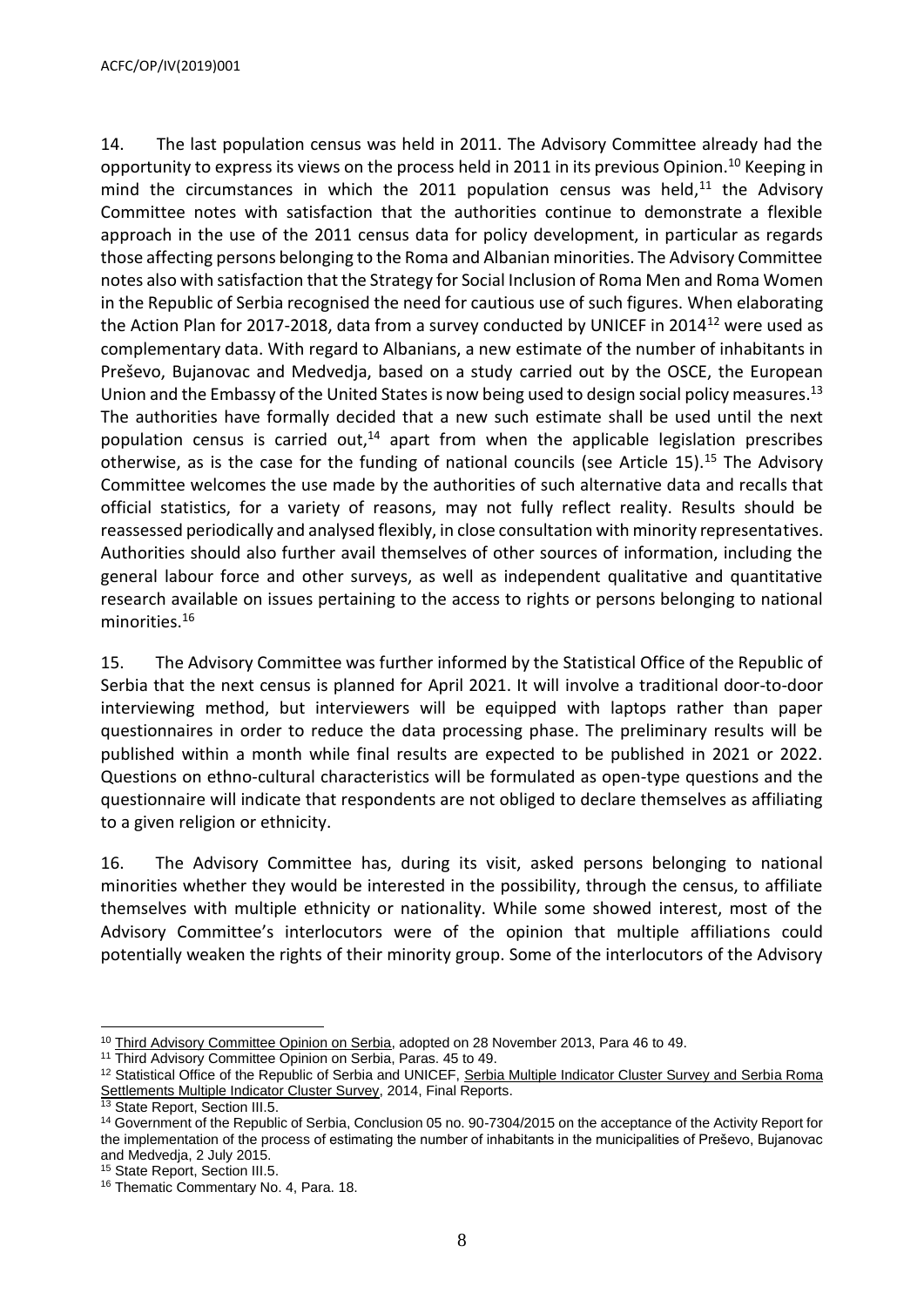Committee even contested that they could legally express multiple affiliations within the census process, whereas the authorities have confirmed otherwise to the Advisory Committee.

17. The Advisory Committee recalls that the right to free self-identification, which is of cardinal importance and constitutes the cornerstone of international protection of minorities,<sup>17</sup> also extends to multiple affiliation. Persons belonging to national minorities should never be obliged to choose between preserving their minority identity – or identities – or claiming the majority culture, as all options must be fully available to them. This implies that practices by which an individual affiliates with a particular minority should not be seen as exclusive, as he or she may simultaneously identify with other minorities or with the majority. However, this must not be used as an argument to interfere with the rights of persons belonging to national minorities to self-identify freely and to claim minority protection.<sup>18</sup> All persons and groups concerned should be made aware of the possibility and enabled to avail themselves of the right to self-identify freely in order to access their rights. There should be no obstacles in practice to the choice of affiliating with a minority, or several, or to the majority; rather, the choice should be made free of any fear of resulting disadvantages or of loss in social prestige.<sup>19</sup>

18. While welcoming the possibility for multiple affiliation in the census form, the Advisory Committee regrets that persons belonging to national minorities are not sufficiently made aware of the advantages of multiple affiliations and that the system as a whole is not structured around this possibility. The Advisory Committee regrets in particular that persons belonging to national minorities may only be registered in one special electoral roll for the election of the National Councils (Article 15). The Advisory Committee considers that promoting an environment where multiple affiliation is perceived as an asset rather than a weakness is a duty of the State parties to the Framework Convention, as reflected under its Article 6. In the short time between this Opinion's publication and the next census, and given the importance attached in Serbia to the size of a minority population for access to minority rights, including funding of the national councils, it is important to ensure that persons belonging to national minorities are adequately informed of the importance of the 2021 census, including about the nature and effects of multiple affiliation. As it does systematically, the Advisory Committee encouragesthe authorities to make all information on the methodology and aim of data collection available in the languages of national minorities, and to include persons belonging to national minorities as interviewers in the organisation and operation of such processes, particularly in areas where national minorities are settled in substantial numbers. 20

19. The Advisory Committee recalls also that the population census may provide the authorities with valuable statistical information in areas such as educational attainment, employment – including in public services – and household income. It therefore plays a crucial role, completed by other reliable data, $21$  in the development of targeted policies aimed at improving the implementation of minority rights. It is therefore important to plan awareness-

<sup>17</sup> See, *inter alia*, European Court of Human Rights Grand Chamber judgment in the case of Molla Sali v. Greece, no. [20452/14,](https://hudoc.echr.coe.int/eng#{%22itemid%22:[%22001-188985%22]}) § 157, 19 December 2018.

[Thematic Commentary No. 4,](https://rm.coe.int/CoERMPublicCommonSearchServices/DisplayDCTMContent?documentId=09000016806a4811) para. 13.

<sup>&</sup>lt;sup>19</sup> [Thematic Commentary No. 4,](https://rm.coe.int/CoERMPublicCommonSearchServices/DisplayDCTMContent?documentId=09000016806a4811) para. 14.

<sup>&</sup>lt;sup>20</sup> [Thematic Commentary No. 4,](https://rm.coe.int/CoERMPublicCommonSearchServices/DisplayDCTMContent?documentId=09000016806a4811) para. 17

<sup>&</sup>lt;sup>21</sup> Thematic Commentary No. 2, The effective participation of persons belonging to national minorities in cultural, social and economic life and in public affairs, adopted on 27 February 2008, para. 30. Also available in [Albanian,](http://rm.coe.int/CoERMPublicCommonSearchServices/DisplayDCTMContent?documentId=09000016800bc811) [Bosnian,](http://rm.coe.int/CoERMPublicCommonSearchServices/DisplayDCTMContent?documentId=09000016800bc7ea) [Czech,](http://rm.coe.int/CoERMPublicCommonSearchServices/DisplayDCTMContent?documentId=09000016800bc7eb) [Hungarian,](http://rm.coe.int/CoERMPublicCommonSearchServices/DisplayDCTMContent?documentId=09000016800bc7ee) [Macedonian,](http://rm.coe.int/CoERMPublicCommonSearchServices/DisplayDCTMContent?documentId=09000016800bc815) [Romanian](http://rm.coe.int/doc/090000168070220a) or [Serbian.](http://rm.coe.int/CoERMPublicCommonSearchServices/DisplayDCTMContent?documentId=09000016800bc812)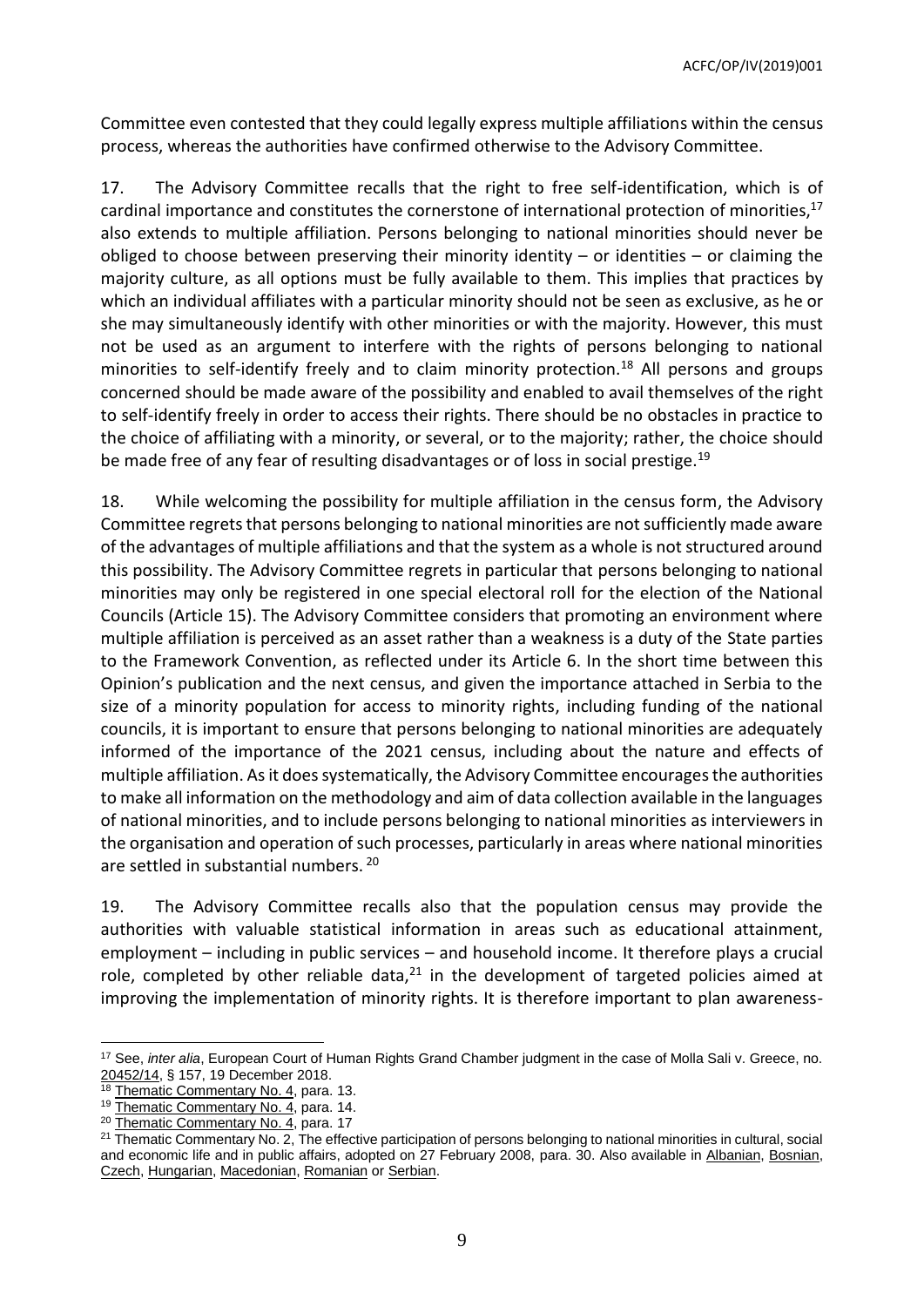raising activities well in advance of the census so that persons belonging to national minorities are informed about its purpose for the population, including of the benefits they can expect from it. Such information should be adapted, in particular in terms of medium, in order to reach out to persons belonging to national minorities, including the most vulnerable, such as Roma living in informal settlements.

#### *Recommendations*

20. The Advisory Committee calls on the authorities to launch an information campaign well ahead of the next census, targeting specifically persons belonging to national minorities, raising their awareness about the advantages of participating in the census, about multiple affiliation, and about their respective rights, with a view to successfully combining the protection and promotion of minority rights with the collection of reliable information about the ethnic composition of the population.

21. The Advisory Committee calls on the authorities to ensure the effective participation of persons belonging to national minorities in the design of the census methodology and in the organisation and operation of such processes, including as interviewers. It also calls on the authorities to make all information on the census methodology and the aim of data collection available in the languages of national minorities.

## <span id="page-9-0"></span>**Article 4 of the Framework Convention**

## **Anti-discrimination legislative framework**

22. The Constitution of Serbia<sup>22</sup> contains several provisions aimed at combatting discrimination. Its Article 21 prescribes equality of all before the constitution and the law. It also enshrines prohibition of discrimination on any grounds, including national origin, religion, language, or culture. Its Article 14 further guarantees "special protection [of the State] to national minorities for the purpose of exercising full equality and preserving their identity". Article 24 of the Law on the Prohibition of Discrimination contains a specific provision prohibiting discrimination against national minorities but only on the grounds of "religious affiliation, ethnic origin, religious beliefs and language". Article 3 of the Law on the Protection of Rights and Freedoms of National Minorities<sup>23</sup> however further prohibits "any form of discrimination on national, ethnic, racial, linguistic, religious or any other grounds against national minorities and persons belonging to national minorities". A number of other recently adopted legislative texts contain anti-discrimination provisions<sup>24</sup> together with the possibility for affirmative measures. The Law on Public Servants, for example, foresees such affirmative measures for the employment of persons belonging to national minorities to give priority to equally qualified candidates in order to achieve appropriate representation (See Article 15).<sup>25</sup>

23. The Advisory Committee notes that the anti-discrimination provisions differ from one law to the other, which makes it difficult for persons belonging to national minorities to identify

 $\overline{a}$ 

<sup>22</sup> Official Gazette 98/2006.

<sup>23</sup> Official Gazette 47/2018.

<sup>24</sup> See, *inter alia*, Law on Preschool Education, Law on Amendments to the Law on Primary Education or Law on Amendments to the Law on Secondary Education.

<sup>&</sup>lt;sup>25</sup> European network of legal experts on gender equality and non-discrimination, [Country report Non-discrimination,](https://www.equalitylaw.eu/country/serbia) Serbia, 2018.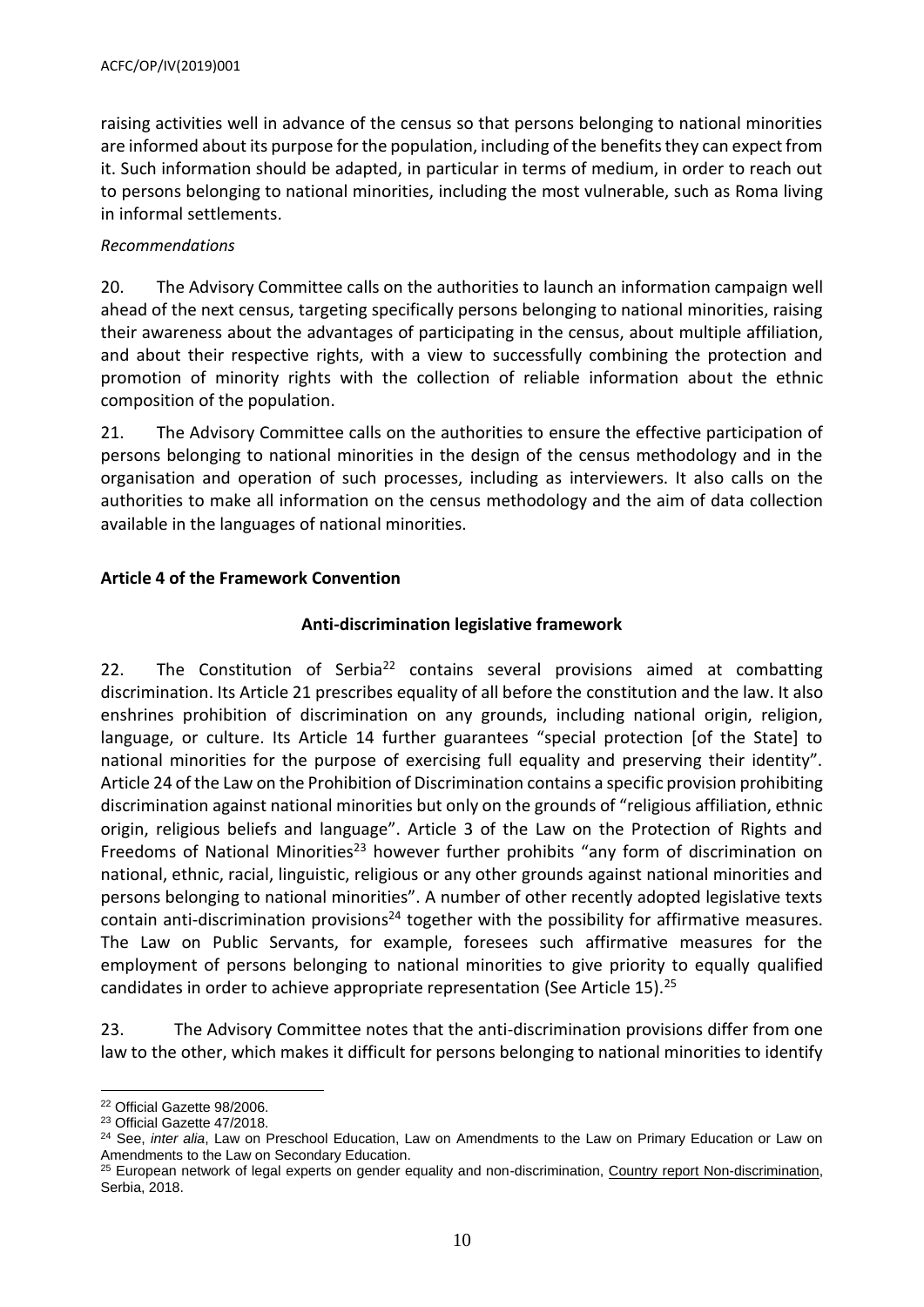under what circumstances they are protected from discrimination. The Advisory Committee therefore underlines the importance of consistency with international standards.

#### *Recommendation*

24. The Advisory Committee encourages the authorities to reinforce the clarity and accessibility of the anti-discrimination legislative framework, as well as to ensure that all such laws comply with international standards.

#### **Anti-discrimination monitoring and available remedies**

25. Articles 35 to 40 of the Law on the Prohibition of Discrimination regulate the procedure for applying to the institution of the Commissioner for the Protection of Equality (hereinafter "the equality body"). Complaints may be submitted to the equality body by the person who considers themselves to be discriminated against, but also by an organisation engaged in the protection of human rights or another person acting on behalf and with the agreement of the person concerned. In case the equality body finds that the rights of this person have been violated, it shall issue a recommendation suggesting a way of redressing the violation, and action must be taken within 30 days by the person violating those rights. If the latter fails to do so within 30 days, the equality body may make that failure public. The number of complaints submitted to the Equality Body tend to decrease (648 in 2015, 626 in 2016 and 532 in 2017), and the percentage of such complaints on the grounds of "national affiliation and ethnic origin" varies from one year to another (18.4% in 2015, 9.4% in 2016 and 9.8% in 2017). They concern primarily public institutions (ministries, courts, hospitals, social institutions) but also media, work environment, access to the labour market, education and professional training or provision of services and use of buildings.<sup>26</sup>

26. The Advisory Committee notes that persons belonging to the Roma community submit the most complaints to the equality body on the grounds of "national affiliation and ethnic origin", representing often more than half of the complaints received (50.4% in 2015, 38.3% in 2016, 53.2% in 2017). The Advisory Committee also observes that a decrease in the total number of complaints related to discrimination does not necessarily reflect the situation of the most marginalised persons, but may also point to possible weaknesses in informing them of the legal remedies available, and to the potential need for further awareness-raising and legal support to use such remedies. Such information campaigns should in particular reach out to the most vulnerable, in particular Roma living in informal settlements, as well as to relevant community workers.

27. The Protector of Citizens of the Republic of Serbia is entitled to receive complaints but also to raise *ex officio* problems encountered, *inter alia*, by persons belonging to national minorities living in Serbia, who all fall under its mandate. In 2017 the Protector of Citizens of the Republic of Serbia dealt with 58 complaints and initiated three investigations *ex officio* concerning minority rights, out of which 49 complaints were declared inadmissible. The Advisory Committee underlines that the high level of inadmissibility may reflect a lack of awareness on the procedures before the Protector of Citizens by persons belonging to national minorities. The Advisory Committee observes also that admissible cases led to the issuance of 14

 $\overline{a}$ <sup>26</sup> Commissioner for the Protection of Equality, [Annual report 2015,](http://ravnopravnost-5bcf.kxcdn.com/wp-content/uploads/2016/09/Commisssioner-for-the-Protection-of-Equality-2015-Regular-Annual-Report-1.pdf) March 2016. Number of complaints per affiliation: Roma (60), Bosniak (8), Albanian (8), Vlach (6), Romanian (5), Croatian (40), Hungarian (4), Bulgarian (2), Slovak (1), Slovenian (1) and other minorities (20).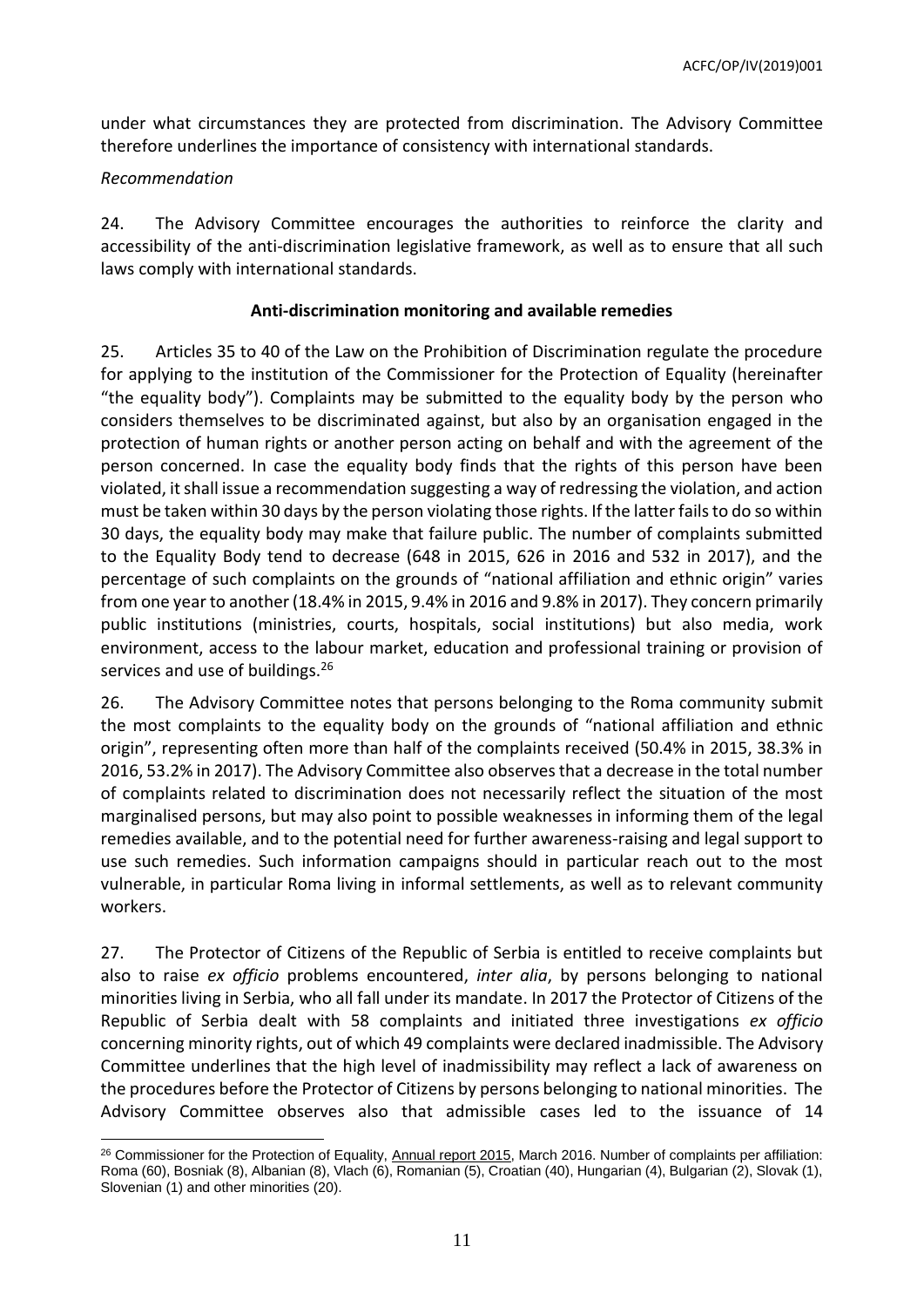recommendations, out of which only 6 have been accepted by the authorities concerned, despite the Advisory Committee's precedent recommendations in this regard. The Ombudsman of the Autonomous Province of Vojvodina indicated to the Advisory Committee that the complaints he receives from persons belonging to national minorities living in Vojvodina are mostly related to the use of the minority languages in contact with the administration, in particular personal data in minority language and script, such as the spelling of names on diplomas.

28. The Advisory Committee observes also from the latest available Regular Report of the Protector of Citizens that a majority of complaints concerning national minorities is introduced by persons belonging to the Roma national minority. The Advisory Committee noticed however in the course of its visit that persons belonging to the Roma national minority do not necessarily refer to the institution of the Protector of Citizens when asked which remedy they could consider for their discrimination cases to be addressed. The Advisory Committee underlines in this regard the importance for an institution like the Protector of Citizens to be perceived as an accessible recourse, and the equal importance for persons belonging to national minorities to perceive it as such.

# *Recommendation*

29. The Advisory Committee calls on the authorities to step up their efforts to raise awareness especially among groups most frequently exposed to discrimination, in particular Roma living in informal settlements as well as the relevant community workers, about the legislative standards and of the remedies available to victims of discrimination.

## **Equality data collection and measures to promote effective equality**

30. The Advisory Committee notes from the outset that, despite its precedent recommendations, no significant changes were brought to the legal order with regard to the collection and processing of sensitive personal data relating in particular to individuals' national affiliation, but also to the language(s) spoken or their religion. It welcomes however a significant increase in the budget allocated to the Commissioner for Information of Public Importance and Personal Data Protection.<sup>27</sup>

31. The authorities have adopted the Strategy for the Prevention of and Protection from Discrimination in June 2013 and its Action Plan in October 2014. The latter covered a wide area of measures related to national minorities, including the setting up of the Budgetary Fund for National Minorities (Article 5), the elimination of discriminatory content in school textbooks (Article 12), as well as measures aimed at increasing the number of national minorities in the administration (Article 15) or at sanctioning local self-government units not complying with their legal requirements related to the establishment of the Councils for Inter-Ethnic Relations (Article 6). Concerning Roma, the Action Plan contained cross-references to the 2016-2025 National Strategy for the Social Inclusion of Roma (hereinafter referred to as the "Roma Strategy", see below). The Action Plan did not contain however major measures aiming to improve the collection of equality data. The implementation of the Action Plan was partly delayed and led to

 <sup>27</sup> State Report, Section IV.1.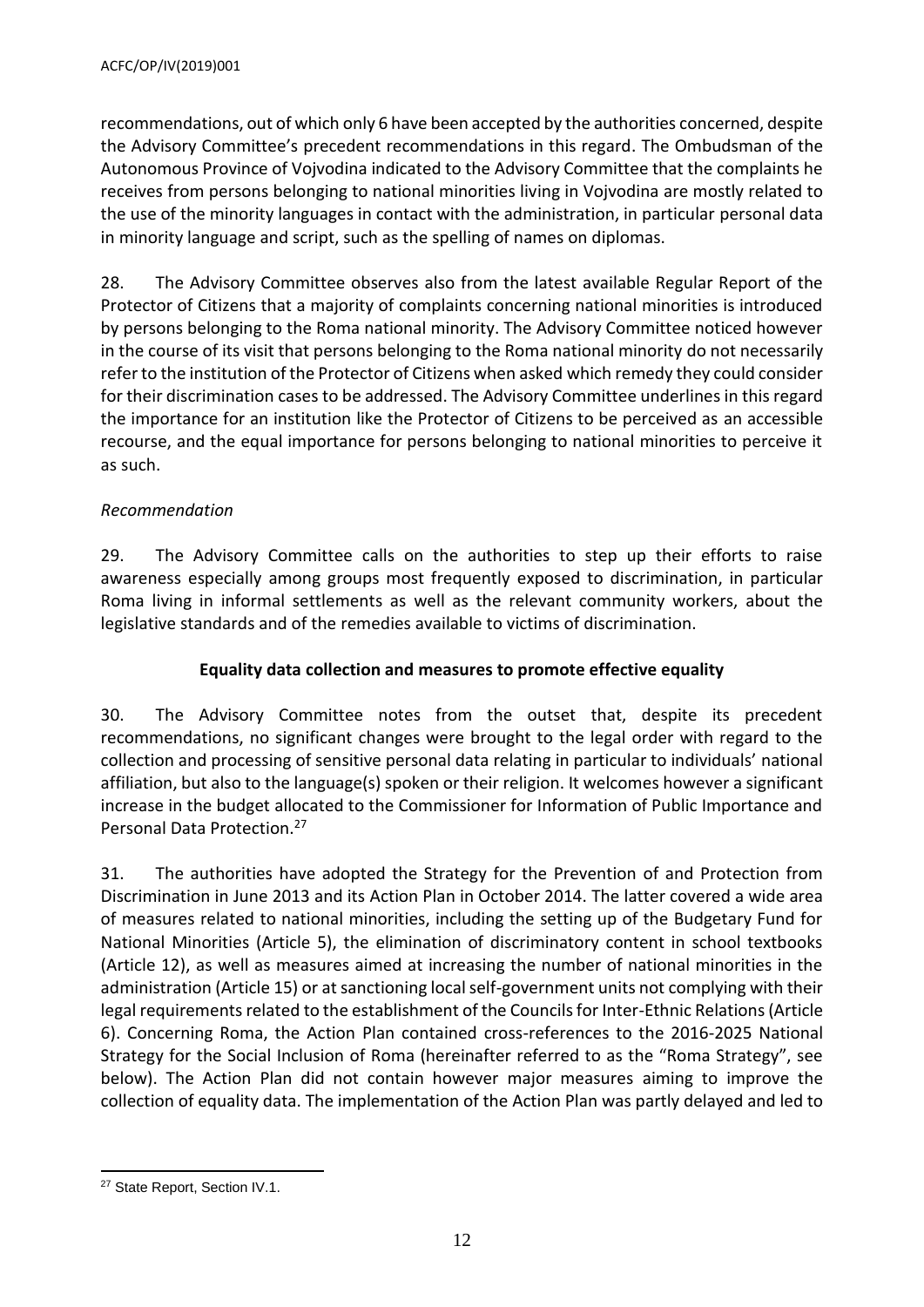mixed results.<sup>28</sup> The Advisory Committee notes also that no further Action Plan was developed following the expiration of the 2014-2018 Action Plan, despite the remaining shortcomings of the anti-discrimination system, in particular in terms of equality data collection.

32. The Action Plan for the Realisation of the Rights of National Minorities adopted in March 2016<sup>29</sup> contains 11 chapters and follows the structure of the Framework Convention. While being subject to a quarterly monitoring since its launching, the implementation process was delayed and criticised, in particular by the Protector of Citizens of the Republic of Serbia, in the 2017 report.<sup>30</sup> The Advisory Committee observes that the Action Plan, while covering most of the provisions of the Framework Convention, did not contain measures aimed at creating a comprehensive equality data collection system including related to national minorities. It contains however sectorial measures such as the possibility for public administration employees to voluntarily declare their ethnicity. The relevant legal provisions were however not yet in force at the time of the Advisory Committee's visit to Serbia and their implementation could therefore not be monitored. The Advisory Committee notes also that no study was commissioned or supported in order to extract from the 2011 census and analyse the relevant data, such as the number of persons affiliating to national minorities and working in the State administration. Such a study would provide for stronger guarantees that data are collected in accordance with data protection standards than through individual declarations of State employees.

33. The Advisory Committee was informed by the authorities that a long-term programme is planned in order to establish a stronger data collection system within the Judiciary, and remedy the current situation that no disaggregated data, including by national or religious affiliation and gender, exist on court cases related to discrimination.

34. The Advisory Committee recalls that reliable information about the ethnic composition of the population is an essential condition for implementing effective policies and measures to protect minorities, but also for helping to preserve and assert their identity as well as for addressing their needs.<sup>31</sup> It therefore regrets that there is a very limited volume of disaggregated data available in Serbia regarding persons belonging to national minorities. In the view of the

<sup>&</sup>lt;sup>28</sup> See, *inter alia*, YUCOM Lawyer's Committee for Human Rights[, Discrimination in Serbia –](http://en.yucom.org.rs/wp-content/uploads/2019/02/Discrimination-in-Serbia-practice-and-challenges.pdf) Practice and challenges, February 2019.

<sup>&</sup>lt;sup>29</sup> Office for Human and Minority Rights [Action Plan for the Realisation of Rights of National Minorities,](http://www.puma.vojvodina.gov.rs/dokumenti/Engleski/pravni_akti/Action%20Plan%20for%20National%20Minorities.PDF) March 2016.

<sup>30</sup> Protector of Citizens of the Republic of Serbia, Regular Annual Report of the Protector of Citizens for 2017, March 2018.

<sup>31</sup> Conference of European Statisticians Recommendation for the 2020 Censuses of Population and Housing", United Nations Economic Commission for Europe, New York and Geneva, 2015, page 149, para. 701 to 703: "(…) countries with long-established multi-ethnic minority communities and/or recently arrived immigrant populations may wish to collect information on the ethnic composition of the population or of certain sub-groups of the population. The data are relevant for the understanding of the cultural diversity of the population, the position of ethnic groups in society as well as for the definition and monitoring of equality and anti-discrimination policies. Ethnicity provides a more accurate picture of the stock of immigrant populations, than can be obtained from information on country of birth or country of parents' birth alone, which will not be relevant for second and third generation immigrants. However, respondents' understanding or views about ethnicity, awareness of their family background, the number of generations that have lived in a country, and the length of time since immigration are all possible factors affecting the reporting of ethnicity in a census. Moreover, ethnicity is multi-dimensional and is considered to be more of a process than a static concept, and so ethnic classification should be treated as dynamic with movable boundaries. This may mean that classifications of ethnic categories will change between censuses which, while mirroring society at any one time, may lead to a degree of non-comparability between one census and another. Ethnic identity can be measured using a variety of concepts, including ethnic ancestry or origin, ethnic group, cultural origins, nationality, race, colour, minority status, tribe, language, religion or various combinations of these concepts. But for census purposes an affiliation with certain ethnic group should be distinct from an affiliation with a language and/or religious group, although overlap may be frequent. The combined collection and analysis of data on several ethno-cultural characteristics is particularly informative for the understanding of a country's cultural diversity."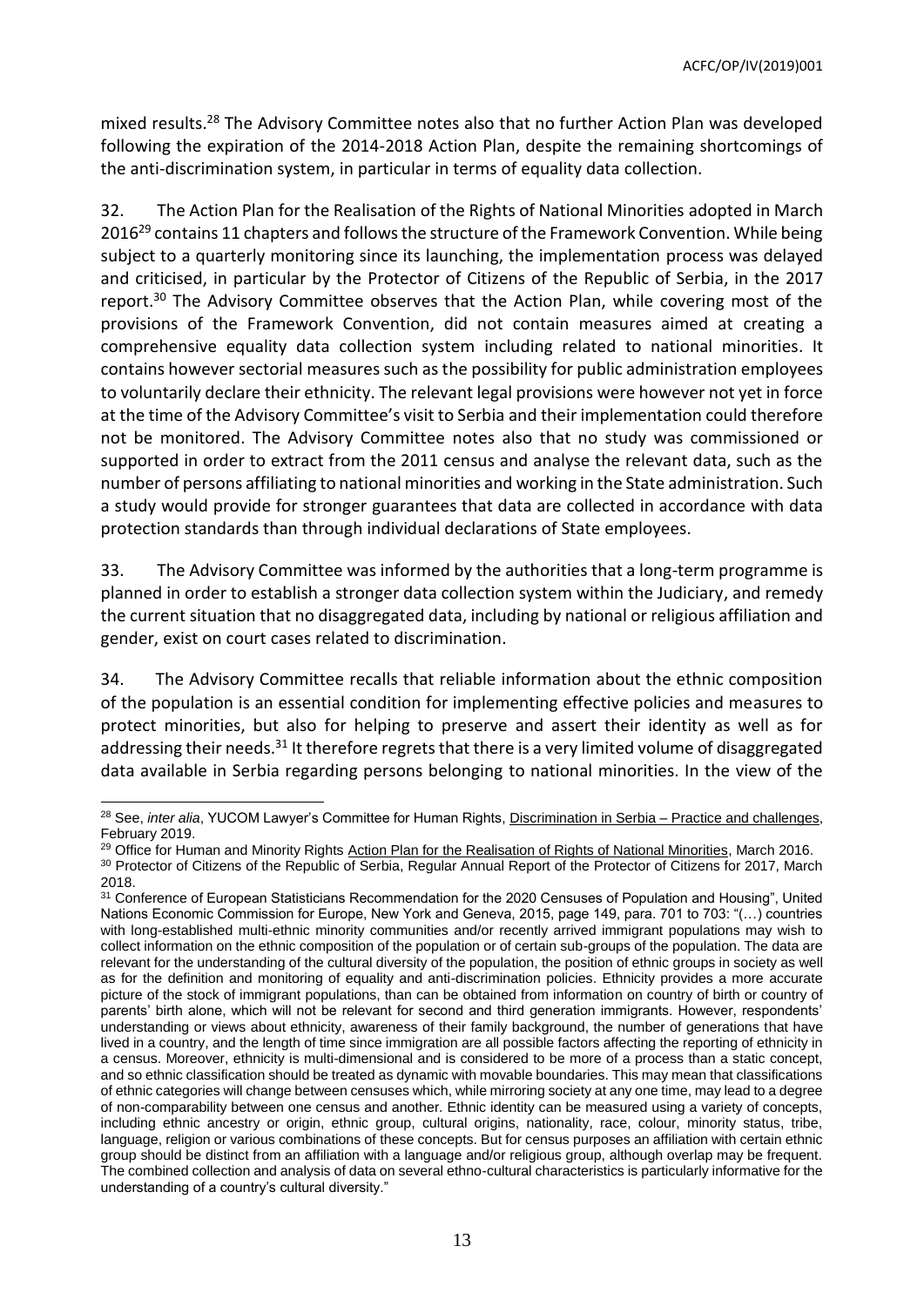Advisory Committee, this structural lacuna prevents the development of policies and strategies that genuinely address the needs of the persons concerned. As an example, any policy aimed at improving the representation of persons belonging to national minorities working in public services should have aimed to identify the current state of representation based on disaggregated statistics, before fixing target indicators to be reached and monitored (see Article 15). When this methodology is not applied, it is very difficult to support any claim that minority policies do indeed produce the expected results in practice. Data should therefore be reassessed periodically and analysed flexibly, in close consultation with minority representatives, in particular when statistics are used as the basis for the applicability of minority rights. The Advisory Committee has consistently emphasised the importance of regularly collecting reliable and disaggregated equality data related to the number and situation of persons belonging to national minorities. It has, however, cautioned states parties against the over-reliance on statistics and encouraged the authorities also to avail themselves of independent research, in particular when carried out by persons belonging to national minorities themselves, in order to assess and comprehensively address the particular shortcomings faced by persons belonging to national minorities.<sup>32</sup>

#### *Recommendation*

35. The Advisory Committee calls on the authorities to significantly step up their efforts to set up and operate, as soon as possible and at the latest by the due date of the fifth State Report, a sustainable and human rights-based data collection framework on issues pertaining to the access to rights of persons belonging to national minorities as well asto promote complementary qualitative and quantitative research in order to assess the situation of persons belonging to national minorities. The Advisory Committee also calls on the authorities, on the basis of such data and research, to set up, implement, monitor and periodically review minority policies with the effective participation of persons belonging to national minorities.

## **The situation of the Roma**

36. In March 2016, the authorities adopted the 2016-2025 Roma Strategy. This text focuses on the 5 EU Roma integration goals, i.e. education, housing, employment, health and social protection. In March 2017, a Coordination Body was set up to monitor the implementation of the Roma Strategy and charged with coordinating the implementation efforts. It is, *inter alia*, tasked with monitoring the work of Roma coordinators and mobile teams working at local level. The 2017–2018 Action Plan for implementing the Roma Strategy was further adopted in June 2017. The Action Plan is to be reviewed after the first year of implementation, on the basis of a consultative process with civil society organisations and the Roma National Minority Council.

37. The Advisory Committee acknowledges the efforts made by the Serbian authorities, at institutional level, to structure their integration and inclusion policies towards persons belonging to the Roma national minority. It notes however that the most recent data still show a wide gap between the Roma and the non-Roma population living in their close vicinity in terms of access

 <sup>32</sup> Thematic Commentary No. 4, para. 66.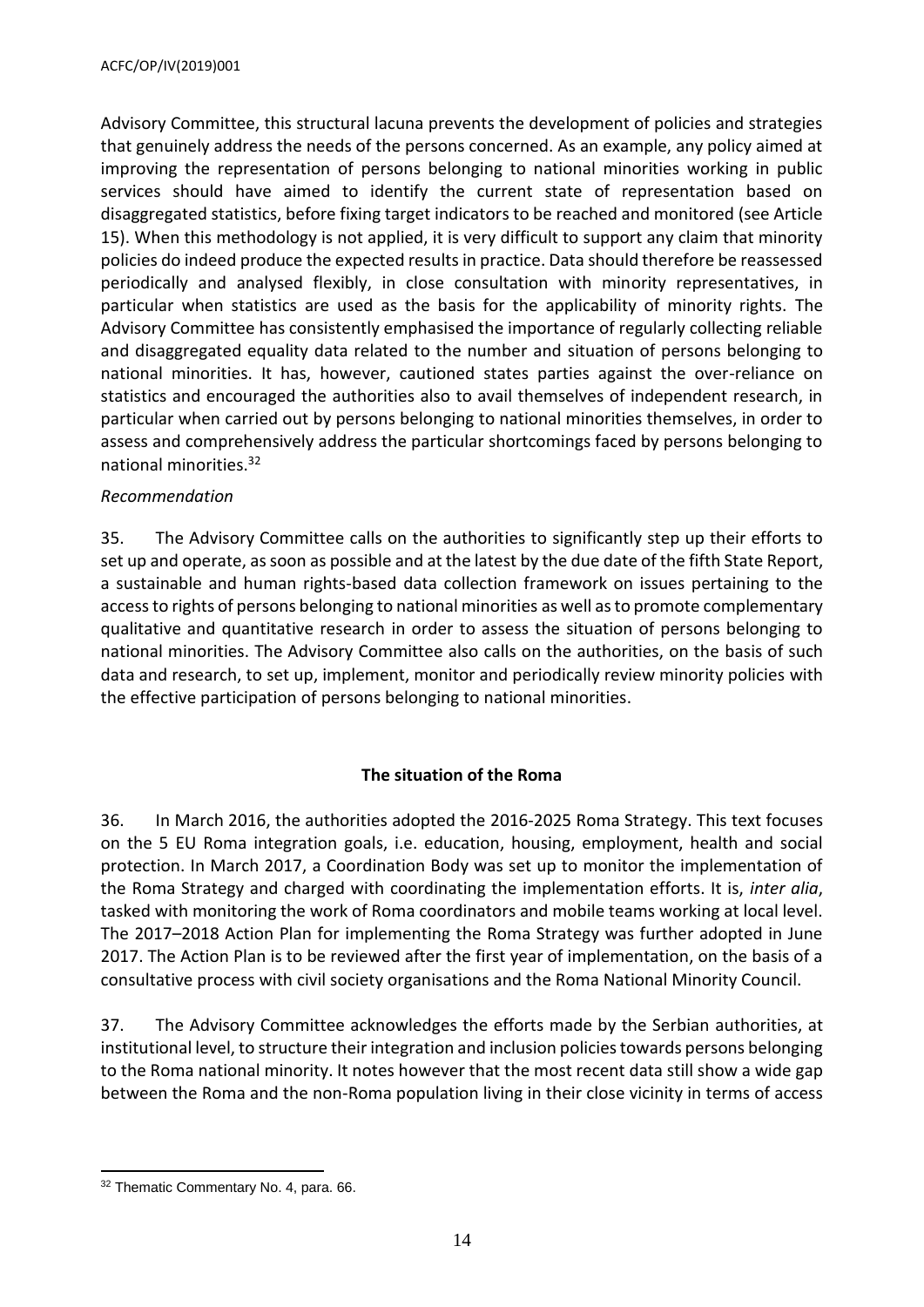to health services, employment rate (Article 15), youth in education and training (Article 12) as well as food security, which are all factors with life-long implications.<sup>33</sup>

38. With regard to healthcare and social protection,<sup>34</sup> the Advisory Committee remains very concerned by the situation of Roma, $35$  in particular women and children. $36$  World Health Organisation estimates that the mortality rate of infants in Roma settlements is twice as high as national average. <sup>37</sup> A majority of indicators show that access to health care is precarious for Roma living in settlements, including lower immunisation coverage and nutritional deficiencies.<sup>38</sup> Taking into account disaggregated data by ethnicity from Centres for Foster Care and Adoption in Serbia, a recent study<sup>39</sup> showed that an estimate of 30% of children in foster care in Serbia are Roma while they represent only 2% of the population. Child protection professionals consider these figures underestimated. The lack of prevention and support programmes helping Roma families to stay together or at least keep a contact was pointed out by psychologists and other specialists.<sup>40</sup> Poverty is pointed out as a significant factor in decisionmaking to remove Roma children from their families. While the recruitment of health mediators is commonly perceived as a positive measure, this role is not yet formalised and they remain recruited on a short-term basis.

39. Recent projects, mostly funded by international donors, demonstrate efforts in the field of social housing for Roma in Serbia, $41$  which the Advisory Committee welcomes. $42$  The number of Roma benefiting from social housing is however still reported as being very low.<sup>43</sup> Access to water and sanitation, as well as to electricity is often reported as a problem in Roma settlements, and overcrowding is structural.<sup>44</sup> Civil society organisations report also discriminatory collective billing methods applied by electricity providers only to Roma communities.<sup>45</sup> Forced evictions have still been reported within the fourth monitoring cycle<sup>46</sup> but have decreased during the last years, which is to be welcomed. <sup>47</sup> The adoption of the Law

l <sup>33</sup> United Nations Development Programme, World Bank and European Commission, [Regional Roma Survey 2017,](http://www.eurasia.undp.org/content/dam/rbec/docs/Factsheet_SERBIA_Roma.pdf) Country factsheet "Roma at a glance", April 2018.

Recommendation Rec(2006)10 of the Committee of Ministers on better access to health care for Roma and [Travellers in Europe](http://rm.coe.int/09000016805aff57)

<sup>35</sup> United Nations Development Programme, [Health Deprivation among Roma in the Western Balkans,](http://www.eurasia.undp.org/content/dam/rbec/docs/internal/HealthDeprivationAmongRoma_UNDP_RBEC.pdf) 2018.

<sup>36</sup> Statistical Office of the Republic of Serbia and UNICEF, Serbia Multiple Indicator Cluster Survey and Serbia Roma [Settlements Multiple Indicator Cluster Survey,](http://www.stat.gov.rs/media/3528/mics5_report_serbia.pdf) 2014, Final Reports.<br>37 Commission for Protection of Context Survey, 2014, Final Reports.

Commission for Protection of Equality, [Abridged version of 2017 regular annual report,](http://ravnopravnost-5bcf.kxcdn.com/wp-content/uploads/2018/07/Abridged-Version-of-2017-RAR-of-the-CPE.pdf) March 2018.

<sup>38</sup> Statistical Office of the Republic of Serbia and UNICEF, Serbia Multiple Indicator Cluster Survey and Serbia Roma [Settlements Multiple Indicator Cluster Survey,](http://www.stat.gov.rs/media/3528/mics5_report_serbia.pdf) 2014, Final Reports.

<sup>&</sup>lt;sup>39</sup> European Roma Rights Centre, <u>Family Life Denied [: Overrepresentation of Romani Children in State Care in Serbia,](http://www.errc.org/uploads/upload_en/file/overrepresentation-of-romani-children-in-state-care-in-serbia.pdf)</u> December 2017.

<sup>40</sup> *Ibid*., p. 15.

<sup>41</sup> [EU Support for Quality Housing of Additional 50 Roma Families](http://www.sagradimodom.org/vest/566/Podrska-EU-za-kvalitetno-stanovanje-dodatnih-50-) (2n phase of "Let's a home together" project) launched in April 2017; the Project ['For Each Rom to Have a Home',](https://www.housingcenter.org.rs/vesti-housing-centar/281-06062017-zapoela-realizacija-projekta-da-svaki-roma-ima-dom) launched in June 2017; or the EU-funded project ['New Homes for Nine Roma Families in Vladičin Han'](http://europa.rs/new-homes-for-nine-roma-families-in-vladicin-han/?lang=en), completed in April 2017..

<sup>42</sup> Recommendation Rec(2005)4 of the Committee of Ministers on improving the housing conditions of Roma and [Travellers in Europe](http://rm.coe.int/09000016805dad2c)

<sup>&</sup>lt;sup>43</sup> Belgrade Centre for Human Rights, Human Rights in Serbia 2017, 2018; Civil Rights Defenders, [The Wall of Anti-](https://crd.org/wp-content/uploads/2018/03/The-Wall-of-Anti-Gypsyism-Roma-in-Serbia.pdf)[Gypsyism-Roma in the Republic of Serbia,](https://crd.org/wp-content/uploads/2018/03/The-Wall-of-Anti-Gypsyism-Roma-in-Serbia.pdf) November 2017.

<sup>&</sup>lt;sup>44</sup> United Nations Development Programme, World Bank and European Commission, [Regional Roma Survey 2017,](http://www.eurasia.undp.org/content/dam/rbec/docs/Factsheet_SERBIA_Roma.pdf) Country factsheet "Roma at a glance", April 2018.

<sup>45</sup> European Roma Rights Centre, Roma Denied Electricity in Serbia: Discriminatory Collective Punishment for Roma [Paying Through Collective Meter,](http://www.errc.org/press-releases/roma-denied-electricity-in-serbia-discriminatory-collective-punishment-for-roma-paying-through-collective-meter) October 2016; [Serbian Court Issues Emergency Order to Turn the Lights Back On](http://www.errc.org/press-releases/serbian-court-issues-emergency-order-to-turn-the-lights-back-on-in-roma-neighbourhood)  [in Roma Neighbourhood,](http://www.errc.org/press-releases/serbian-court-issues-emergency-order-to-turn-the-lights-back-on-in-roma-neighbourhood) January 2019.

<sup>46</sup> [Letter of Nils Muižnieks, Council of Europe Commissioner for Human Rights to the Deputy Prime Minister of](http://wcd.coe.int/ViewDoc.jsp?Ref=CommDH(2016)14&Language=lanEnglish)  [Serbia](http://wcd.coe.int/ViewDoc.jsp?Ref=CommDH(2016)14&Language=lanEnglish) and the [reply from the Serbian authorities.](https://wcd.coe.int/ViewDoc.jsp?Ref=CommDH/GovRep(2016)4&Language=lanEnglish)

<sup>&</sup>lt;sup>47</sup> Civil Rights Defenders, <u>The Wall of Anti-Gypsyism-Roma in the Republic of Serbia</u>, November 2017.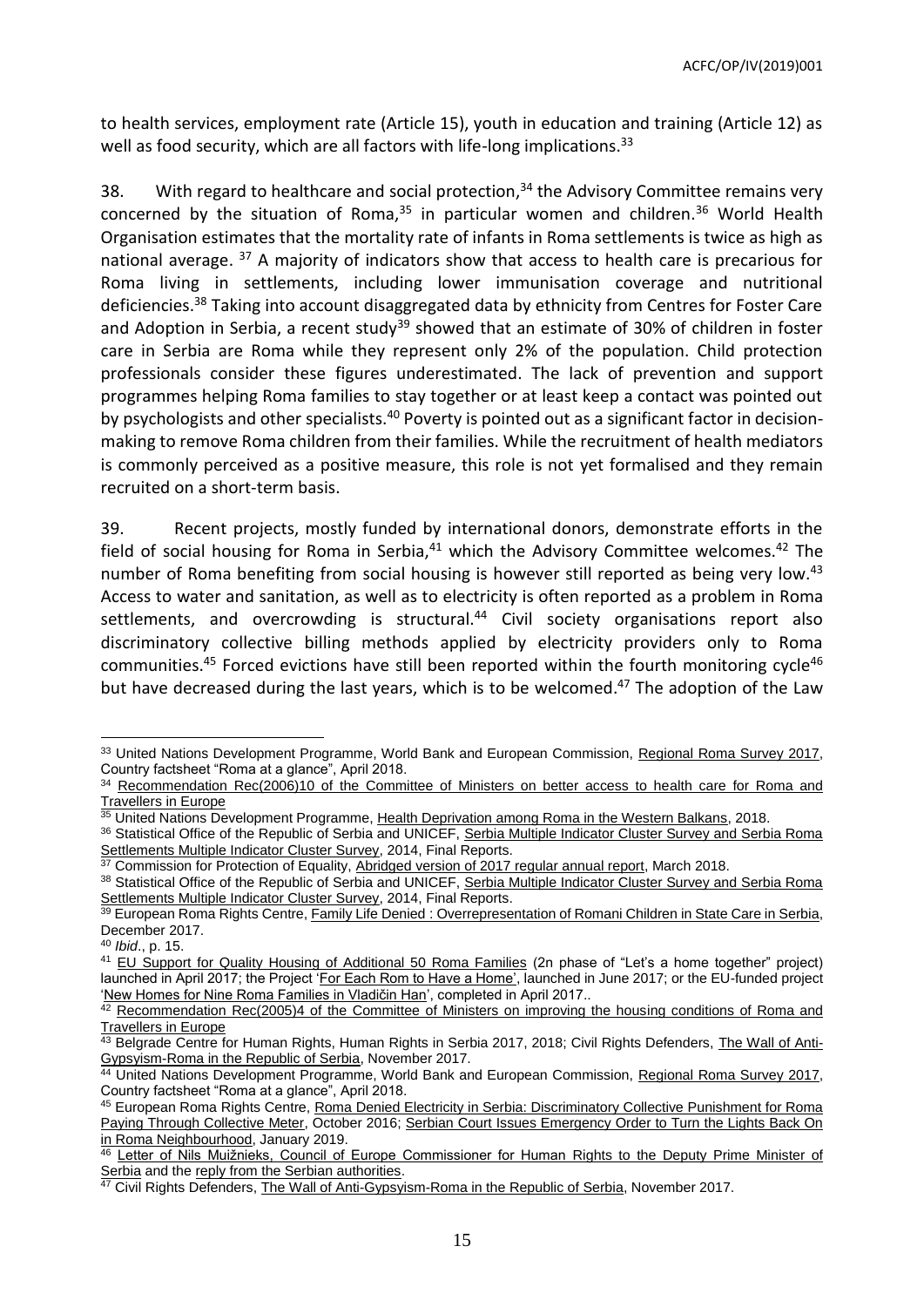on Housing and Maintenance of Apartment Buildings<sup>48</sup> in November 2016 was aimed at prescribing when and under what conditions the eviction procedures are to be implemented and the legal safeguards regulating such procedures. Notwithstanding the lack of data on the implementation of the law, it has been severely criticised by human rights defenders.<sup>49</sup> The situation of a significant number of families having been evicted remains precarious and some are subject to pending applications to the European Court of Human Rights.<sup>50</sup>

40. With regard to employment, $51$  the authorities are aware of the difficulties and recognise that Roma are "the only ethnic group almost entirely excluded from the formal labour market".<sup>52</sup> Recent strategic documents, including the Roma Strategy or the National Employment Strategy, have initiated a long-term process to overcome these structural and longstanding problems. The Advisory Committee notes with satisfaction that the State administration and local self-government units, as well as the equality body, developed internship programmes for young Roma. It is however concerned that the situation of Roma in the labour market and the cumulative nature of discrimination they face are such<sup>53</sup> that it will require repeated and sustained efforts to bring persons belonging to the Roma national minority onto an equal footing with the rest of the population, reinforcing on the one hand child development<sup>54</sup> and education (Article 12) and combatting, on the other, discrimination and prejudice (Articles 4, 6 and 12). In this context, it is essential to develop policies based on clear statistical studies (Article 3) in order to take measures which genuinely address the needs of the persons concerned, and to monitor and assess such measures on a regular basis, to check that expected results are met and adapt accordingly the measures taken. The Advisory Committee considers it essential that Roma representatives are included in this process in order to be able to influence the decision-making process on measures that could be taken to create effective job opportunities for them. According to Roma interlocutors, employment is the most important issue to support Roma inclusion in society.

41. With regard to statelessness, the Advisory Committee welcomes that joint cooperation between UNHCR, the Government of Serbia and the Protector of Citizens of the Republic of Serbia has led to further amendment of the relevant legislation.<sup>55</sup> simplifying subsequent birth registration and procedures related to registration of residence. Those legislative changes, together with training sessions for relevant civil servants, are considered as having harmonised practice in the area of birth registration and registration of residence and contributed to set up systemic statelessness prevention solutions. According to UNHCR figures, the number of stateless persons in Serbia went from about 30 000 in 2015 to 2 400 in 2017, it

 $\overline{a}$ <sup>48</sup> Official Gazette of the Republic of Serbia, no. 104/2016.

<sup>49</sup> Amnesty International, Serbia [: Still failing to deliver on human rights,](https://www.amnesty.org/download/Documents/EUR7069532017ENGLISH.PDF) Submission for the UN Universal Periodic Review, January 2018, page 12.

<sup>&</sup>lt;sup>50</sup> Al Jazeera[, Roma family takes eviction case to European Court of Human Rights,](https://www.aljazeera.com/news/2018/06/roma-family-takes-eviction-case-european-court-human-rights-180616102238684.html) 16 Jun 2018

<sup>&</sup>lt;sup>51</sup> Recommendation Rec(2001)17 of the Committee of Ministers on improving the economic and employment situation [of Roma/Gypsies and Travellers](http://rm.coe.int/09000016805e2958)

<sup>&</sup>lt;sup>52</sup> Government of the Republic of Serbia, **Employment and Social Reform Programme in the Process of Accession to** [the European Union,](http://socijalnoukljucivanje.gov.rs/wp-content/uploads/2016/06/SIPRU-ESRP-2016-English.pdf) May 2016.

<sup>53</sup> See, *inter alia*, Civil Rights Defenders, [The Wall of Anti-Gypsyism-Roma in the Republic of Serbia,](https://crd.org/wp-content/uploads/2018/03/The-Wall-of-Anti-Gypsyism-Roma-in-Serbia.pdf) November 2017. <sup>54</sup> 5.7% of Roma children living in settlement attend early childhood education, compared to 50.2% for the rest of the population; 11.9% of Roma children living in informal settlements under the age of 5 have three or more children's books, compared to 71.9% for the rest of the population. See <sup>54</sup> Statistical Office of the Republic of Serbia and UNICEF, [Serbia Multiple Indicator Cluster Survey and Serbia Roma Settlements Multiple Indicator Cluster Survey,](http://www.stat.gov.rs/media/3528/mics5_report_serbia.pdf) 2014, Final Reports.

<sup>55</sup> Law on Amending the Law on Non-Contentious Procedures, Official Gazette 55/2014.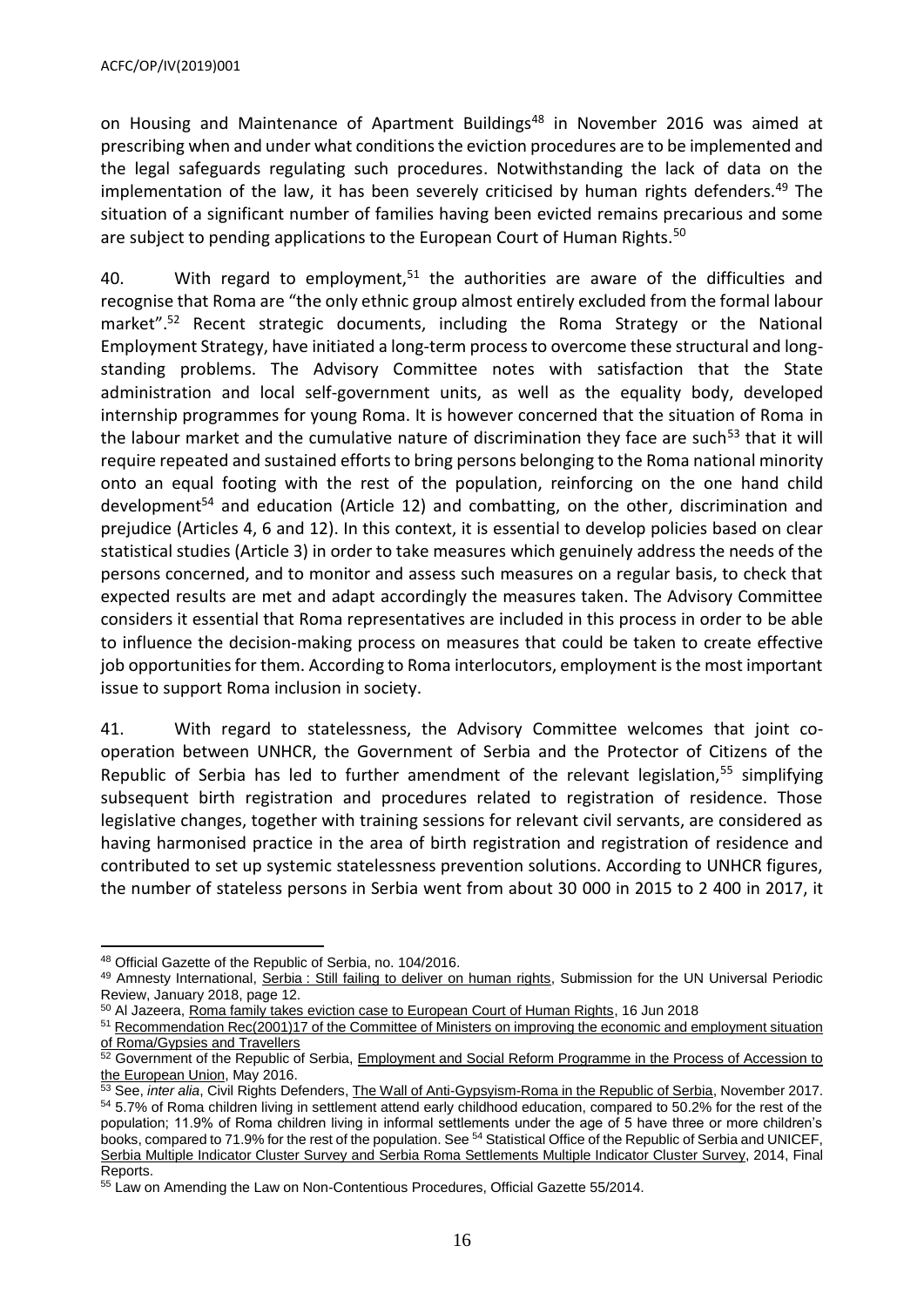being understood that this primarily concerns Roma. <sup>56</sup> However, legal and practical obstacles are still reported with regard to administrative procedures for birth registration, acquisition of citizenship as well as registration of permanent residence and issuance of ID cards. Among the problems reported, practising lawyers refer in particular to by-laws preventing access to birth registration in cases where the mother does not possess personal documents. The lack of documentation further prevents access to children's allowance. Procedural fees also constitute a major factor preventing access to personal documents as well as social welfare centres failing to appoint guardians when the procedures require so, which concerns a number of cases where a parent without documents needs to testify through the representation of a guardian (including situation where the mother is asked to consent to a paternity test on the child). The Advisory Committees further notes that Roma returnees with children born abroad encounter particular difficulties in having their children registered in the birth registry book.<sup>57</sup>

42. Concerning the general situation of Roma, the Advisory Committee regrets a structural lack of data on the way legal provisions are implemented, making it impossible to support claims that the situation is addressed by the current policy measures. Interlocutors of the Advisory Committee expressed doubts that support awarded to Roma does in fact sufficiently reach people on the ground. The Advisory Committee is therefore of the opinion that independent qualitative and quantitative research is indispensable in order to be able to assess whether or not the measures taken are relevant and produce the expected results.

#### *Recommendations*

43. The Advisory Committee calls on the authorities to significantly step up their efforts in implementing and monitoring action plans within their set deadlines. Measures should be regularly monitored and periodically reviewed in order to verify that indicators have been reached and addressed the needs of persons concerned. Assessment and evaluation should be carried out in consultation with beneficiaries.

44. The Advisory Committee urges the authorities to resolutely address structural discrimination faced by persons belonging to the Roma national minority with regard to their citizenship status, as well as housing, healthcare, education and employment, including by taking the necessary affirmative measures to address the root causes of discrimination faced by Roma.

## <span id="page-16-0"></span>**Article 5 of the Framework Convention**

## **Preservation and promotion of all national minority identities and cultures**

45. National Councils of National Minorities have the competency to "establish cultural institutions for the purpose of preserving, improving and developing cultural specific features and safeguarding the identity of a national minority".<sup>58</sup> They may also exercise a series of mostly consultative rights about, *inter alia*, the protection of cultural heritage. The provisions of the Law on the National Councils of National Minorities related to culture have been amended in 2018,

 <sup>56</sup> UN High Commissioner for Refugees (UNHCR), [UNHCR Submission on Serbia: 29th UPR session,](https://www.refworld.org/docid/5b081b974.html) January 2018. <sup>57</sup> Praxis, [Determining the date and place of birth, right to citizenship and permanent residence registration –](https://www.praxis.org.rs/images/praxis_downloads/UNHCR_izvestaj_2017.pdf) Analysis [of the remaining obstacles,](https://www.praxis.org.rs/images/praxis_downloads/UNHCR_izvestaj_2017.pdf) 2017; Praxis and UNHCR, Review of the remaining obstacles in exercise of the right to [birth registration, acquisition of citizenship and permanent residence registration,](https://www.praxis.org.rs/images/praxis_downloads/Review_of_the_remaining_obstacles.pdf) December 2018.

<sup>58</sup> Article 16 of the Law on the National Councils of National Minorities.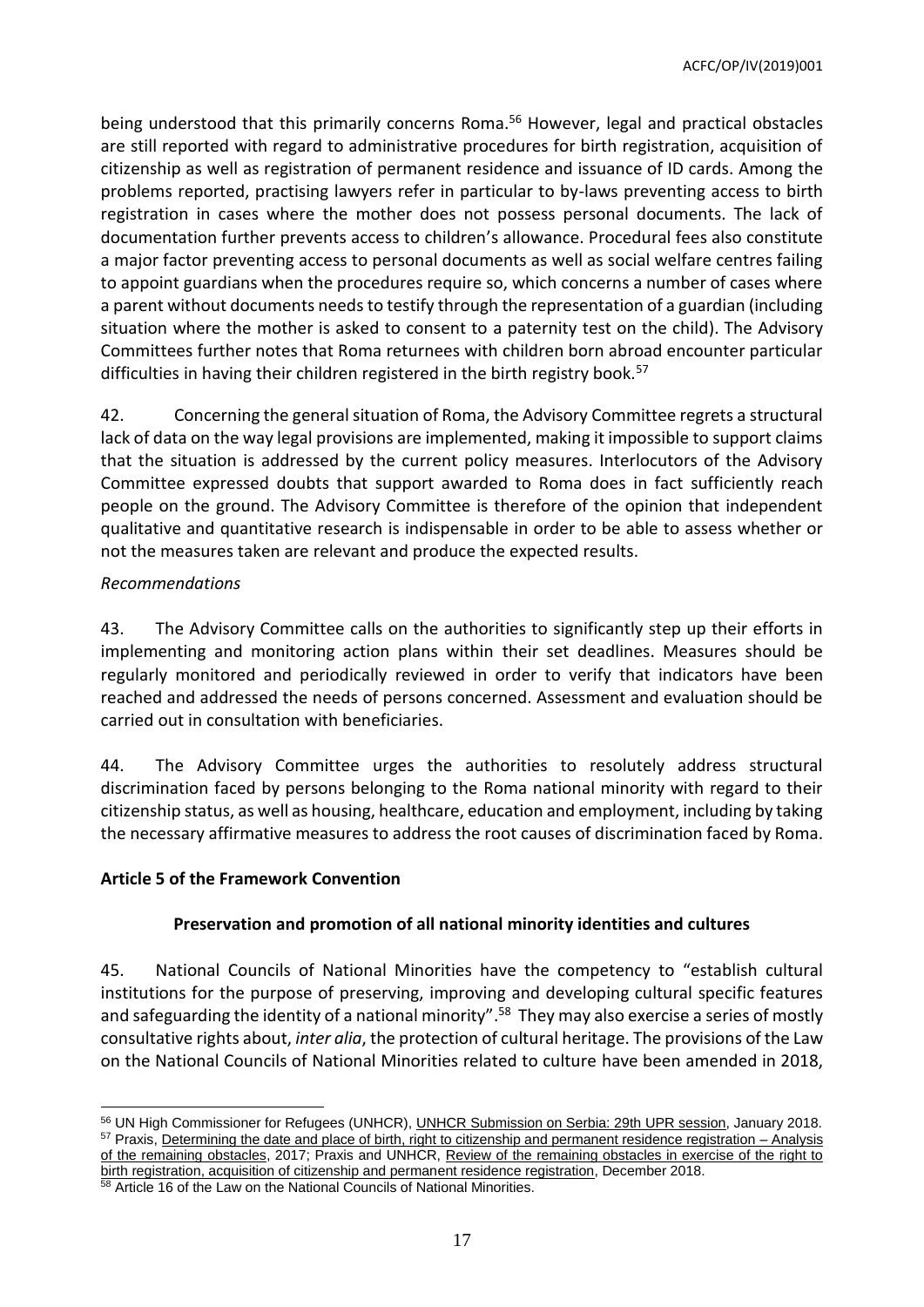mostly through technical amendments, without it being possible for the Advisory Committee to assess at this stage the relevance of such changes and the way they will be implemented.

46. The Advisory Committee takes note of the detailed reporting of the authorities on budgets allocated to support the preservation and promotion of minority cultures and in particular of the authorities' remarks concerning the way budgets are allocated between the different National Councils.<sup>59</sup> It also takes note of several positive initiatives implemented by national minorities themselves. $60$  The Advisory Committee has however been informed by several of its interlocutors representing the National Councils of the difficulties they face in funding their cultural activities. The Advisory Committee regretsthat the system used to allocate funds to the different National Councils is not periodically reviewed and evaluated, in cooperation with the National Councils themselves, including those representing numerically smaller national minorities, in order to assess its relevance and fairness on a regular basis. Such review would allow persons belonging to national minorities and their representatives to be consulted and to publicly express their views on the allocation of funds.

47. The State authorities adopted a decree in March 2016 allocating resources to the Budget Fund for National Minorities. This Fund creates a new and welcome source of funding for the preservation and promotion of minority cultures.<sup>61</sup> It selects projects through public calls for proposals and priority areas of support are defined by the Council for National Minorities. While welcoming the setting up of the Fund, the Advisory Committee regrets the very low amount allocated to it in 2016 (15 000 EUR). The Fund has been significantly reinforced in 2017, with an annual budget amounting to about 185 000 EUR, which is a commendable step, but remains, in the Advisory Committee's view, insufficient in relation to the number of minorities in Serbia.

48. The Advisory Committee further observes that the resources allocated through the Budget Fund for National Minorities are exclusively awarded through competitive procedures and are project-based. It makes funding unforeseeable from one year to another for the beneficiaries. The Advisory Committee understands from its interlocutors that the allocation of project funds through competitive procedures is considered to be partly inefficient by minority organisations since it does not ensure sustainability. With regard to other available funding, the Advisory Committee notes also a two-speed system between, on one side, the Autonomous Province of Vojvodina that offers broader access to funds, and on the other side local selfgovernments units in Central and Southern Serbia offering a lower access to funds. Several interlocutors of the Advisory Committee from Central and Southern Serbia are even considering establishing their National Minority Councils in Vojvodina in order to benefit from this additional funding. While welcoming the efforts made by the Autonomous Province of Vojvodina, the Advisory Committee is concerned by the lack of available funding outside it.

49. The Advisory Committee observes also that the wide use of competitive procedures combined with an unbalanced funding system from one part of the country to the other makes access to funds quite challenging for certain minorities, in certain areas.<sup>62</sup> Increased funding for

<sup>61</sup> State Report, Section IV.3.

 $\overline{a}$ <sup>59</sup> State Report, Section IV.3.

<sup>&</sup>lt;sup>60</sup> It welcomes in particular the opening in the Autumn 2019 of the Museum of Danubian Swabians in Sombor, mostly thanks to the support of local and international donors.

<sup>62</sup> Representatives of the Albanian, Bulgarian, Egyptian, Vlach as well as Rusyn National Councils have, *inter alia*, reported having such difficulties, be it for the purpose of establishing or funding a cultural centre (Egyptian), organising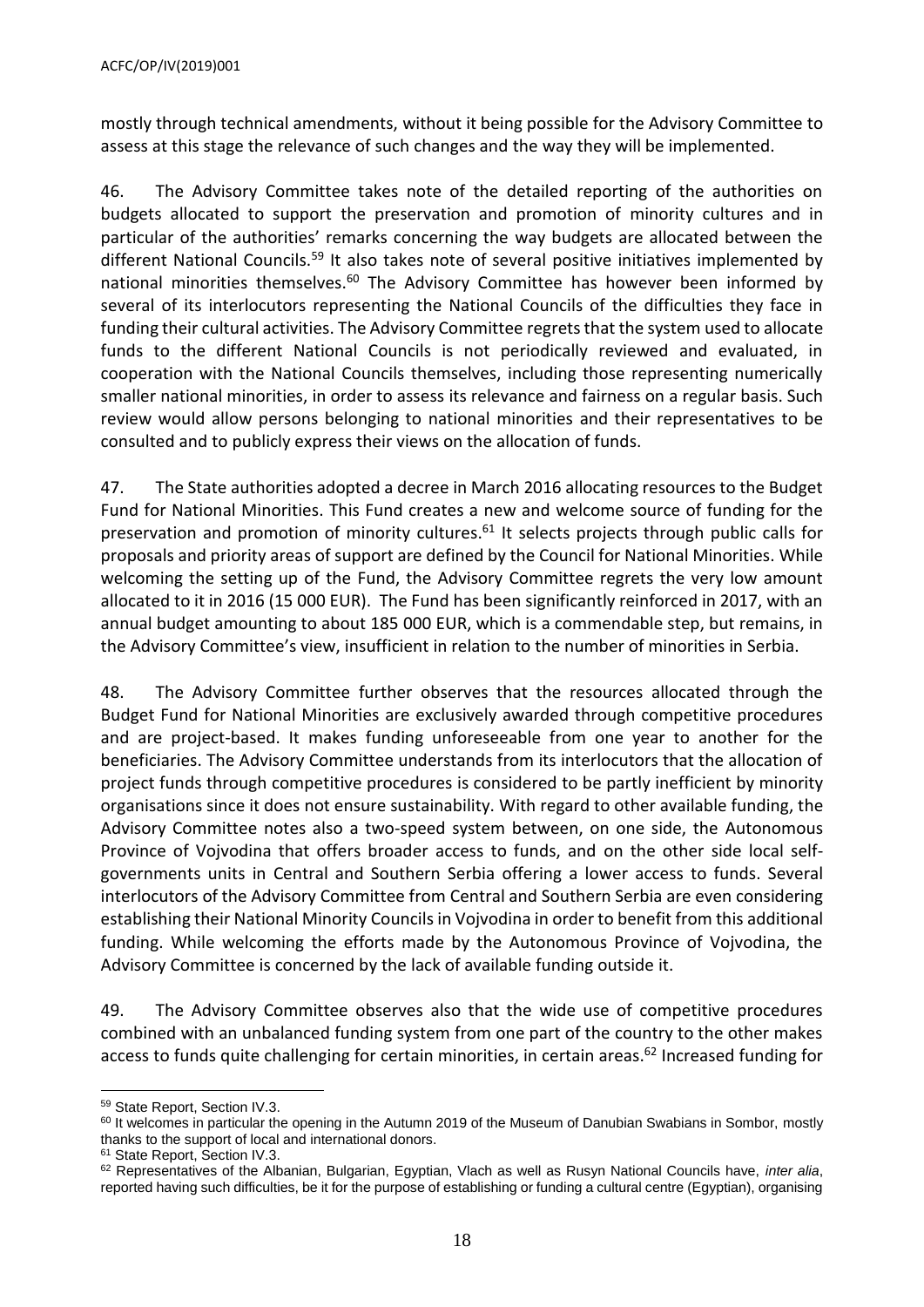national minorities in Central and Southern Serbia, as well as positive measures such as noncompetitive procedures, specific procedures reserved for organisations with less resources, or the inclusion of selection criteria specifically designed to facilitate access to funds by organisations with less resources could offer solutions to these problems. Possibilities of capacity building should also be offered by the State to organisations with less resources so that they increase their chances to compete with other organisations.

50. The Advisory Committee also observes with regret the low percentage of supported projects with a multicultural dimension (less than 10% from the State budgets, and less than 2% from the Provincial budgets), which further echoes its findings under Article 6.

## *Recommendations*

51. The Advisory Committee calls on the authorities to further reinforce the resources allocated to the Budget Fund for National Minorities and take the necessary measures to ensure additional funding for national minorities in Central and Southern Serbia. It also calls on the authorities to develop capacity building opportunities for organisations with fewer resources to increase their chances to compete for funding by the Budget Fund for National Minorities and ensure that the design of competitive procedures takes into account their specific needs.

52. The Advisory Committee also calls on the authorities, at State as well as Provincial levels, to further promote and support multicultural and intercultural projects and ensure regular funding as well as sustainability.

#### <span id="page-18-0"></span>**Article 6 of the Framework Convention**

## **Tolerance and intercultural dialogue**

53. According to Article 81 of the Constitution of the Republic of Serbia, "in the field of education, culture and information, Serbia shall give impetus to the spirit of tolerance and intercultural dialogue and undertake efficient measures for enhancement of mutual respect, understanding and cooperation among all people living on its territory, regardless of their ethnic, cultural, linguistic or religious identity". These principles are reiterated in several other legal texts. <sup>63</sup> The Advisory Committee welcomes the launching by the Office for Human and Minority Rights of the campaign "Together, we are Serbia" from July to December 2017 to raise the public's awareness about cultural and linguistic diversity of Serbia. The Advisory Committee expresses however its general concern that such initiatives remain limited and notes that it is hard to assess if there has been any progress in inter-ethnic relations between different groups in Serbia. There is a low level of recent research or studies on inter-ethnic relations in Serbia and data has not been provided to the Advisory Committee in this respect.

54. The Advisory Committee recalls that Article 6 is the only provision of the Framework Convention that explicitly applies to "all persons living on [the] territory" of States Parties. The Advisory Committee has consistently held that an exclusive view that separates the issue of

 $\overline{a}$ 

cultural activities (Albanian, Rusyn), further standardising their language (Vlach) or simply diversifying their activities and being able to cover all the competencies of the National Council (Bulgarian, see also Article 9).

<sup>&</sup>lt;sup>63</sup> State Report, page 139.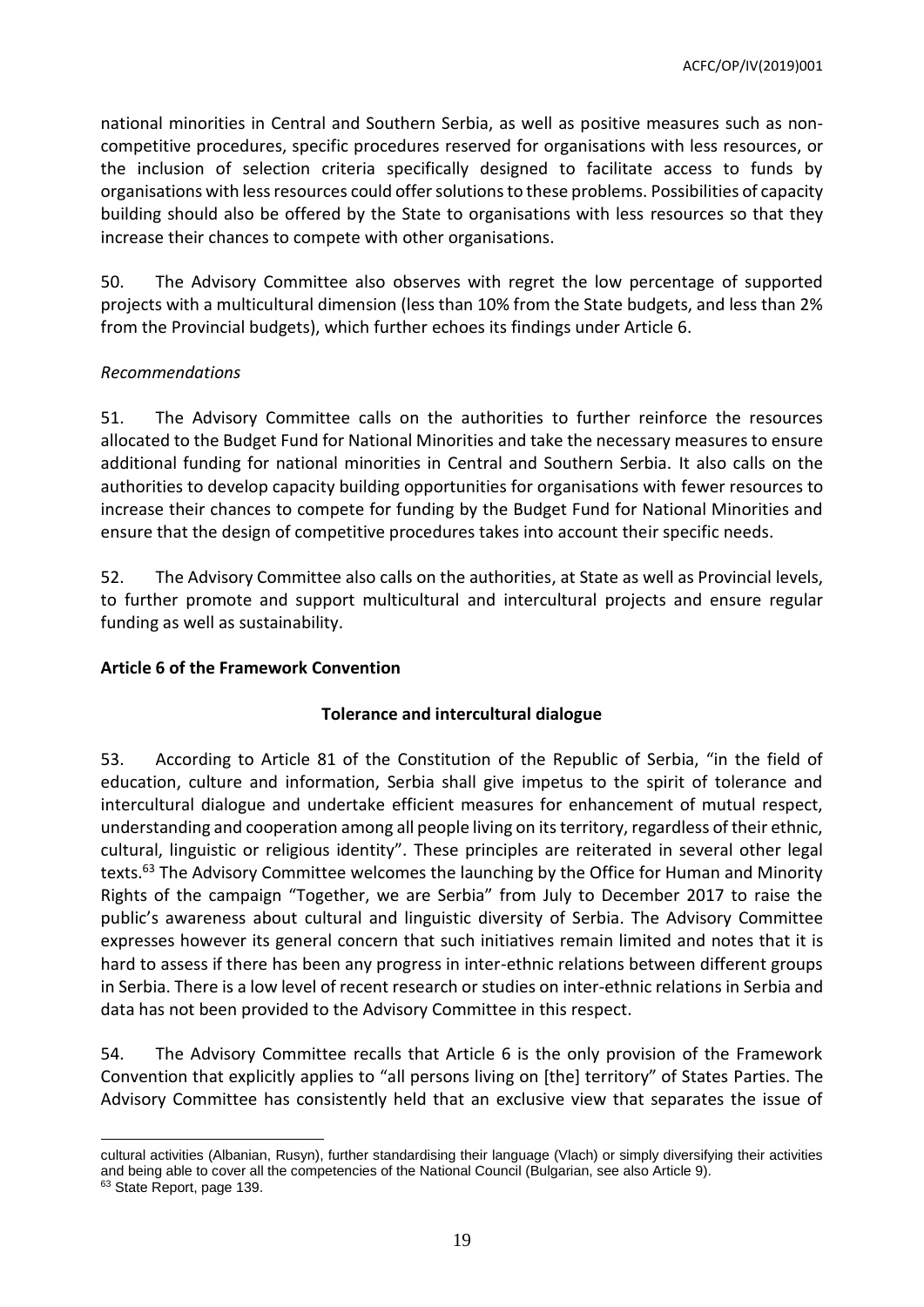traditional minority protection from broader questions surrounding the integration of society does not do justice to the aim and purpose of the Framework Convention and rather hinders the enjoyment of the rights of persons belonging to national minorities. In fact, the promotion of tolerance and openness towards diversity in society is essential not only for the development and implementation of successful integration strategies, but it is also a central precondition for persons belonging to national minorities to self-identify as such without hesitation and proactively claim the rights contained in the Framework Convention.<sup>64</sup>

55. One of the key institutional measures aimed at making those principles more concrete and effective in Serbian society is the establishment of Councils on Inter-Ethnic Relations as provided for by the 2002 Law on Local Self-Government. <sup>65</sup> In its previous opinion, the Advisory Committee had already underlined that such bodies could "ensure that a forum exists in which to bring together all issues of inter-ethnic relations at local level". The Advisory Committee notes with regret that the setting up and functioning of such councils remains a concern, including in the 72 ethnically mixed local self-government units where they are legally compulsory.<sup>66</sup> Where they have been set up, a significant percentage of councils do not function in practice, often as members have not been nominated. Where they have started functioning, the number of meetings held remains low and their impact remains questionable. <sup>67</sup> The Advisory Committee observes however that good practices could be drawn from the council of the city of Sombor, which is fully operational and regularly consulted, including on budgetary issues.

56. The Advisory Committee recalls also that in order to strengthen social cohesion, the aim of Article 6 is, *inter alia*, to promote tolerance and intercultural dialogue, by eliminating barriers between persons belonging to ethnic, cultural, linguistic and religious groups through the encouragement of intercultural organisations and movements promoting mutual respect and understanding and to integrate these persons into society while preserving their identity.<sup>68</sup> Interlocutors of the Advisory Committee have pointed out that only few initiatives are effectively taken with a view to proactively eliminate barriers between different ethnic groups. The Advisory Committee is of the opinion that, with the required support of State authorities, the Councils for Inter-Ethnic Relations as well as other types of decentralised structure representing specifically persons belonging to national minorities at local level (see Article 15) could contribute to eliminating such barriers at local level and complement the National Councils of National Minorities (Article 15), which are still functioning on the basis of a centralised approach.

#### *Recommendations*

57. The Advisory Committee calls on the authorities to strongly support the development of independent qualitative and quantitative research showing the level and nature of inter-ethnic relations, including relations between persons belonging to national minorities and persons belonging to the majority.

 $\overline{a}$ <sup>64</sup> [Thematic Commentary No. 4,](https://rm.coe.int/CoERMPublicCommonSearchServices/DisplayDCTMContent?documentId=09000016806a4811) para. 53.

<sup>&</sup>lt;sup>65</sup> Official Gazette of the Republic of Serbia, 9/02, 33/04, 135/04 and 62/06.

<sup>66</sup> Protector of Citizens of the Republic of Serbia, Special Report on Councils for Inter-Ethnic Relations, July 2017.

<sup>67</sup> See, *inter alia*, Ljubica Djordjević, [Local bodies for interethnic relations in the Western Balkans States: Still an empty](https://www.ecmi.de/uploads/tx_lfpubdb/WP__106_Local_Bodies_for_Interethnic_Relations_in_the_Western_Balkan_States.pdf)  [shell,](https://www.ecmi.de/uploads/tx_lfpubdb/WP__106_Local_Bodies_for_Interethnic_Relations_in_the_Western_Balkan_States.pdf) ECMI Working Paper #106, November 2018.

 $68$  Explanatory Report on the Framework Convention for the Protection of National Minorities, Para 49.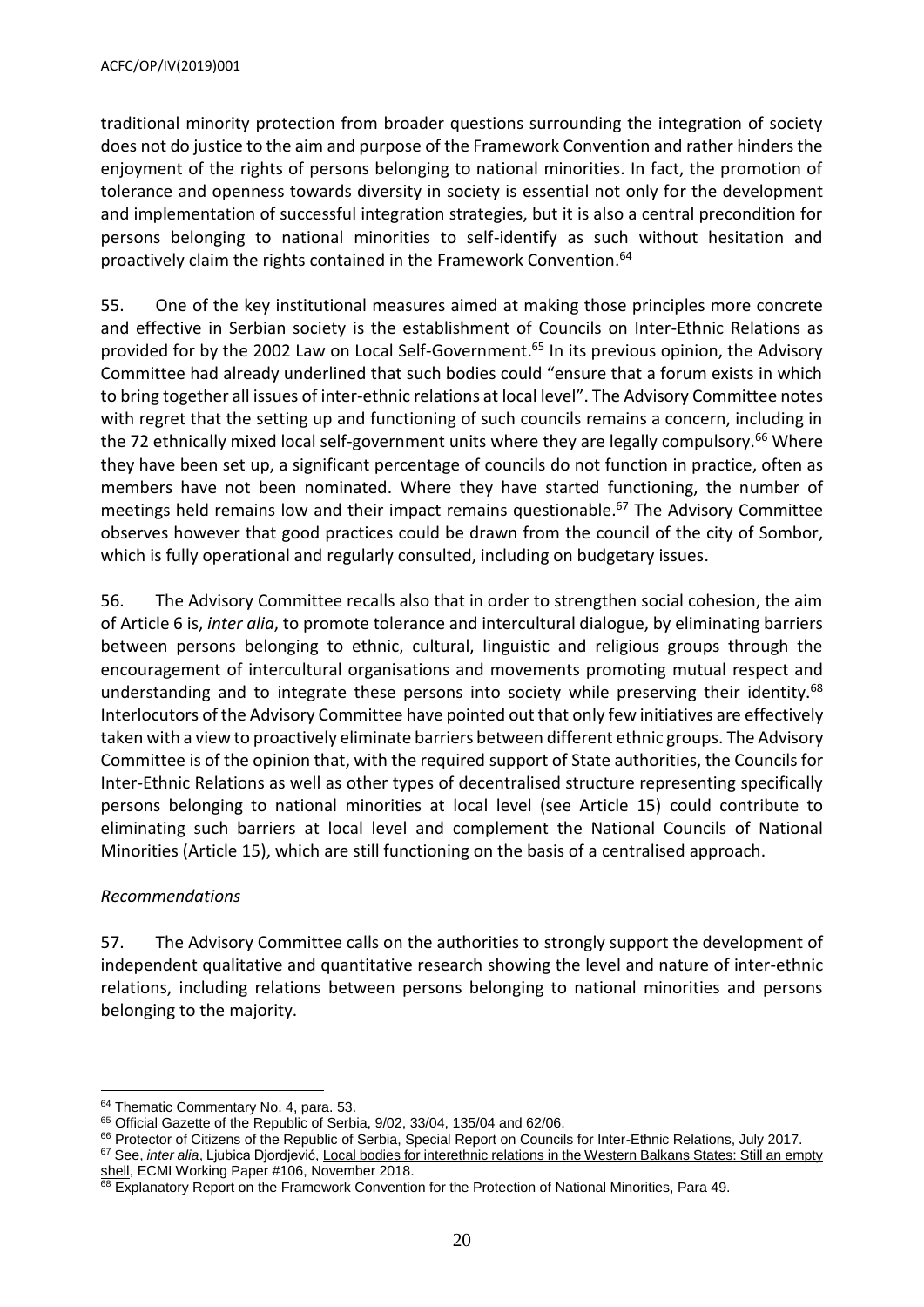58. The Advisory Committee calls on the authorities, on the basis of such research, to set up, implement, monitor and periodically review a comprehensive strategy aimed at revitalising inter-ethnic relations, in consultation with persons belonging to national minorities and local self-government units. This strategy should clearly take into account the need to involve the majority in the integration and inclusion of national minorities in Serbian society.

59. The Advisory Committee urges the authorities to implement without delay the recommendations of the Protector of Citizens of the Republic of Serbia listed in its Special Report on Councils for Inter-Ethnic Relations and to commission an independent qualitative study, as soon as possible and at the latest before the due date of the fifth State Report, in order to assess the functionality of the Councils for Inter-Ethnic Relations.

#### **Protection against hate crime and hate speech**

60. Article 54a of the Criminal Code of Serbia characterises hatred based on race, religion, national or ethnic affiliation, sexual orientation or gender identity as an aggravating circumstance. Hate speech as such is not incriminated as a specific criminal offense. Article 387.4 of the Criminal Code however establishes as a criminal offense the dissemination or publication of texts, images or any other representation of ideas or theories that support or incite hatred, discrimination or violence against any person or group. In its last report on Serbia, ECRI recommended that the Serbian authorities bring their criminal law further into line with its General Policy Recommendation No. 7.<sup>69</sup> Over the monitoring period, the authorities report a slightly decreasing but still worrying number of incidents considered as motivated by intolerance on the grounds of national origin, race or religion (158 incidents in 2012, 157 in 2013, 108 in 2014, 121 in 2015, 89 in 2016).<sup>70</sup> Such incidents number 77 physical assaults, of which 60% against Roma, as well as a significant number of cases of damage to religious facilities (153), damage to premises belonging to Roma (80) and defilement and desecration of cemeteries and memorials (69). The authorities however have not provided data on the number of convictions.

61. Efforts have been made to raise the awareness of prosecutors and police officers on the importance of prosecuting hate crimes. Guidelines for Prosecution of Hate Crimes in the Republic of Serbia have been developed as an attempt to help public prosecutors identify hate crimes as well as better understand the specificity of criminal offences motivated by hatred. Those Guidelines also address how to conduct efficient and effective investigations. The Ministry of the Interior made further efforts to raise awareness among the police force about the importance of prosecuting hate crimes, including the development of a manual and several one-day seminars held throughout 2016 and attended by a total of 179 police employees, focusing on recognising and reacting to discrimination.

62. The Advisory Committee welcomes the initiatives taken by the authorities to raise awareness on the importance of prosecuting and investigating hate crimes. It remains concerned however by the number of hate crimes committed against persons belonging to national minorities, including a significant number of instances of public hostility towards Roma.<sup>71</sup> The

 $\overline{a}$ 69 ECRI Report on Serbia, fifth monitoring cycle, adopted on 22 March 2017, Paras. 1 to 7.

<sup>70</sup> State report, Page 145.

<sup>71</sup> Belgrade Centre for Human Rights, Human Rights in Serbia 2017, 2018, referring in particular to assaults targetting Roma as well as hate speech graffitis.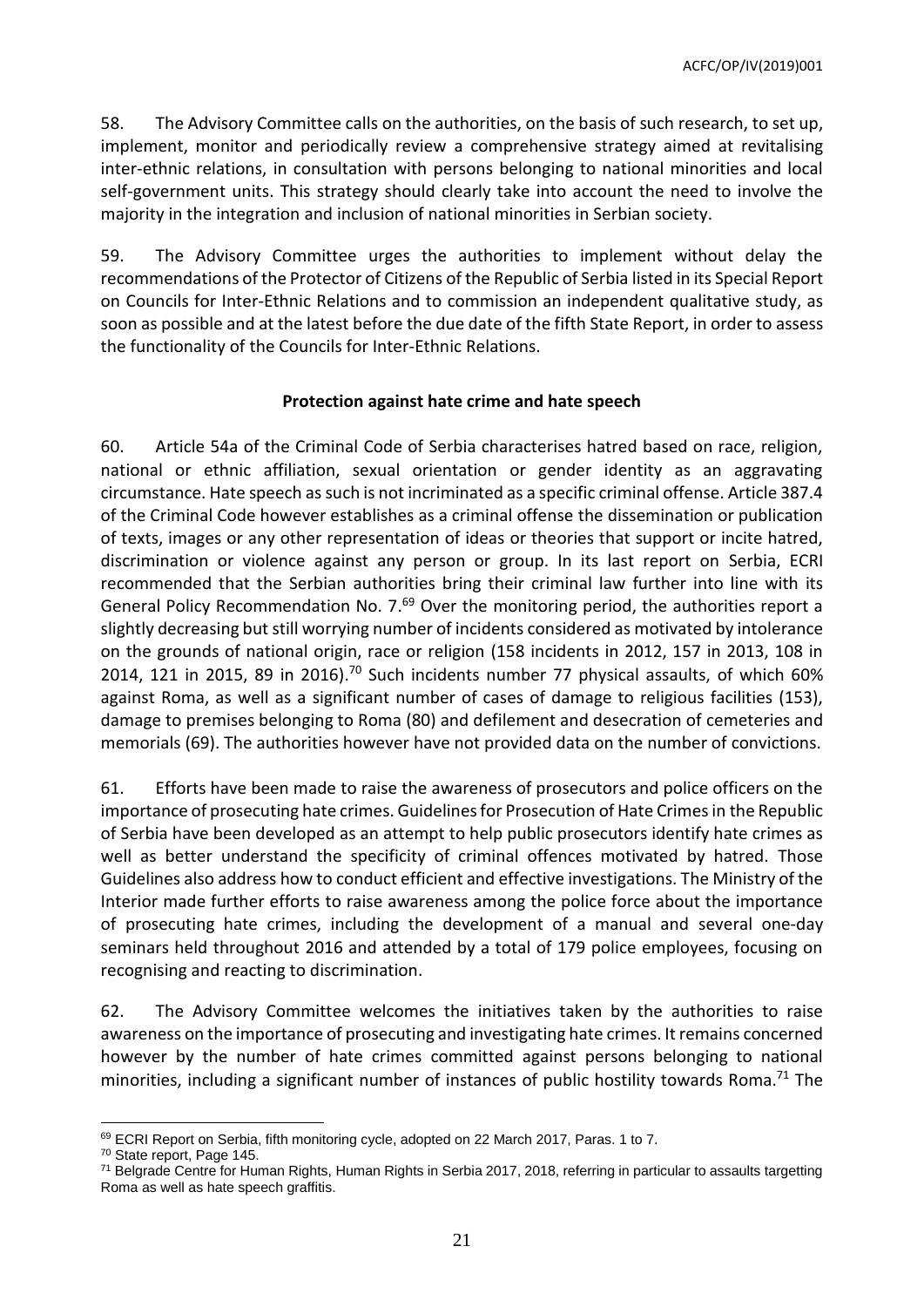lack of available data makes it difficult to define trends on hate speech, however interlocutors from the concerned groups share the common impression that hate speech is on the rise in particular in national media, and is mostly used for political purposes. The Advisory Committee considers that these repeated instances of public hostility manifestly amount to "hate speech"<sup>72</sup> within the meaning of Recommendation n° Rec (97) 20 of the Committee of Ministers to the Member States. Observing that cases of hate speech do also originate from politicians, the Advisory Committee reiterates that the impact of such statements in the public debate is critical, given their particular influence as public figures and the immediate amplification of their actions and speeches in the media.

63. The Advisory Committee regrets that hate speech is neither systematically monitored nor expressly prohibited. According to long-standing case-law of the European Court of Human Rights, there can be no doubt that hate speech does not enjoy protection from Article 10 of the European Convention on Human Rights, guaranteeing freedom of expression.<sup>73</sup>

64. There continue to be occasional reports of police brutality against Roma,<sup>74</sup> for which the Advisory Committee has repeatedly underlined that it contributes to feeding distrust of minorities towards the police. It remains all the more important, in this context, to ensure adequate representation of national minorities in the police (see also Article 15).

# *Recommendations*

65. The Advisory Committee calls on the authorities to further bring their criminal law into line with ECRI standards. It calls also on the authorities, at all levels, to condemn systematically and in a timely manner all instances of intolerance, in particular in public discourse, as well as to investigate systematically and, where relevant, prosecute hate speech statements.

66. The Advisory Committee reiterates its calls on the authorities to significantly step up their efforts in raising awareness of the police, prosecutors and the Judiciary as to the importance of investigating, prosecuting hate-motivated crimes against persons belonging to national minorities, and to ensure that police forces adequately reflect the diversity of the population in the local self-government unit where the operate, throughout the territory of the Republic of Serbia.

## <span id="page-21-0"></span>**Article 8 of the Framework Convention**

# **Right to manifest one's religion and establish institutions, organisations and associations**

67. As in the Third Opinion, the Advisory Committee can but regret that the recommendations it has previously formulated have still not resulted in any change in Serbian legislation. Differential treatments, already underlined by the Venice Commission in 2006, remain in effect for religious organisations which are not among the seven "traditional churches

 $\overline{a}$ 72 Council of Europe[, Media Regulatory Authorities and Hate Speech,](https://rm.coe.int/media-regulatory-authorities-and-hate-speech/16807338f5) June 2017, Pages 78 to 83.

<sup>73</sup> ECtHR, Jersild v. Denmark, 23 September 1994, Series A No. 298, para. 35; see also, Pavel Ivanov v. Russia, 35222/04, decision of 20 February 2007; M'Bala M'Bala v. France, 25239/13, decision of 20 October 2015, para. 40. <sup>74</sup> European Roma Rights Centre, [Roma Tortured by Police in Belgrade After Reporting Stolen Car,](http://www.errc.org/press-releases/roma-tortured-by-police-in-belgrade-after-reporting-stolen-car) 16 May 2017.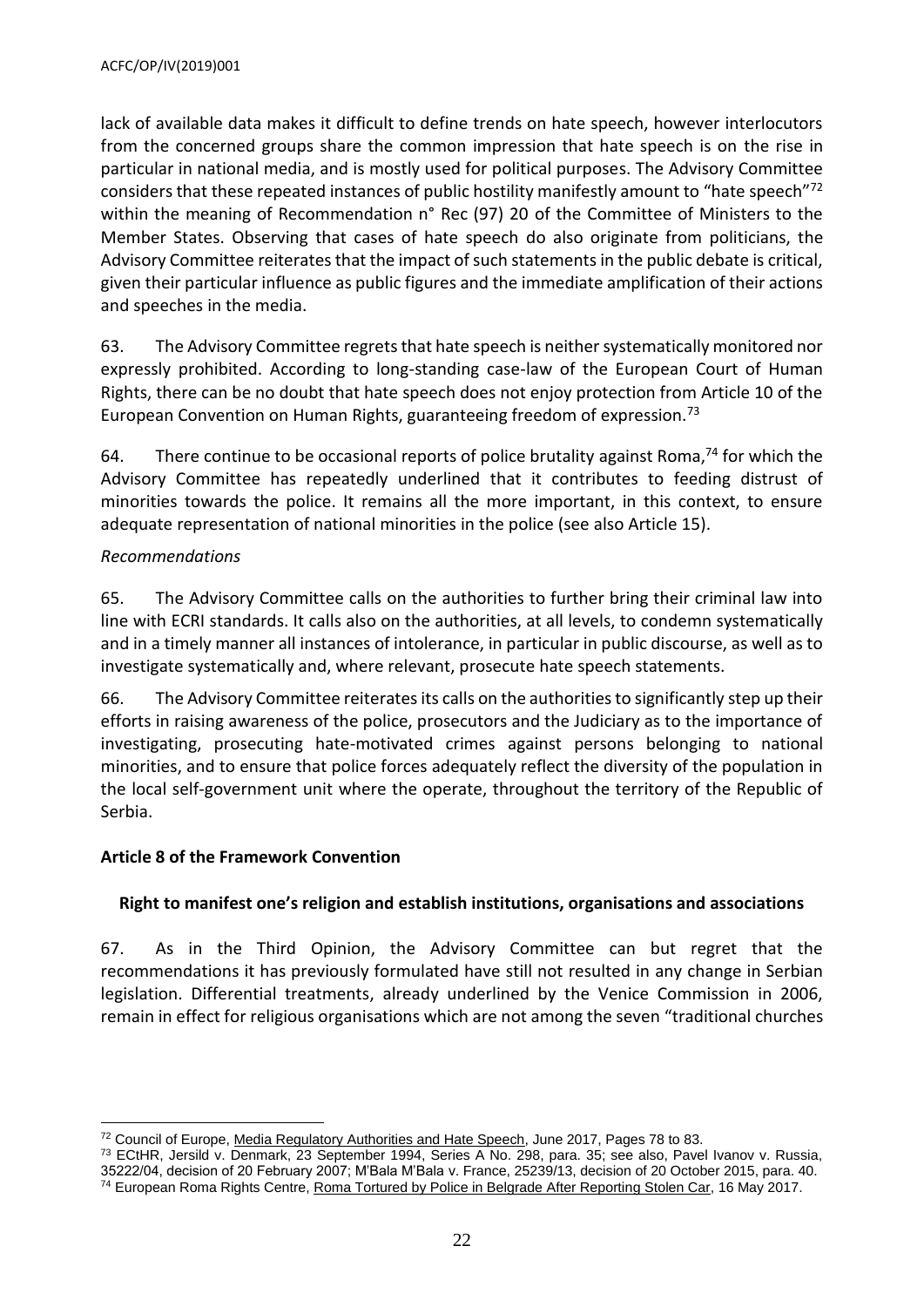and religious communities",<sup>75</sup> in particular with regard to the acquisition of legal personality as well as their tax status.<sup>76</sup>

68. The Advisory Committee recalls that, according to Article 23 of the Framework Convention, the rights and freedoms flowing from principles enshrined in the Framework Convention, in so far as they are subject of a corresponding provision in the Convention for the Protection of Human Rights and Fundamental Freedoms (hereinafter "ECHR") or in the Protocols thereto, shall be understood so as to conform to the latter provision. In line with the European Court of Human Rights' case-law under Article 9 ECHR , the Advisory Committee recalls that a State which has granted certain religious communities with a special status entailing specific privileges must not only comply with its duty of neutrality and impartiality but must also ensure that other religious groups have a fair opportunity to apply for this status and that the criteria established are applied in a non-discriminatory manner.<sup>77</sup> The Advisory Committee can therefore only reiterate its recommendations for a revision of the rules applicable to non-traditional religions as regards the acquisition of legal personality and their tax status.

69. The Advisory Committee further notes that representatives of the Vlach communities have entered into a constructive and pragmatic dialogue with the Serbian Orthodox Church in order to improve access to religious services in the Vlach language. While the situation has positively evolved, they report that obstacles remain in practice. Some representatives of Vlach communities also report attempts from the Romanian Orthodox Church to publicly deny the right of Vlachs to self-determine their national minority and religious affiliation. The Advisory Committee understands also from its interlocutors that persons belonging to the Egyptian minority encounter difficulties in accessing places of worship.

## *Recommendation*

70. The Advisory Committee reiterates its call on the authorities to ensure that the right of persons belonging to national minorities to establish religious institutions, organisations or associations is effectively guaranteed in law as well as in practice, including by ensuring that legal provisions governing religious communities do not allow for discrimination, including against those of a numerically smaller size, in particular with regard to access to legal personality or tax status.

## <span id="page-22-0"></span>**Article 9 of the Framework Convention**

## **Access to printed and broadcast media in minority languages**

 $75$  The "traditional churches and religious communities" recognised in the Law are the following: Serbian Orthodox Church, Roman Catholic Church, Slovak Evangelical Church, Reformed Christian Church, Evangelical Christian Church, Islamic Religious Community and Jewish Religious Community.

<sup>&</sup>lt;sup>76</sup> See, also, European network of legal experts on gender equality and non-discrimination, Country report Nondiscrimination, Serbia, 2018, page 67.

<sup>77</sup> See, *inter alia*, European Court of Human Rights, Molla Sali v. Greece, no[. 20452/14,](https://hudoc.echr.coe.int/eng#{%22itemid%22:[%22001-188985%22]}) Para. 155, 19 December 2018; İzzettin Doğan and Others, no[. 62649/10,](http://hudoc.echr.coe.int/eng?i=001-162697) Para. 164, 26 April 2016. See also, *mutatis mutandis*, Religionsgemeinschaft der Zeugen Jehovas and Others[, 40825/98,](http://hudoc.echr.coe.int/eng?i=001-88022) Para. 92, 31 July 2008; Savez crkava "Riječ života" and Others, [7798/08,](http://hudoc.echr.coe.int/eng?i=001-102173) Para. 85, 9 December 2010; Ásatrúarfélagid[, 22897/08,](http://hudoc.echr.coe.int/eng?i=001-113920) Para. 34, 18 September 2012; and The Church of Jesus Christ of Latter-Day Saints v. the United Kingdom, no[. 7552/09,](http://hudoc.echr.coe.int/eng?i=001-141369) Para. 34, 4 March 2014.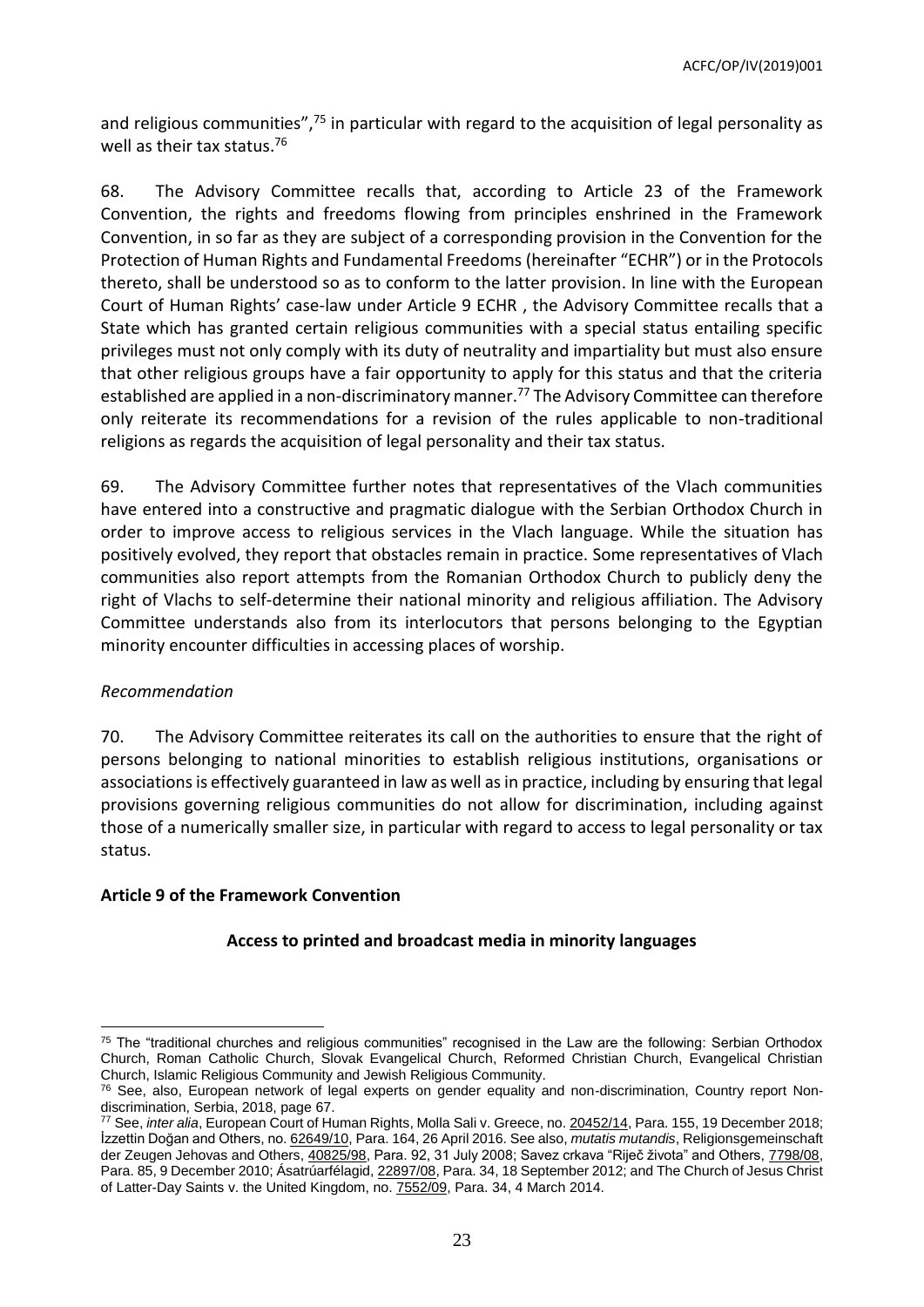71. The 2014 Law on Public Information and Media has initiated the privatisation of 76 publicly owned media outlets in Serbia, out of which 44 were media broadcasting in minority languages. The stated objective of the reform was to reduce political and economic influences on the media owned by the State. Two sets of provisions were included in the law with the aim of guaranteeing the continued provision of programmes in minority languages: an obligation for new owners of retaining the core media business for a period of five years as well as a legal obligation to maintain the share of programmes in minority languages in the programming scheme as it was during the year preceding the adoption of the law. The privatisation process was effectively launched in 2015 despite strong opposition and public concerns of representatives of national minorities who requested that local and regional media broadcasting in minority languages be exempted from mandatory privatisation.<sup>78</sup>

72. There is still a significant number of media in minority languages in Serbia, in particular in Vojvodina. The remaining public Radio Television Vojvodina devotes two out of three channels to programmes in minority languages, including one channel entirely in the Hungarian language. While the State Report indicates that no "significant deviation in the continuity of broadcasting programmes in the languages of national minorities" was observed following the privatisation process,<sup>79</sup> the Advisory Committee was however informed of the closure of a significant number of local radio stations and print media outlets. In the absence of comprehensive State monitoring or reporting<sup>80</sup> on programmes broadcast in minority languages, it is difficult for the Advisory Committee to assess consistently and precisely the impact of the privatisation process on the volume and the quality of information available to persons belonging to national minorities in their own language. Several representatives of National Councils of National Minorities expressed their concerns about a decreasing number of media in minority languages. They reported to the Advisory Committee the important investments they made, and in some cases are still making, some of which represent a significant share of their budget, in order to maintain or develop their own media and mitigate the effects of the privatisation process.

73. The Advisory Committee is also concerned, as it underlined in its Third Opinion, that continuous and direct funding of media outlets by elected executive bodies such as the National Councils may raise questions about the editorial and political independence of such media and impact pluralism in minority media. The Advisory Committee notes in this regard that, despite the initial objective of the 2014 law, international observers still report on media dependence on public funding, which consequently exposes media to political influence, at both national and local levels.<sup>81</sup> Journalists' organisations also report negative trends undermining editorial independence caused by links maintained between the political world and the media. The Advisory Committee also remains concerned that the expiration of the five-year obligation to retain the core media business in privatised media could constitute a pivotal deadline for minority media.<sup>82</sup> It recalls in this regard the important role played by both print media and

 <sup>78</sup> South East European Media Observatory, Jovanka Matic and Dubravka Valić Nedeljković, <u>Monitoring the</u> [implementation of new media legislation in Serbia, Privatisation of minority language media in Serbia, liberation of](http://mediaobservatory.net/sites/default/files/Serbia-Privatisation%20of%20Minority%20Language%20Media.pdf)  [disappearance?,](http://mediaobservatory.net/sites/default/files/Serbia-Privatisation%20of%20Minority%20Language%20Media.pdf) 2015.

<sup>&</sup>lt;sup>79</sup> State Report, Section III.11.

<sup>80</sup> State Report, Section IV.6 : « Privatisation is a process which has been recently finished and at this point we cannot have a whole picture of the impact of the process on the situation in the media in minority languages ».

<sup>81</sup> Reporters without Borders and Balkans Investigative Reporting Network Serbia, [Media Ownership Monitor Serbia,](http://serbia.mom-rsf.org/en/) November 2017.

<sup>82</sup> Independent Journalists' Association of Serbia (Snežana Trpevska & Igor Micevski, Indicators on the Level of Media [Freedom and Journalists' Safety in the Western Balkans, Comparative Analysis 2018,](http://safejournalists.net/wp-content/uploads/2018/12/indicators_on_the_level_of_media_freedom_WB_2018.pdf) December 2018, Page 35.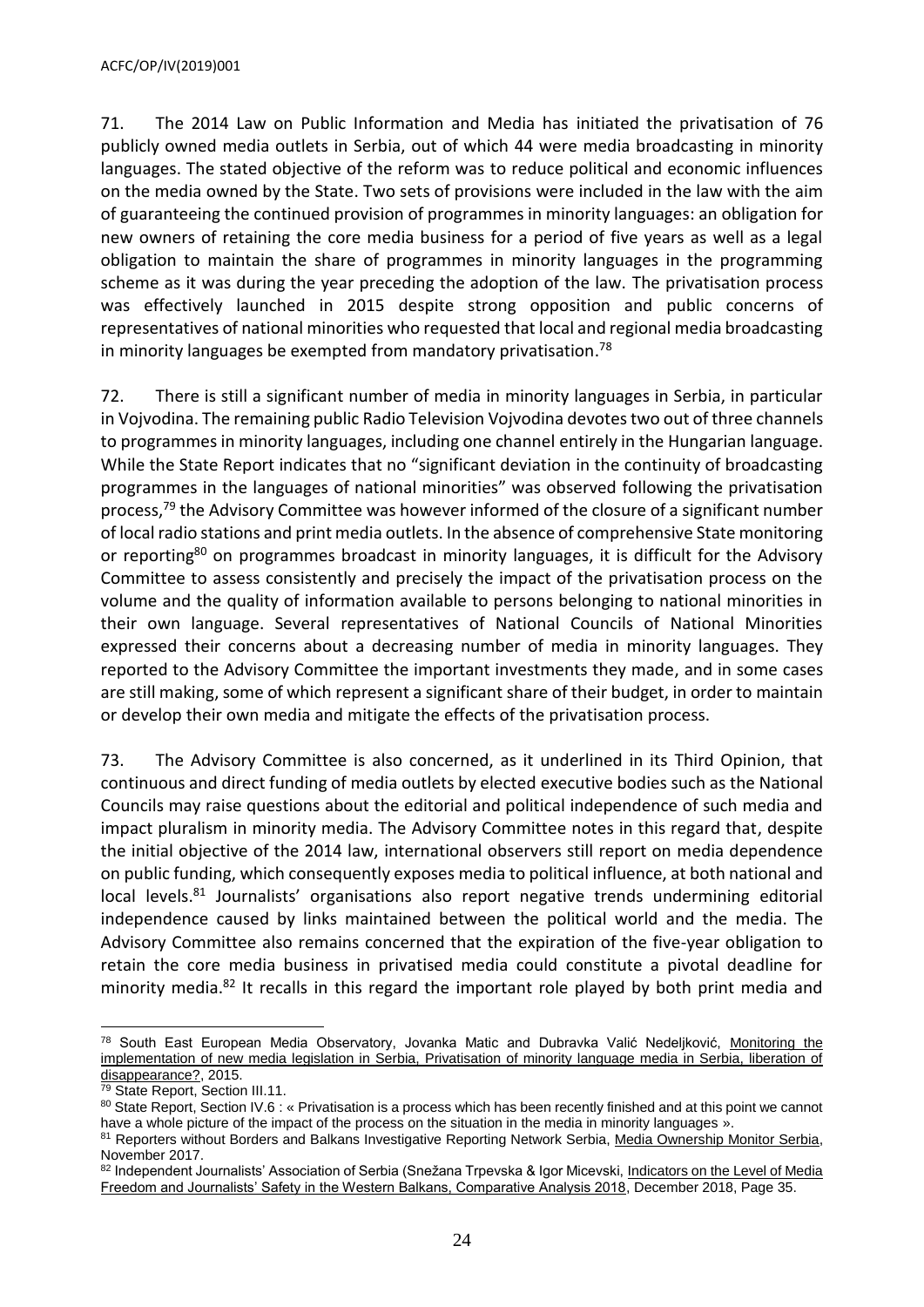broadcasting media in ensuring that persons belonging to national minorities are able to exercise their right to information. It also underlines the need to set up legal guarantees aimed at preserving sustainable editorial and financial independence of minority media and to secure editorial pluralism.

74. The Advisory Committee notes that the State report describes thoroughly the funding system for media support. While welcoming the volume of funds allocated to minority media, it regrets that such funding is not accompanied by a systematic monitoring and review of minority media, including with a quality perspective. It welcomes that a large part of the Action Plan for the Realisation of Rights of National Minorities focuses on access to information and that the Budget Fund for National Minorities will focus in priority on media. It nevertheless insists that such policies and funding initiatives should first and foremost be preceded by a thorough vision of the situation of minority media in the country in order to identify and design the necessary measures aimed at addressing the needs of persons belonging to national minorities. Having been informed of the ongoing development of a new national strategy on media, the Advisory Committee underlines the importance, in developing such documents, of consulting representatives of national minorities, taking into account the diversity of political opinions within each community, as well as media experts and independent researchers.

# *Recommendations*

75. The Advisory Committee calls on the authorities to closely monitor the impact of the privatisation process on minority media and to commission a comprehensive and independent study on this subject. The Advisory Committee also calls on the authorities to take the necessary measures to ensure editorial independence of private and public minority media, including those owned by political representatives of national minorities.

76. In the context of the development of a new media strategy, the Advisory Committee calls on the authorities to consider minority media, from a quantitative as well as qualitative point of view, and in doing so to consult representatives of national minorities, taking into account the diversity of opinions within each community, as well as media experts and independent researchers.

## <span id="page-24-0"></span>**Article 10 of the Framework Convention**

# **Use of minority languages in relations with the authorities**

77. The Law on Employees in Autonomous Provinces and Local Self-Government Units was adopted in 2016, followed by a series of related by-laws, aimed *inter alia* at ensuring that the national composition of the population is reflected in the administration at local level (see Article 15)  $^{83}$ . The Advisory Committee was also informed by its interlocutors of good practices already implemented at local level, such as the development of bilingual administrative forms in Serbian/Bulgarian in Bosilegrad and Dimitrovgrad or improvements related to the use of interpreters and translators in the Bosnian language in courts in Novi Pazar and Prijepolje. The Advisory Committee welcomes such initiatives, expecting that they constitute the first steps in

 83 State Report, Section III.12.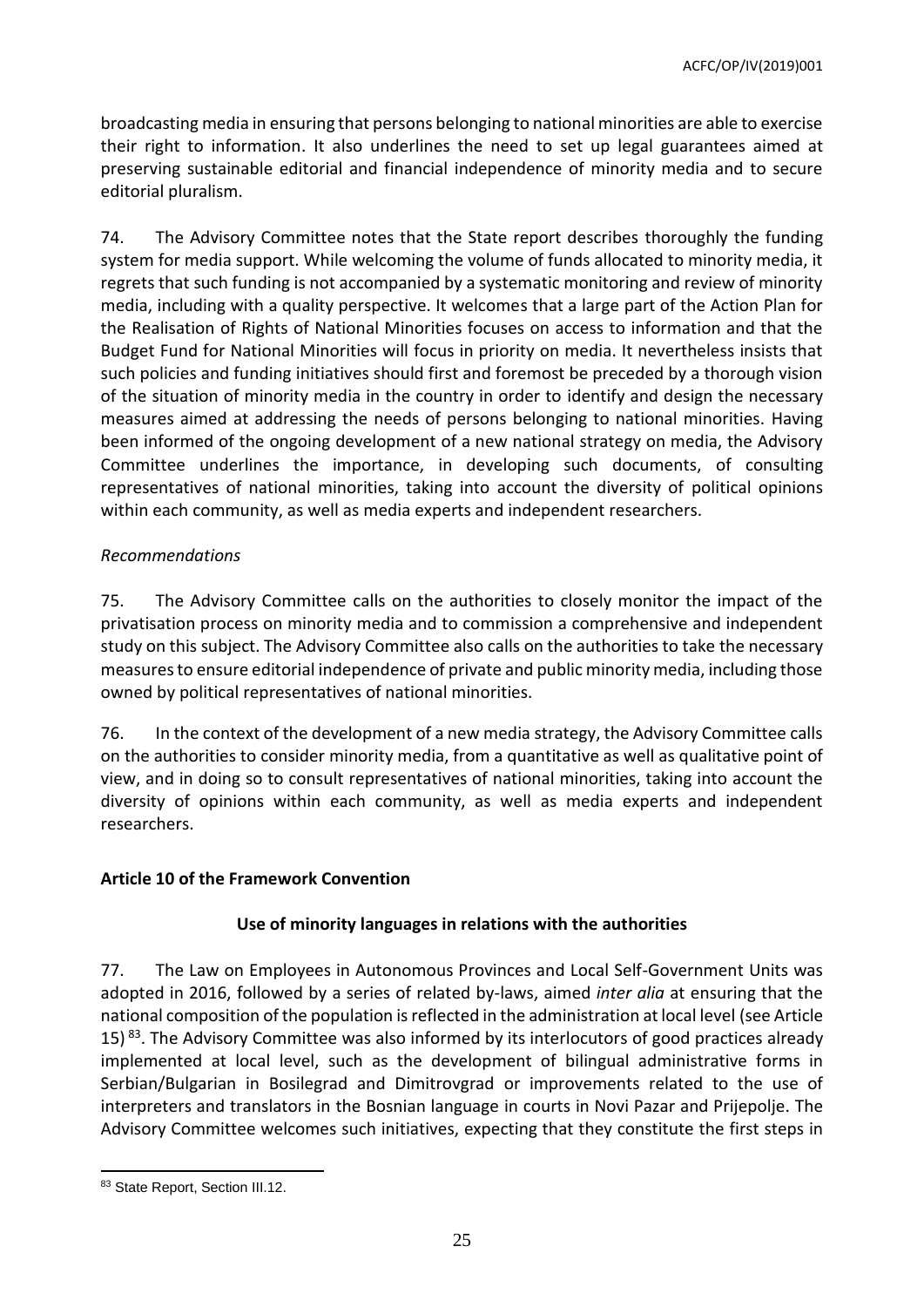further improving the use of minority languages at local level, in areas traditionally inhabited by persons belonging to national minorities or where they live in substantial numbers.

78. The Advisory Committee notes however that the pause in recruitment in the State and local administrations, in force for several years now, has become a significant obstacle to the recruitment of speakers of minority languages. It regrets that comprehensive data is still not available to assess the relevance and the effectiveness of the measures taken, in particular to measure the level of employment of speakers of minority languages in the administration of autonomous provinces or of self-government units. It notes also that neither data, nor reporting from the authorities, is available on the level of employment of persons belonging to national minorities, or speakers of minority languages, in the State administration, including in inspectorates having branches at local level, such as tax administration, land registry or border control administration. The Advisory Committee understands from its interlocutors, in particular from Central and Southern Serbia, that they encounter difficulties in accessing State administration services in their minority language, including such local branches. In this regard, organisations promoting the Vlach language expressed a need for further support in order to finalise its standardisation process. Improving the representation of national minorities in the State administration is identified as a key factor to remedy these structural problems (see Article 15), as under-representation reduces the ability of persons speaking national minority languages to use their language in contacts with the public servants. The Advisory Committee was also informed by representatives of National Minority Councils that persons belonging to national minorities are too often unaware of their rights to use their minority language in relations with the local but also the State administration and, when they are so, that they encounter obstacles – such as delays – in being actually provided the requested public services. Such delays provoke a chilling effect on the persons concerned who prefer then using the Serbian language to have effective access to such services.

79. The Advisory Committee appreciates and welcomes the clarification contained in the State Report that the threshold of 15% of the population belonging to a national minority as of which a local self-government unit shall introduce the language and script of this national minority in official use corresponds to an obligatory threshold and does not prevent such measures to be taken below this threshold. The amendments made in 2018 to the Law on Protection of Rights and Freedoms of National Minorities further clarify that the official use of the minority language concerned shall be effective on the whole territory of the local selfgovernment unit concerned. The State Report lists 26 self-government units where minority languages (sometimes several) are in official use despite the fact that the minorities concerned do not reach the 15% threshold.<sup>84</sup> The Advisory Committee remains concerned however by reports that certain local self-government units where the legal requirements are met still fail to recognise this state of fact in their Statute, preventing thus the effective official use of the minority language(s) concerned.

80. The Advisory Committee regrets also that the State Report does not contain any information on the level of information in minority languages provided in the framework of criminal procedures, in accordance with Article 10.3 of the Framework Convention.

*Recommendations*

 84 State Report, Section IV.7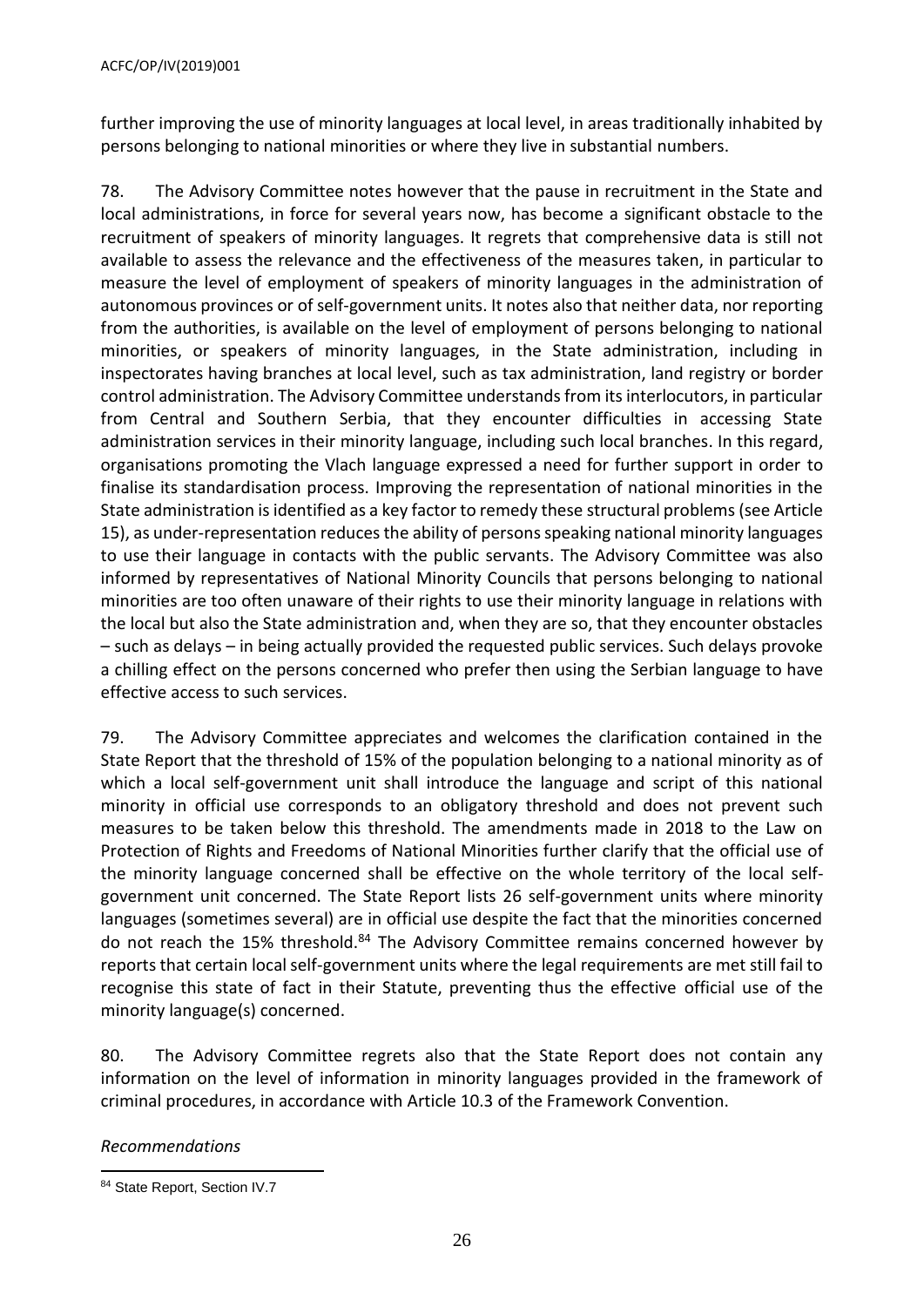81. The Advisory Committee calls on the authorities to commission a study in order to evaluate the level of implementation of the legal provisions on the official use of minority languages and ensure that in all municipalities where the legal requirements are met, minority languages are effectively in official use.

82. The Advisory Committee calls on the authorities to step up their efforts, in areas traditionally inhabited by persons belonging to national minorities or where they live in substantial numbers, to collect data on the number of minority languages spoken by civil servants in State, provincial and local administrations and, in light of such data, to take the necessary measures, including adequate training targeting persons belonging to the national minorities concerned, to ensure that the number of speakers in these administrations corresponds to the greatest possible extent to the proportion of the population speaking minority languages.

83. The Advisory Committee calls on the authorities to step up their efforts in order to inform all persons belonging to national minorities in the areas concerned that they are entitled to use their minority language in contacts with the State, provincial and local administration.

## <span id="page-26-0"></span>**Article 11 of the Framework Convention**

 $\overline{a}$ 

#### **Personal names, topographical indications and other signs and inscriptions<sup>85</sup>**

84. The Advisory Committee notes with satisfaction that the registering of names in minority languages is available and does not raise difficulties in practice, throughout the territory of Serbia. It regrets however that instructions addressed by the Ministry of Public Administration and Self-Government Units to local authorities to ensure that forms of extracts from civil records are printed bilingually have only been addressed to self-government units in which minority languages are in official use. The Advisory Committee recalls in this regard that the provisions of Article 11.1 and 11.2 of the Framework Convention do not contain any territorial limitation to their scope of application.

85. As referred to in its last opinion, the Advisory Committee is convinced that the legal provisions are in place, in the Law on Official Use of Languages and Scripts as well as in the Law on National Councils of National Minorities, to allow the provisions of Article 11 relating to signs and inscriptions to be implemented and observed. The Advisory Committee notes however that the implementation of these provisions is linked to the recognition of the official use of the minority language(s) concerned by the local self-government unit concerned. These provisions may therefore remain unobserved in units failing to recognise the official use of minority languages in their Statute, despite the fact that the legal requirements may be met (see Article 10). The Advisory Committee recalls in this regard the importance of promoting multilingualism in signs and inscriptions as a means of conveying the message that a given territory is shared in harmony by various population groups. The Advisory Committee was also informed that

<sup>85</sup> The Advisory Committee notes that the Committee of Experts on the European Charter for Regional or Minority Languages (COMEX) has in 2018 had the opportunity to examine this development in depth while drawing up its fourth report on Serbia. The Advisory Committee refers to the detailed findings and recommendations of COMEX in its report.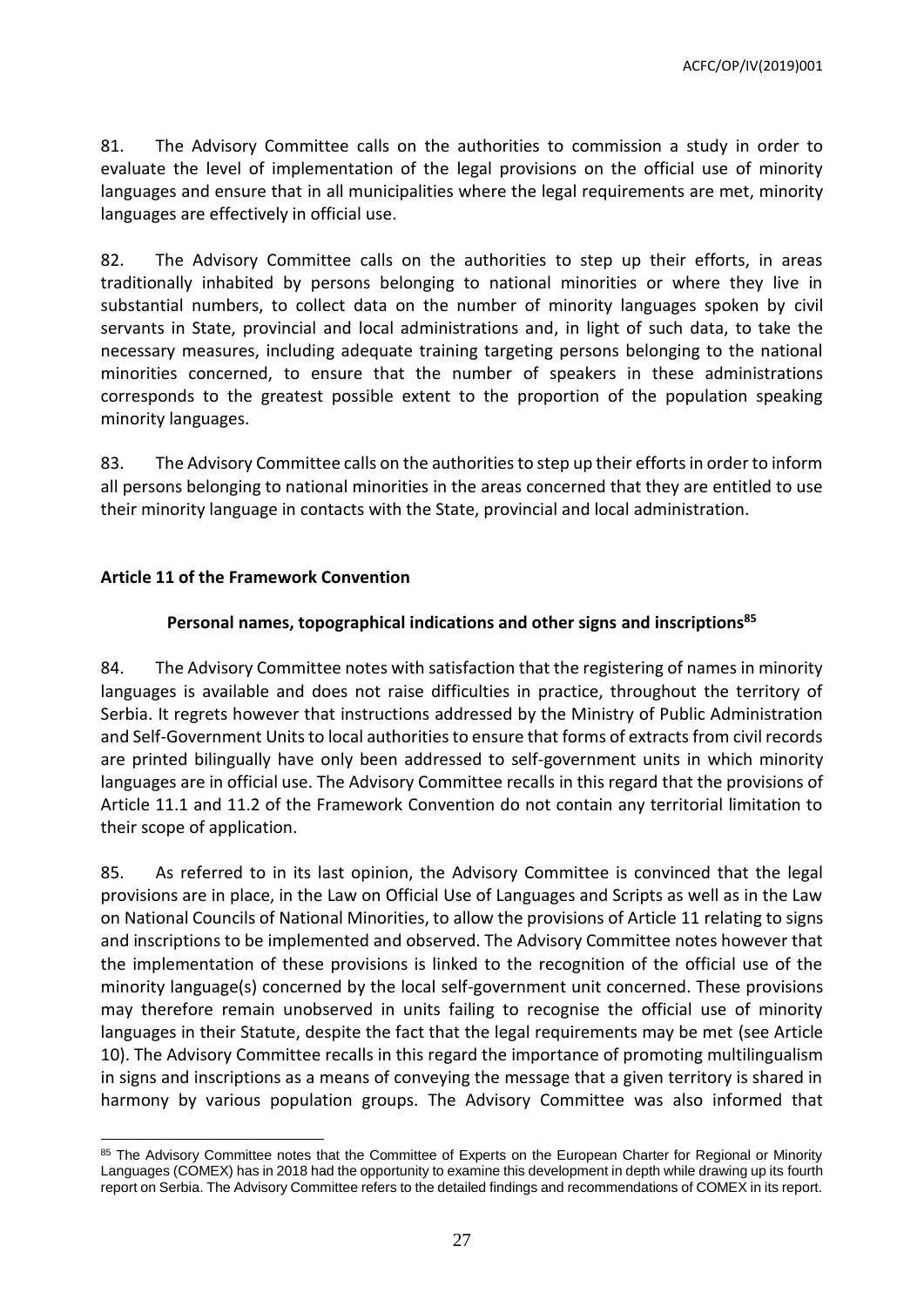multilingual signs or inscriptions may be removed due to renovations on public or private buildings and are not always displayed again once the renovation completed. The Advisory Committee is pleased to note however that the Ministry of Public Administration and Local Self-Government has sent a letter to cities and municipal administrations at the end of 2018 in order to draw their attention to their duty to implement the abovementioned legal provisions.<sup>86</sup>

#### *Recommendations*

86. The Advisory Committee calls on the authorities to ensure that extracts of civil records can be printed bilingually or multilingually throughout the territory of Serbia when the records contain data in the Serbian language and one or several minority language(s).

87. The Advisory Committee reiterates its call on the authorities to ensure that the necessary measures to ensure that all local authorities where a minority language or languages are in official use comply with their obligation to display topographical indications in the relevant minority language or languages.

## <span id="page-27-0"></span>**Article 12 of the Framework Convention**

## **Promotion of a multicultural and intercultural perspective in education**

88. The Advisory Committee notes from the outset that the State report contains only very limited information on measures taken in the fields of education and research to foster knowledge of the culture, history, language and religion of national minorities, including by the majority, or on measures aimed at facilitating contacts among students and teachers of different communities. The Advisory Committee welcomes the development of teaching materials related to minority languages with "elements of culture" of a given minority but notes that these are mostly elective subjects chosen by students willing to learn their own minority language (see Article 14) and not by the students affiliating with the majority.

89. The Advisory Committee has observed, in the course of its country visit, that the education system in Serbia is structured in such a way that contacts between students from different national minorities are not given primary consideration nor particularly promoted. The Advisory Committee has further witnessed that there is a perception among members of certain national minorities that bilingual education could be a potential source of assimilation. In the Advisory Committee's view, such a perception could explain the low level of contacts between students from different affiliations.

90. The Advisory Committee's principled position has always been that all aspects and elements of education should ensure "a climate of tolerance and dialogue".<sup>87</sup> The core task for the authorities is therefore to organise the education system in a way which allows for interaction between persons from various groups in order to encourage mutual understanding and tolerance, while at the same time ensuring the successful maintenance and development of the elements of the identities of members belonging to those groups. Several methods have

 $\overline{a}$ 

<sup>86</sup> Contribution of the Ministry of Public Administration and Local Self-Government, addressed to the Secretariat of the Framework Convention in March 2019.

<sup>87</sup> Explanatory report, Para. 71.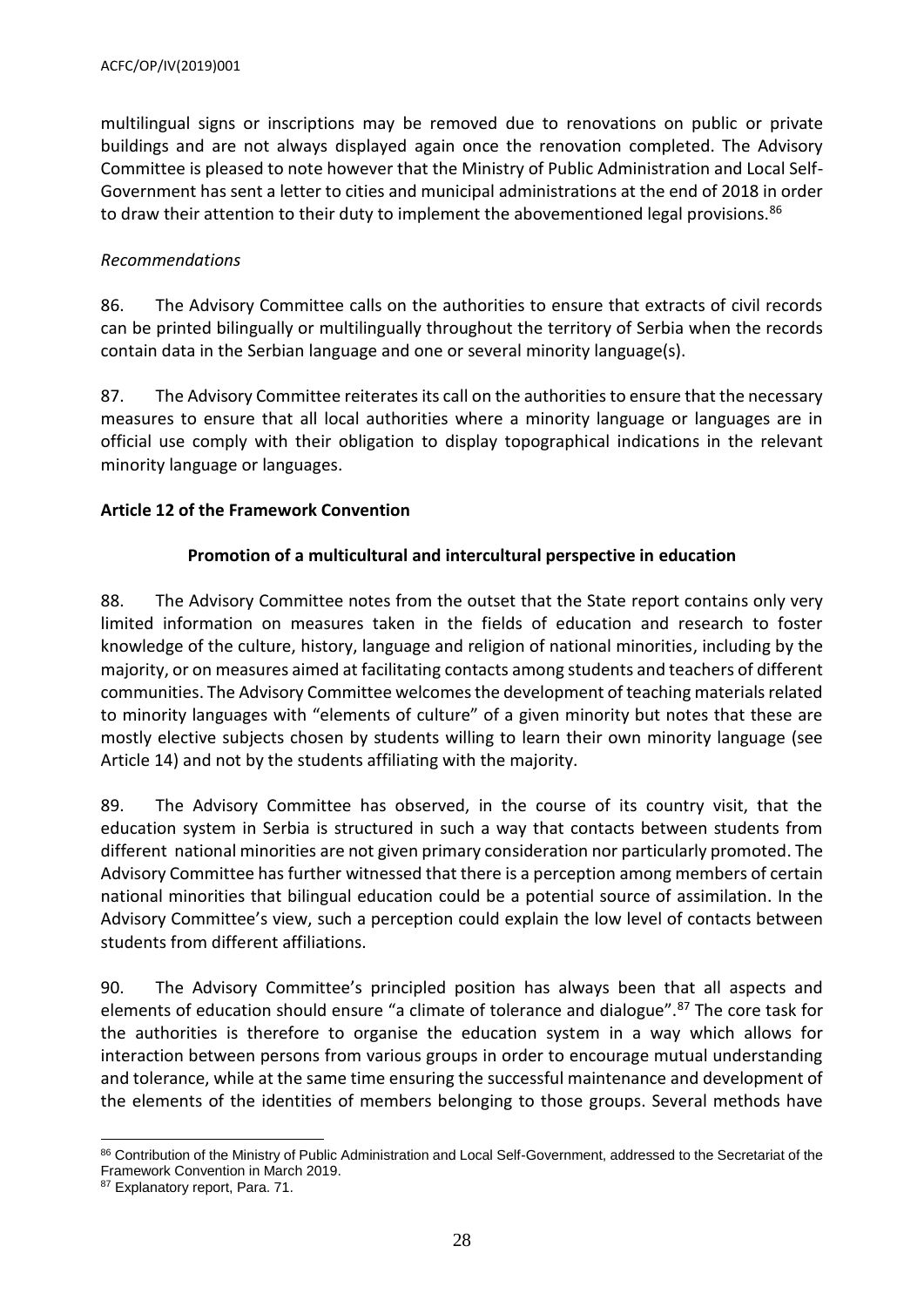been identified by the Advisory Committee over the years. <sup>88</sup> In this context, the Advisory Committee welcomes initiatives supported by the Pestalozzi Foundation in Preševo Valley to bring together students from different affiliations, in particular Albanian and Serbian, for cultural or sport events.

91. The Advisory Committee reiterates its view that languages form a continuum and the exact borders (linguistic and geographic) of languages are and will remain flexible and changing. In times of globalization and enhanced interaction, multilingualism is a factor of development of functional, cognitive and emotional assets. The Framework Convention itself presupposes the encouragement and support for bilingualism through a combined implementation of its Articles 12.1 and 14,<sup>89</sup> and has also identified possible methods in this regard.<sup>90</sup>

92. In addition to the teaching in and of minority languages, the mandatory curriculum should also include information on the history and contribution of minorities to the cultural heritage and the society of the State Party. Such teaching should not be limited to areas traditionally inhabited by national minorities, so that awareness of and respect for the linguistic diversity of society is promoted throughout the country from an early age onwards.<sup>91</sup> Adequate information on the composition of society, including national and other minorities, must form part of the public curriculum and of textbooks and education materials used in all schools throughout the territories of States Parties, not only to promote intercultural understanding and respect among all students, but also to raise the prestige and self-awareness of persons belonging to numerically smaller or disadvantaged groups.<sup>92</sup>

93. The Advisory Committee therefore considers it important that the authorities further identify an education system which would guarantee linguistic rights of persons belonging to national minorities and promotes a multicultural, multilingual and intercultural perspective in education. The Advisory Committee welcomes in this regard bilingual education initiatives in Serbian and Bulgarian languages, in Dimitrovgrad, at primary school level.

## *Recommendations*

94. The Advisory Committee urges the authorities to significantly step up their efforts to promote a multicultural and intercultural perspective in education, including by developing exchange programmes between communities as soon as possible and at the latest by the due date of the fifth State Report, at every level of education.

95. The Advisory Committee urges the authorities to ensure, as soon as possible and at the latest before the due date of the fifth State Report, that through a process including effective participation of persons belonging to national minorities, history curricula and teaching materials promote respect for all groups in society and provide broad knowledge on minorities as forming

92 [Thematic Commentary No. 4,](https://rm.coe.int/CoERMPublicCommonSearchServices/DisplayDCTMContent?documentId=09000016806a4811) para. 59.

 88 ACFC Thematic Commentary No. 1, "Education under the Framework Convention for the Protection of National Minorities", Section 2.1.2, March 2006.

<sup>89</sup> ACFC Thematic Commentary No. 1, Section 2.1.2, March 2006.

<sup>90</sup> The term « bilingual education » should be preferably saved for schools trying to keep both languages (minority and majority) at a similar level of importance, spread accross curricula and different classes, and where classes are to the extent possible composed of pupils and teachers from different groups. See, ACFC Thematic Commentary No. 1, "Education under the Framework Convention for the Protection of National Minorities", Section 2.1.2, March 2006.

<sup>91</sup> Thematic Commentary No. 3, The language rights of persons belonging to national authorities under the Framework Convention, adopted on 24 May 2012, Para. 82.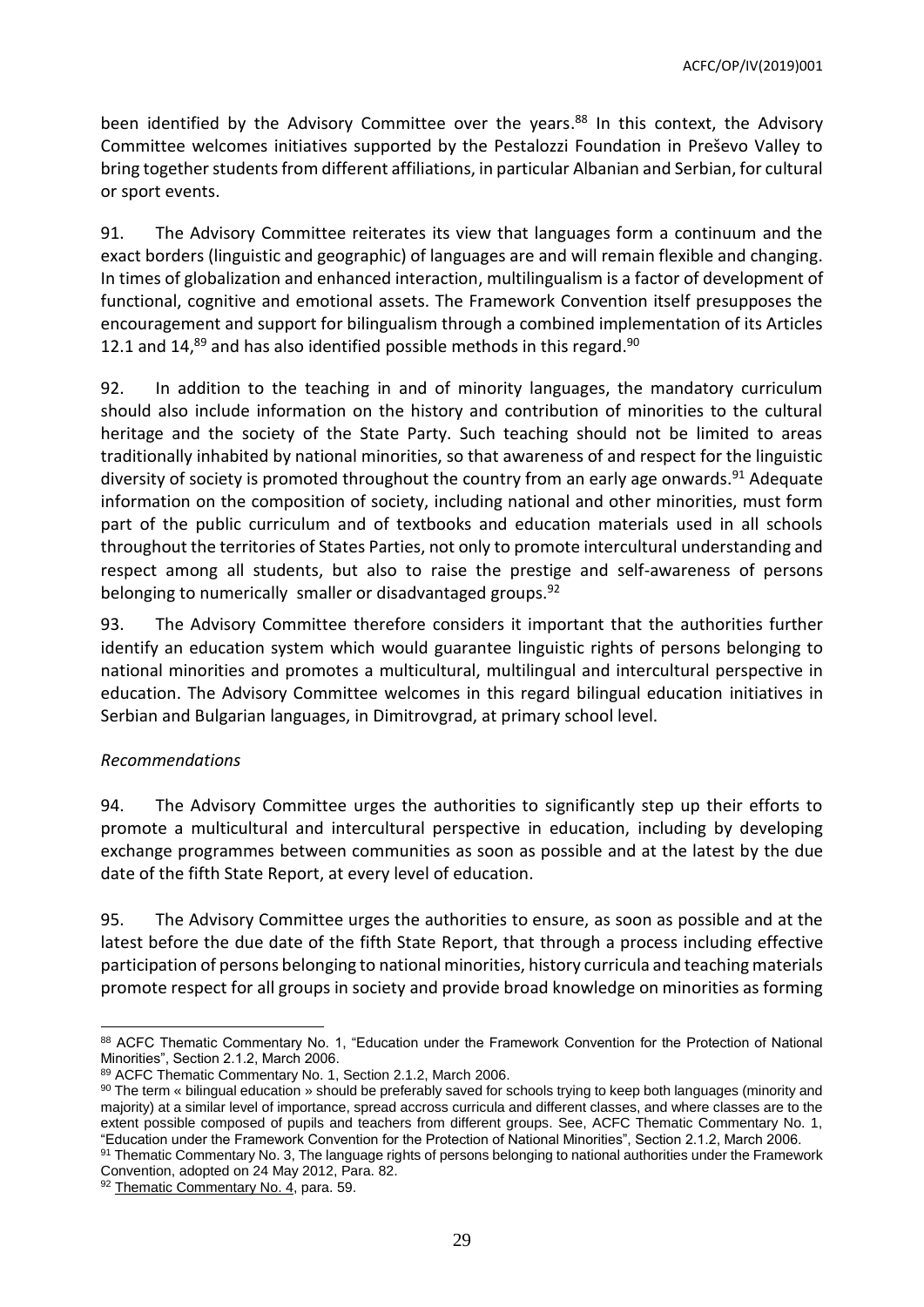an integral part of Serbian society, as well asto ensure that multiple perspectives are encouraged in historical and contemporary research.

96. The Advisory Committee encourages the authorities to promote, in consultation with representatives of the national minorities concerned, possible models for bilingual or multilingual education.

#### **Access to education for Roma**

97. The overall situation of Roma children with regard to access to education, as described in the Roma Strategy,  $93$  remains a serious concern of which the authorities are well aware (see Article 4). Undeniable efforts are made to remedy this very difficult situation.<sup>94</sup> Interlocutors of the Advisory Committee underlined the necessity to increase the level of access and attendance at pre-school level as a determining factor to improve the overall situation of Roma students. The Advisory Committee welcomes that it has been clearly identified as a priority in the Roma Strategy. It notes however that, in pre-school education (ages 3 to 6), the level of enrolment is not only low (17% against 41% for the neighbouring non-Roma population) but decreased from 2011 to 2017.<sup>95</sup> In compulsory education (from ages 7 to 15), the enrolment rate of Roma is increasing (84% in 2017, against 80% in 2011) but a gap remains with the neighbouring non-Roma population (96%). The completion rate in compulsory education shows an even larger divide (62% for Roma, and 94% for non-Roma) and the completion rate in upper secondary education is of 14% for Roma, against 84% for non-Roma neighbours. The higher education completion rate continues to be very low in the Roma population at 1%, whilst it is 21% for the neighbouring non-Roma population. Representatives of Roma parents also report that school fees as well as costs for textbooks and lunches at school often constitute obstacles to access to education for Roma students. Positive reports on the involvement of pedagogical assistants at local level are to be noted. They remain however subject to precarious contractual situations.

98. The Advisory Committee further regrets that segregation of Roma children in schools is still reported,<sup>96</sup> where Roma children are in a discriminatory process separated from other children, in manifest breach of the relevant Council of Europe standards.<sup>97</sup> Early and forced marriages remain also an insufficiently and inadequately addressed issue, according to civil society reports, which further hinders access to education for students affected. 98

*Recommendations*

99. The Advisory Committee urges the authorities to step up their efforts to eliminate all forms of segregation of Roma children and to include them in mainstream education. The

 93 Strategy for the Social Inclusion of Roma in the Republic of Serbia 2016-2025.

<sup>94</sup> State Report, Section IV.9.

<sup>95</sup> United Nations Development Programme, World Bank and European Commission, [Regional Roma Survey 2017,](http://www.eurasia.undp.org/content/dam/rbec/docs/Factsheet_SERBIA_Roma.pdf) Country factsheet "Roma at a glance", April 2018.

<sup>96</sup> ERRC[, Romani children segregated in Serbian kindergarten,](http://www.errc.org/press-releases/romani-children-segregated-in-serbian-kindergarten) September 2016.

<sup>97</sup> Recommendation CM/Rec(2009)4 of the Committee of Ministers to member states on the education of Roma and [Travellers in Europe,](http://rm.coe.int/09000016805b0a1c) adopted by the Committee of Ministers on 17 June 2009 at the 1061<sup>st</sup> meeting of the Ministers' Deputies.

<sup>98</sup> Praxis, League of Roma SKRUG, Institute on Statelessness and Inclusion, European Network on Statelessness and European Roma Rights Centre, Joint alternative report submitted to the 94<sup>th</sup> session of the Committee on the Elimination of Racial Discrimination in relation to the 2<sup>nd</sup> and 3<sup>rd</sup> reports of Serbia, October 2017.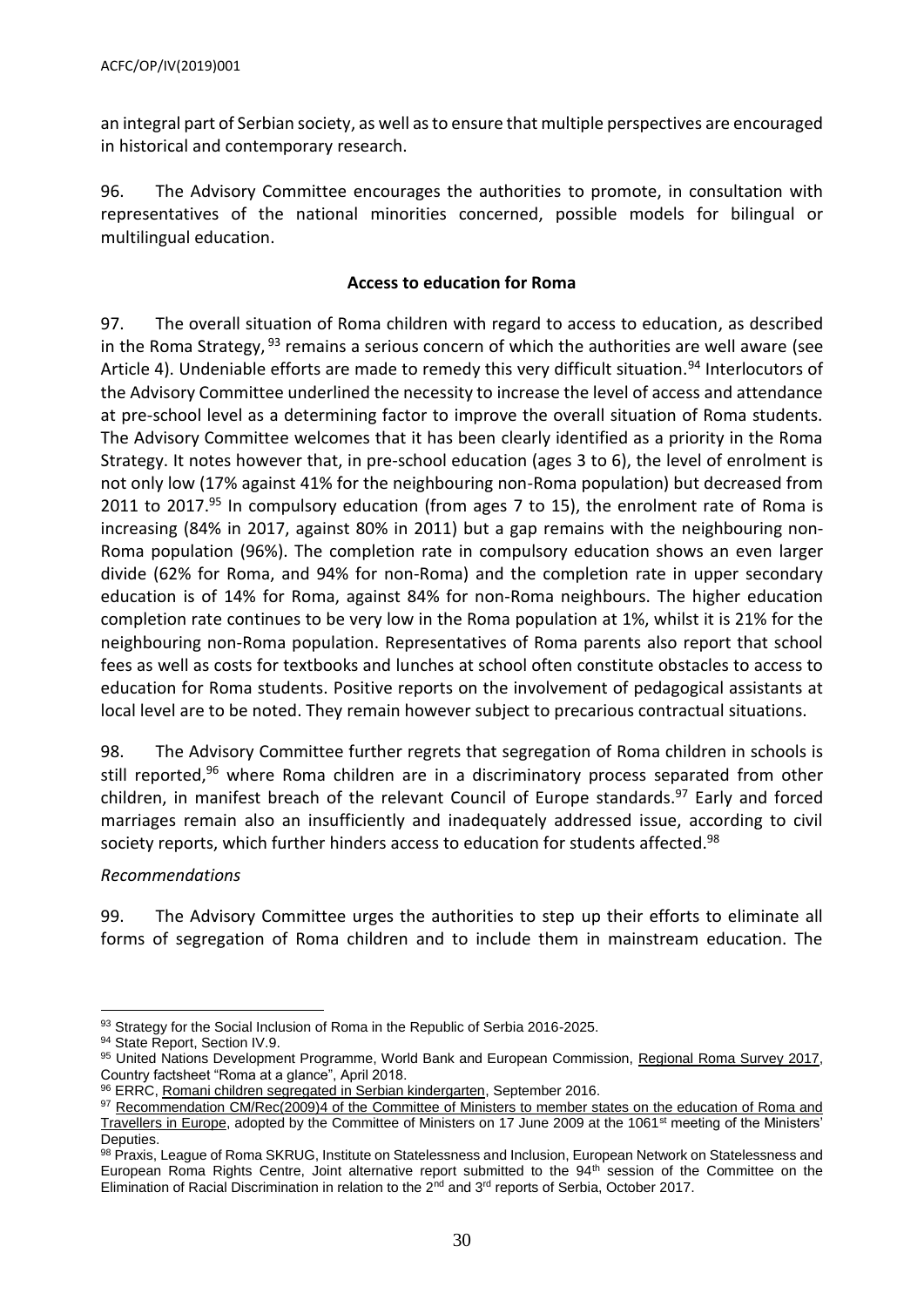situation at all levels should be closely monitored in order to avoid any segregation based on ethnic affiliation.

100. The Advisory Committee calls on the authorities to redouble their efforts to combat school absenteeism and early dropouts among Roma children. Such efforts should include the expansion and development of the long-term use of pedagogical assistants who can assist Roma children and their families in their contact and inclusion in the educational system.

#### <span id="page-30-0"></span>**Article 14 of the Framework Convention**

#### **Teaching in and of minority languages, including teaching materials<sup>99</sup>**

101. Recent changes to the provisions of Article 14 of the Law on National Councils of National Minorities have reinforced the competences of the National Councils with regard to education. They shall now provide their consent before any teaching material in and of minority languages is approved by the Ministry of Education.<sup>100</sup> Significant efforts have been made in practice with regard to the publication of textbooks. Representatives of national minorities regret however that a one-year gap remains between the amendment of the national curriculum and the revision of textbooks in minority languages. The situation of textbooks in the Albanian language remains a regrettable exception. Recent consultations have nevertheless been held between the authorities of Serbia and Albania in order to constructively move forward in this respect. The Advisory Committee welcomes the efforts undertaken and hope they will lead to concrete results in the nearest future.

102. Students belonging to national minorities have access to education in their minority language, if it is one of the following: Albanian, Bosnian, Bulgarian, Croatian, Hungarian, Romanian, Rusyn and Slovak. These languages are available upon the condition that 15 pupils enrol in the first grade who opt for teaching in the same minority language. Below this threshold, the establishing of a class in a minority language is subject to approval by the Ministry of Education. In practice, at the date at which the State Report was prepared, the Ministry had derogated from this principle for 575 classes throughout the country, corresponding to 119 schools.<sup>101</sup>

103. For students taught in any of those languages, Serbian is a mandatory second language of instruction, both in elementary and secondary schools, for two hours per week. The Advisory Committee was informed in this regard by teachers in minority languages that a significant number of students graduate without having acquired a sufficient command of Serbian, which causes a series of problems in terms of access to higher education or to the labour market. The Advisory Committee also wants to point out the difficulty in achieving integration between different groups in Serbia if they do not have a common language in which they can communicate (see Articles 6 and 12).<sup>102</sup> It recalls that it is equally important, as stressed in Article 14(3) of the Framework Convention, that proper knowledge of the State language is acquired,

 99 The Advisory Committee notes that the Committee of Experts on the European Charter for Regional or Minority Languages (COMEX) has in 2018 had the opportunity to examine this development in depth while drawing up its fourth report on Serbia. The Advisory Committee refers to the detailed findings and recommendations of COMEX in its report. <sup>100</sup> In the absence of answer within 30 days, the consent is considered given.

<sup>101</sup> State Report, Section IV.10.

<sup>&</sup>lt;sup>102</sup> OSCE, Integration starts with a common language - Enhancing state language proficiency of national minority students in Serbia, 11 September 2017.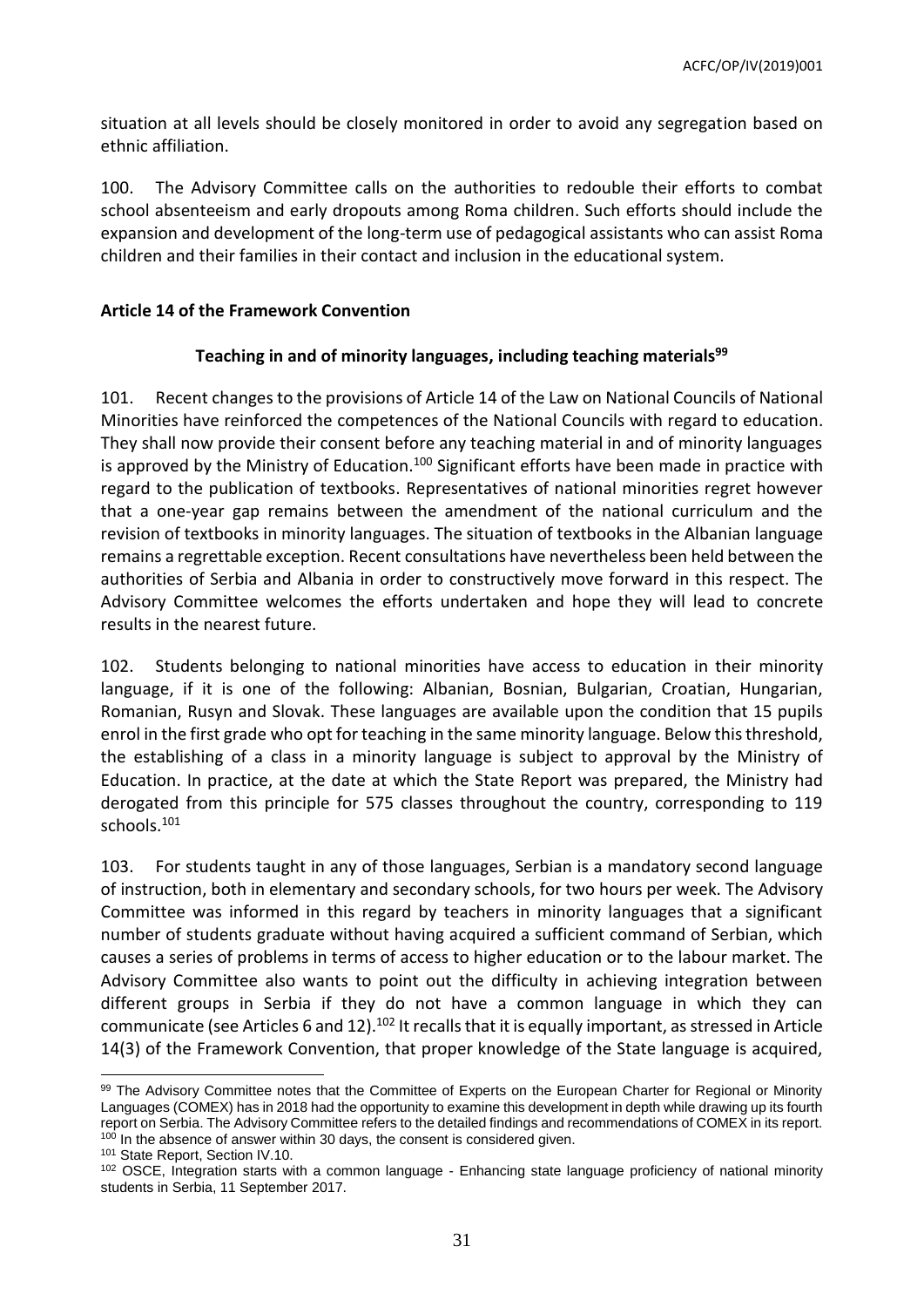as the lack thereof seriously restricts opportunities for persons belonging to national minorities to effectively participate in public life and may inhibit their access to integration and weaken the cohesion of society as a whole. 103

104. Bunjevac, Czech, Macedonian, Romani, Ukrainian and Vlach languages are also taught "with elements of national culture" for two hours per week. Minority languages, including those available as language of instruction (Albanian, Bosnian, Bulgarian, Croatian, Hungarian, Romanian, Rusyn and Slovak) are however generally not present in technical and vocational schools, or in adult education.

#### *Recommendations*

105. The Advisory Committee calls on the authorities to take the necessary measures to fill the one-year gap between the review of the national curriculum and the edition of revised materials in minority languages. It also calls on the authorities to find an appropriate and rapidly implementable solution for materials in the Albanian language.

106. The Advisory Committee encourages the authorities to enhance the availability and quality of State language teaching, including when taught as a second language, through a balanced approach that contains parallel measures safeguarding protection and promotion of minority languages.

## <span id="page-31-0"></span>**Article 15 of the Framework Convention**

# **Institutional framework for the participation of national minorities in decision-making**

107. From November 2015 to June 2018, the authorities pursued their efforts towards revising the Law on National Councils of National Minorities. Despite the consultations held, several representatives of National Councils have criticised the consultation process, in particular its lack of inclusiveness as well as the possible level of political influence over the process. The amended Law was adopted on 29 June 2018. The views of the representatives of national minorities on the amended law are somewhat divergent, some considering that the legal framework has consolidated and clarified their powers, others considering that they have lost part of their decision-making capacity. Interlocutors of the Advisory Committee also consider that some discrepancies remain between the amended law and the other sectoral laws (on education, culture, media and official use of the minority language and script) and that a holistic analysis should be made to further align those texts.

108. The amendments to the law aimed in particular at clarifying the powers of the National Councils, strengthening their institutional position, reducing excessive politicisation by defining incompatibilities of functions between membership to a National Council and high political offices, as well as increasing cooperation between the National Councils and the state bodies, and between the National Councils themselves. Significant efforts have been made to update the Special Electoral Roll between the elections to the National Councils organised in November 2018. Employees of self-government units were trained in this regard, in particular to avoid interferences with the application process. The election campaign was launched in August 2018

 <sup>103</sup> Thematic Commentary No. 3, Para. 72.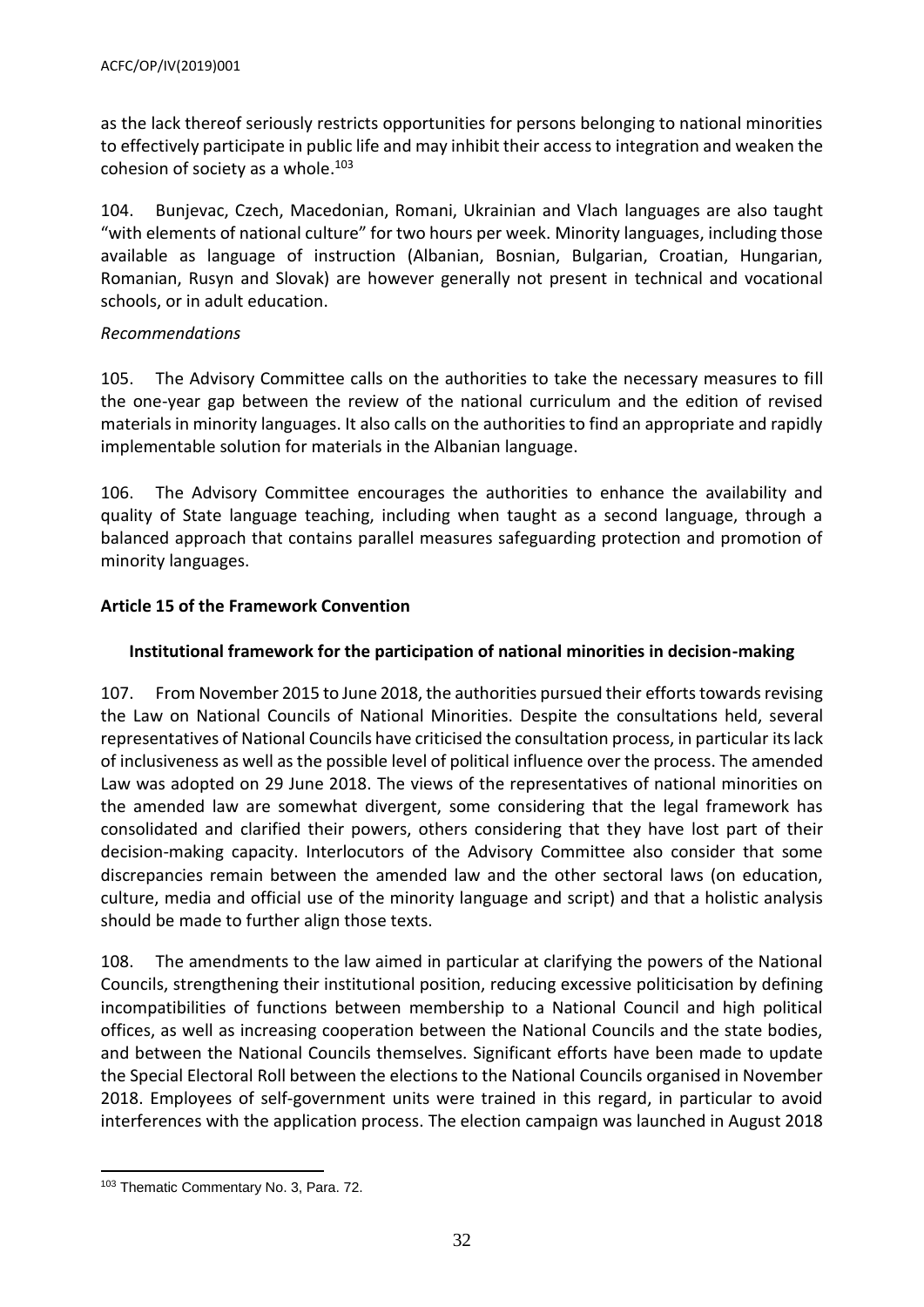and promoted through a video<sup>104</sup> made by the Ministry of Public Administration and Local Self-Government. The overall number of persons registered increased, which is to be welcomed. The elections took place on 4 November 2018, under the scrutiny of the Republic Electoral Commission.<sup>105</sup> The Advisory Committee observes however that no particular monitoring of the media was held during the campaign and is therefore not in a position to further assess the quality of the campaign and to what extent it has addressed matters of interest to persons belonging to national minorities.

109. The Advisory Committee recalls that the consultation of persons belonging to national minorities is particularly important in countries where there are no arrangements to enable participation of persons belonging to national minorities in parliament and other elected bodies. Consultation alone does not, however, constitute a sufficient mechanism for ensuring effective participation of persons belonging to national minorities.<sup>106</sup> The representativeness of consultative bodies also depends on minority organisations and their appointment procedures. When specific consultative mechanisms in respect of an individual national minority are set up, due regard should be paid to the diversity within this group. States Parties are encouraged periodically to review the appointment procedures to make sure that the bodies concerned are as inclusive as possible, maintain their independence from governments, and genuinely represent a wide range of views amongst persons belonging to national minorities.<sup>107</sup>

110. Concerning the recent amendments to the law on the National Councils of National Minorities, the Advisory Committee recalls the particular importance of consultation processes being held with the representatives of national minorities when amending laws related to their representative bodies. It notes in this regard that some of the National Minority Councils considered that the consultations held in this particular instance were not entirely effective. Given the recent nature of the changes introduced in the law, the Advisory Committee also considers it important that the authorities proceed with a periodical review of the appointment procedures to assess the inclusiveness and independence of the National Councils as well as their genuine representation of the diversity of views amongst persons belonging to national minorities. Independent expertise should support such a review, including expertise on interethnic relations and intercultural dialogue. The Advisory Committee also underlines the views shared by independent researchers that the National Minority Councils would possibly better function if their operations and elections were decentralised. The Advisory Committee is concerned in particular that the centralised electoral system of National Councils makes it difficult to ensure the effectiveness of the rights of persons belonging to national minorities who do not live in traditionally populated areas – such as in big cities, including Belgrade –, but also of persons belonging to national minorities who live in a large number of municipalities – such as Roma – or of persons belonging to numerically smaller minorities. The Advisory Committee would therefore encourage the authorities to explore alternative systems, including local minority self-governments. Concerning the recent elections, the Advisory Committee has also been informed that, for the Ashkali and Greek National Minority Councils, political transition has

 $\overline{a}$ 

<sup>104</sup> The video was broadcast 670 times on television and viewed 17550 times on websites and 68000 times on social networks, as well as broadcast on 4 local radios and 2 information websites.

<sup>&</sup>lt;sup>105</sup> The overall turn-out was of 44.6% for the 18 National Councils elected through direct vote, with more than 50% of participation for the Bosniak, Bulgarian, Vlach, Egyptian, Rusyn and Czech National Councils. The overall representation of women elected members amounts to 39% (from 31.5% for the Bulgarian National Council to 53% for the Slovenian National Council).

<sup>&</sup>lt;sup>106</sup> ACF[C Thematic Commentary n° 2,](https://rm.coe.int/CoERMPublicCommonSearchServices/DisplayDCTMContent?documentId=09000016800bc7e8) Paras. 106-107.

<sup>&</sup>lt;sup>107</sup> ACF[C Thematic Commentary n° 2,](https://rm.coe.int/CoERMPublicCommonSearchServices/DisplayDCTMContent?documentId=09000016800bc7e8) Paras. 110-111.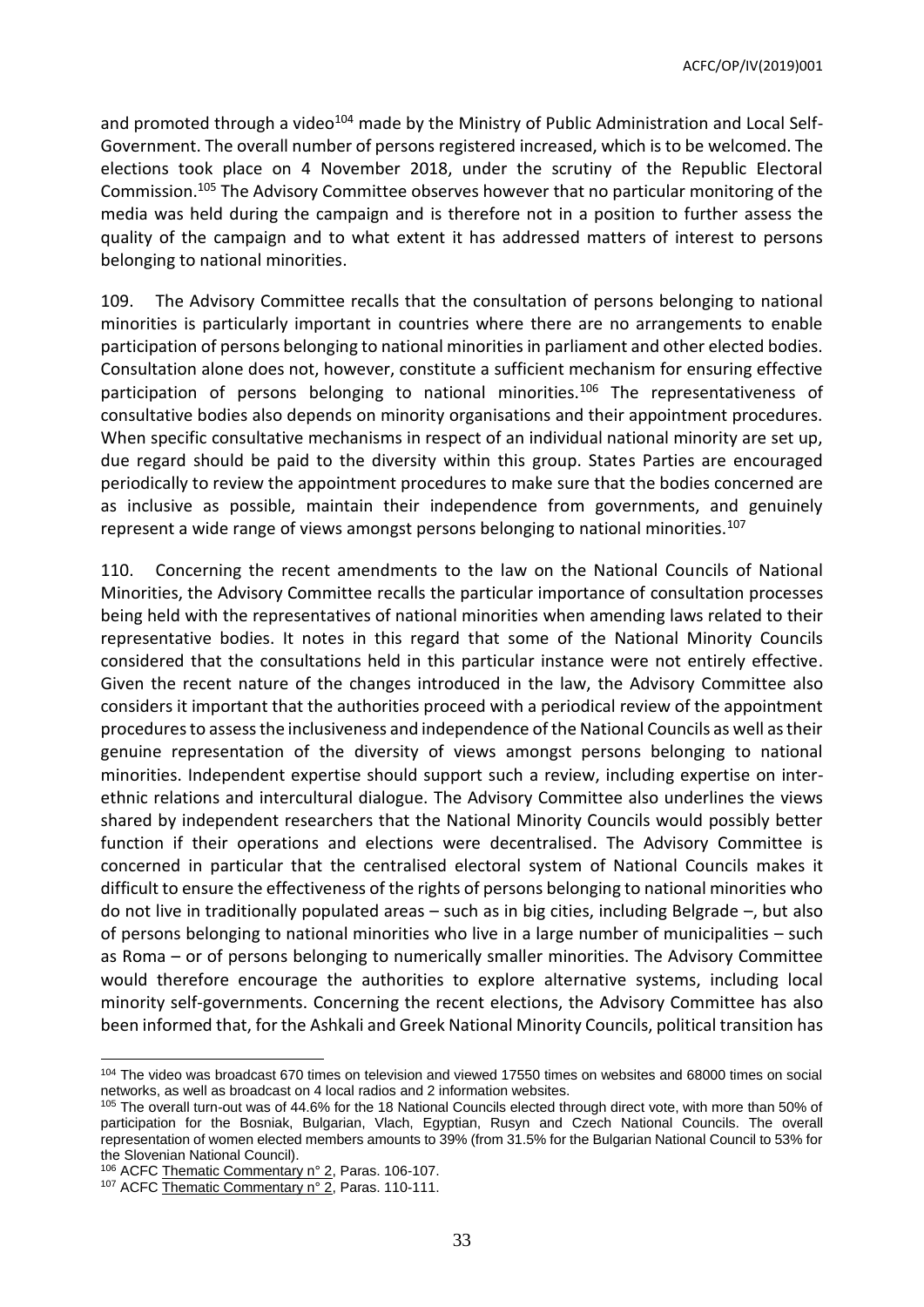been complicated by the inability of the elected majority to access the respective bank accounts of their National Councils due to refusals from the previous majority to hand-over access to these accounts.

111. In addition to national structures, regional and local consultative mechanisms have, in some circumstances, proved to be a useful additional channel for the participation of persons belonging to national minorities in decision-making, especially in areas of competencies where decision-making powers have been decentralised. In such situations, it is important that local authorities regularly involve these consultative bodies in their decision-making processes, when dealing with minority issues.<sup>108</sup> Local authorities, and in particular municipalities, should design and implement new ways to represent and effectively involve persons belonging to national minorities in the decision-making process, $109$  in all areas traditionally inhabited by national minorities or where they live in substantial numbers, including larger cities. In parallel, the Advisory Committee remains of the opinion that Councils for Inter-Ethnic Relations should be made operational in all multi-ethnic self-government units (see Article 6). Their competencies would however benefit from being clarified and possibly extended, in particular with regard to access to information. 110

112. The local level is also where Roma participation in decision-making can play a significant role in their integration. Local authorities in Kostolac mentioned to the Advisory Committee that what they consider as the main achievement of the monitoring cycle with regard to Roma is the increase in the level of consultation and participation they demonstrated in local policy design. The Advisory Committee praises such initiatives and very much insists on the need to make them more sustainable and oriented towards the long-term. It was observed however that the participation of Roma very much varies from one municipality to the other and is still far from having reached every segment of local life. Reports underline for example a low level of representation of Roma parents in parents' boards in schools, including in schools where Roma children represent a significant proportion of the students. $111$ 

113. The Advisory Committee further notes that, while the Article 2 of the Law on the Protection of Rights and Freedoms of National Minorities does not define what "numerically sufficiently representative" prescribes (see Article 3), Article 44 of the Law on National Councils of National Minorities conditions the establishment of a special electoral roll of a national minority on the submission of a request by 5% of the adult members identifying themselves as belonging to a given minority according to the latest census, provided this number is not inferior to 300. Despite the absence of reference to such procedure in the State report, the Advisory Committee was informed that persons belonging to the Aromanian minority have submitted a request to the Ministry of Justice in 2012 to establish a special electoral roll with a view to electing their National Council. The 2011 population census in Serbia registered 243 persons identifying themselves as Aromanians. Their request was rejected by the Ministry, before being overturned by an administrative court. The Supreme Court of Cassation has however eventually validated the Ministry's decision, on the basis of Article 44 of the Law on National Councils of National Minorities. The Advisory Committee recalls that the numerical strength of a group

109 See Article 20, paragraph 1.10 of the Law on Local Self-Government,<sup>109</sup>

<sup>108</sup> ACF[C Thematic Commentary n° 2,](https://rm.coe.int/CoERMPublicCommonSearchServices/DisplayDCTMContent?documentId=09000016800bc7e8) Paras. 114-115.

<sup>110</sup> In this regard, see Ljubica Djordjević[, Local Bodies for Inter-ethnic Relations in the Western Balkan States](https://www.ecmi.de/uploads/tx_lfpubdb/WP__106_Local_Bodies_for_Interethnic_Relations_in_the_Western_Balkan_States.pdf) : Still an [empty Shell,](https://www.ecmi.de/uploads/tx_lfpubdb/WP__106_Local_Bodies_for_Interethnic_Relations_in_the_Western_Balkan_States.pdf) ECMI Working paper #106, November 2018.

<sup>111</sup> RTV Presevo, "Roma have no representative in school boards", Web portal presheva.com, 8 April 2019.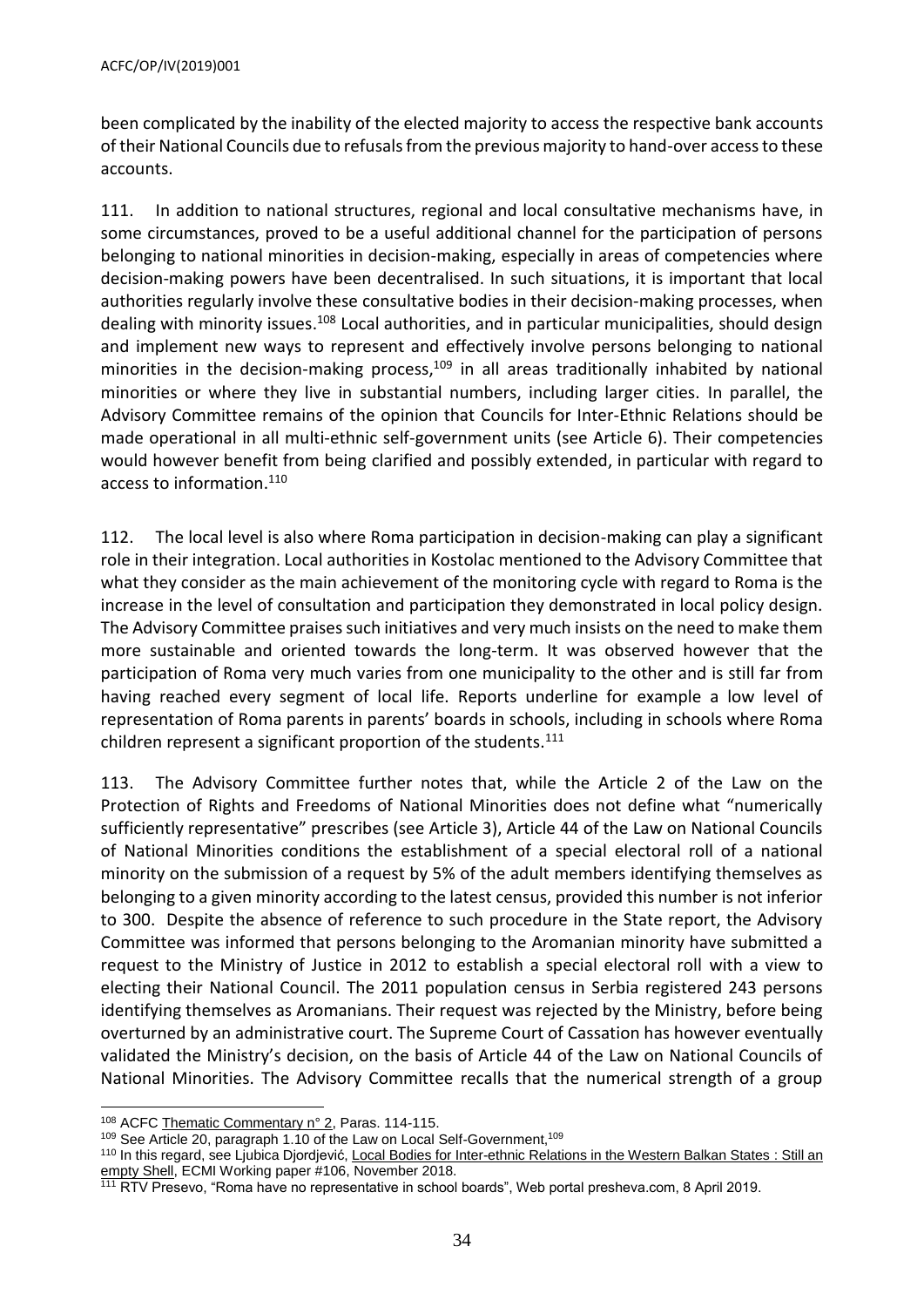should not be decisive for the characterisation as a minority and that numerically smaller groups are often in need of stronger protection to be able to preserve a specific identity, as is the case for the Aromanians.

#### *Recommendations*

114. The Advisory Committee calls on the authorities to monitor and periodically review the implementation of the Law on National Councils of National Minorities in consultation with the Councils themselves, and to commission an independent qualitative study on the functioning of the Councils, including an evaluation of their inclusivity, independence and representativeness, as well as their capacity to initiate intercultural dialogue and strengthen inter-ethnic relations.

115. The Advisory Committee calls on the authorities, and in particular at local level, to design and implement new ways to represent and effectively involve persons belonging to national minorities in the decision-making process, $112$  in all areas traditionally inhabited by national minorities or where they live in substantial numbers, including larger cities.

116. The Advisory Committee encourages the authorities to step up their efforts for the political integration of Roma at national and local level, including by systematically consulting them in policy design and decision-making on matters that may affect their rights.

#### **Representation of national minorities in elected bodies and participation in public affairs**

117. In its previous opinions, the Advisory Committee has already underlined the quality of the legal framework aimed at promoting the representation of national minorities in elected bodies at national, provincial and local levels,  $^{113}$  including Article 77 § 1 of the constitution<sup>114</sup> and Article 81 § 2 of the Law on the Elections of Members of the Parliament. 115

118. The national authorities report 68 national minority political parties listed in the Register of Political Parties. Currently, national minority political parties have 9 seats in the Parliament, 116 thanks to the application of the so-called "natural threshold". 10 other members of Parliament are not affiliated to national minority political parties but identify themselves as belonging to a national minority. Certain researchers consider that the "natural threshold" technique favours only large homogenous minorities whose political parties have convergent political goals. The same researchers highlight the fact that only one minority party has won an increasing number of seats in parliament since 2007, and only two others have occasionally won seats. Roma, for

 $\overline{a}$ <sup>112</sup> See Article 20, paragraph 1.10 of the Law on Local Self-Government,<sup>112</sup>

<sup>113</sup> Third Advisory Committee Opinion on Serbia, adopted on 28 November 2013, Para. 177.

<sup>114</sup> Article 77 § 1 of the Constitution of the Republic of Serbia guarantees the right for "members of national minorities (…) to participate in administering public affairs and assume public positions, under the same conditions as other citizens." Article 4 § 5 of the recently amended Law on the Protection of Rights and Freedoms of National Minorities further foresees "that the Republic of Serbia shall provide conditions for efficient participation of persons belonging to national minorities in political life, the representation of representatives of national minorities in the Parliamentary Assembly, and the proportional representation of national minorities in the assemblies of the autonomous provinces and local self-government units (…)."

<sup>&</sup>lt;sup>115</sup> Article 81 § 2 of the Law on the Elections of Members of the Parliament provides that "political parties of ethnic minorities and coalitions of political parties of ethnic minorities shall participate in distribution of mandates even if they won less than 5% of votes out of the total number of voters who have voted" (5% being the threshold as of which other political parties participate in the distribution of mandates).

<sup>116</sup> 6 for « Alliance of Vojvodina Hungarians », 3 for the « Party of Democratic Action of Sandžak » and 2for the « Party for Democratic Action ».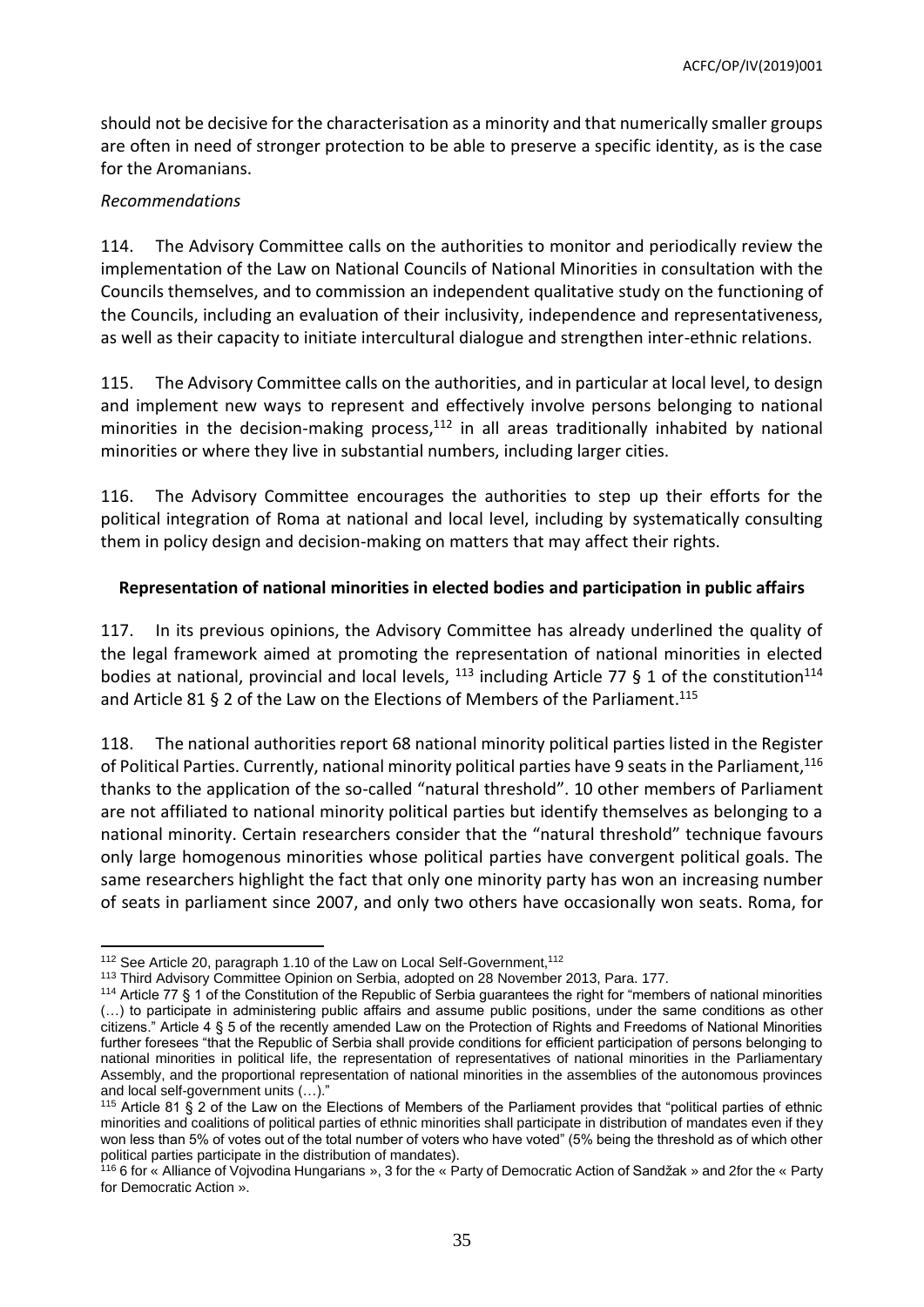example, do not benefit from the system due to the spatial dispersion and political heterogeneity of the community.<sup>117</sup>

119. In the Assembly of the Autonomous Province of Vojvodina, 17 members out of 120 identify themselves as belonging to a national minority. The data provided by the authorities<sup>118</sup> show that there are representatives identifying themselves as belonging to a national minority in 48 out of 74 of the assemblies of the multi-ethnic local self-government units. However, the figures presented neither allow the Advisory Committee to assess their proportion in these assemblies, nor their proportion compared to the total population in the area concerned. Moreover, the figures do not reflect gender representation in these institutions.

120. The Advisory Committee has noted over time that when electoral laws provide for a threshold requirement, its potentially negative impact on the participation of national minorities in the electoral process needs to be duly taken into account. It is generally advisable to carry out a periodical review to ensure that electoral laws adequately reflect developments in society and the needs of persons belonging to national minorities. It is essential that persons belonging to national minorities, including numerically smaller ones, are consulted in the process of drafting such legislation or monitoring its implementation. Electoral provisions aimed at promoting a balanced presence of women in elected bodies can be designed to have a positive impact on the participation of women belonging to national minorities in public affairs.<sup>119</sup>

121. While welcoming the "natural threshold" approach to mitigate the potentially negative impact of the 5% threshold on the representation of national minorities in the Parliament, the Advisory Committee notes that the system benefits mainly a few larger minorities. Criticism formulated by researchers support the recommendation the Advisory Committee made in its previous opinion to review the existing system, in consultation with the national minorities themselves, including numerically smaller ones, and assess whether the approach cannot be further improved.

## *Recommendation*

122. The Advisory Committee calls on the authorities to review the provisions in place regarding the elections of the members of Parliament and to consult in so doing the representatives of all national minorities, including numerically smaller ones.

## **Representation of national minorities in public administration**

123. The Advisory Committee has already positively assessed the applicable constitutional and legal provisions aimed at promoting the adequate representation of national minorities in the public administration.<sup>120</sup> In practice, some efforts have been made toward the inclusion of

 $\overline{a}$ <sup>117</sup> Forum for Ethnic Relations, Shadow report on the protection of national minority rights in the Republic of Serbia, page 28, May 2018; see also, OSCE ODHIR, Third Status Report, Implementation of the Action Plan on Improving the [Situation of Roma and Sinti within the OSCE Area, For Roma, With Roma,](https://www.praxis.org.rs/images/praxis_downloads/OSCE_ODIHR_Third_status_report_on_Roma.pdf) 2018, Pages 40-56.

<sup>118</sup> State Report, page 31-32.

<sup>119</sup> ACF[C Thematic Commentary n° 2,](https://rm.coe.int/CoERMPublicCommonSearchServices/DisplayDCTMContent?documentId=09000016800bc7e8) Paras. 82-86.

<sup>&</sup>lt;sup>120</sup> Article 77 § 2 of the Constitution of the Republic of Serbia foresees that "the ethnic structure of the population and appropriate representation of members of national minorities shall be taken into consideration (…) when taking up employment in state bodies, public services, bodies of autonomous province and local self-government units". Article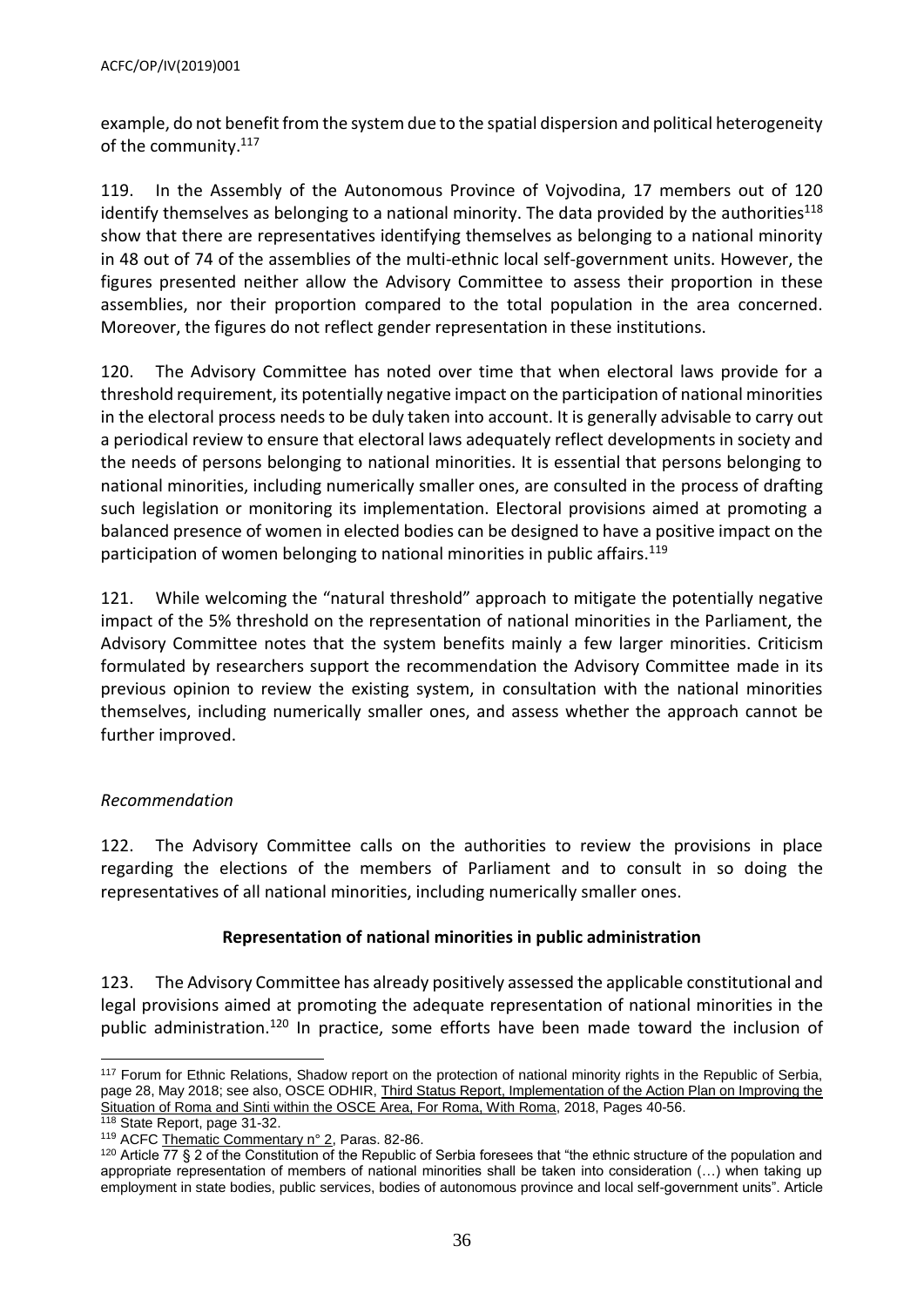national minorities in the police service at local level in certain regions, <sup>121</sup> however the lack of disaggregated data by ethnicity/nationality showing the representation of national minorities in the police force makes it difficult to support the claim that the situation has improved. The authorities report on the number of trainees attending the Basic Police Training Centre from 2011 to 2016, including on their ethnic affiliation. Figures show that certain classes of the Training Centre count several trainees belonging to national minorities, which is mostly due to a recent integration programme focused on one group one year, but neither explain whether a reasonable representation has been reached at local or central level within the Police itself, nor why other classes have a level of representation of national minorities inferior to 0.1%.<sup>122</sup>

124. Several interlocutors of the Advisory Committee complained about the lack of representation of persons belonging to their respective national minority, in particular in statelevel public administration, including when such administrations are decentralised in areas inhabited by persons belonging to national minorities traditionally or in substantial numbers. Situations reported five years ago remain a source of concern, in particular the representation of Albanians and Bosniaks in local branches of the State administration operating respectively in Preševo Valley and Sandžak, including local courts, as well as the situation of Roma. Researchers underline the absence of monitoring of ethnic representation in public service, partially due to the underdeveloped character of data collection legal framework (Article 4). <sup>123</sup> They also report both a significantly smaller number of members of national minorities holding management positions and a generally smaller number of employees belonging to national minorities when compared to the share of national minorities in the general population.

125. The Advisory Committee recalls that the public administration should, to the extent possible, reflect the diversity of society. Comprehensive data and statistics are crucial to evaluate the impact of recruitment, promotion and other related practices on minority participation in public services. The collection of data on the situation of national minorities should be made in accordance with international standards of personal data protection, as well as the right for persons belonging to a national minority to choose freely to be treated as such, or not (see Article 3). Attention should also be paid to the effective participation in the executive, which can be advanced by various means such as the introduction of posts assigned for minority representatives at all levels.<sup>124</sup> Targeted measures can also be designed to ensure that all civil servants are sufficiently trained and competent to perform their work effectively. State language proficiency requirements should not go beyond what is necessary for the post or service at issue. Requirements unduly limiting access to employment opportunities are not compatible with the standards embedded in the Framework Convention. Where necessary, targeted support should be provided to facilitate the learning of the official language for applicants or personnel from national minorities.<sup>125</sup>

<sup>4 § 3</sup> of the recently amended Law on the Protection of Rights and Freedoms of National Minorities further implements this principle and foresees the possibility for affirmative measures in order to achieve "appropriate representation of persons belonging to national minorities" in the public sector.

<sup>&</sup>lt;sup>121</sup> State report, Pages148-149.

<sup>122</sup> State report, Page 148.

<sup>&</sup>lt;sup>123</sup> Forum for Ethnic Relations, Shadow report on the protection of national minority rights in the Republic of Serbia, pages 16-17, May 2018; Council for Human Rights – Bujanovac, (Non)Implementation of the Agreement of the Governments relating to the South of Serbia, May 2016.

<sup>&</sup>lt;sup>124</sup> ACF[C Thematic Commentary n° 2,](https://rm.coe.int/CoERMPublicCommonSearchServices/DisplayDCTMContent?documentId=09000016800bc7e8) Paras. 120, 127-128.

<sup>&</sup>lt;sup>125</sup> ACF[C Thematic Commentary n° 2,](https://rm.coe.int/CoERMPublicCommonSearchServices/DisplayDCTMContent?documentId=09000016800bc7e8) Paras. 125-126.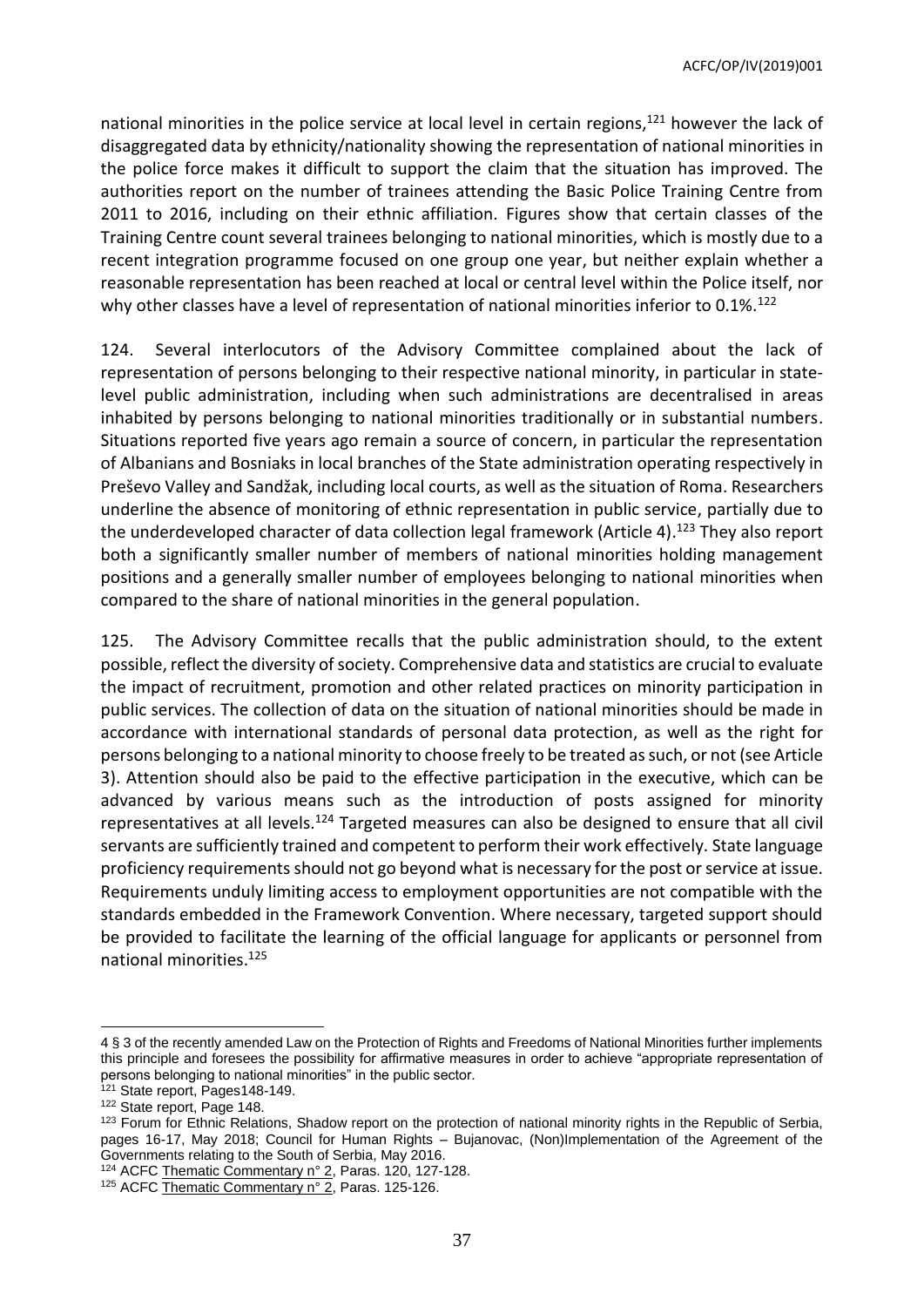126. The Advisory Committee notes that the authorities have started work on the necessary legislative arrangements in order to set up and operate a proper, sustainable and human rightsbased ethnic data collection system within the public administration. The Advisory Committee is convinced that the most pressing needs are now for data collection, policy design – in light of the collected data – as well as for the adoption and implementation of concrete and effective measures aimed at producing long-term and measurable progress. Measures such as indicators could be envisaged. As for other key policies related to minority rights in Serbia (Articles 4 and 6), the Advisory Committee regrets that the principles enshrined in the constitution and the law are not always combined with measures for implementation, including their periodical review in consultation with persons belonging to national minorities.

127. The Advisory Committee underlines the utmost importance of the proportionate representation of national minorities in the public administration. Such a State policy, leading to the proportionate representation of national minorities could trigger a revitalising process of participation in the economic and social life of the country (see below), in particular for communities in remote regions such as Albanians in Preševo Valley as well as Bosniaks in Sandžak, or for the most marginalised such as Roma. It would gradually increase the level of confidence in the state authorities, eliminate the current ethnic and social distance, and address the sense shared among a number of interlocutors of the Advisory Committee that they are not taken into consideration.

# *Recommendation*

128. The Advisory Committee urges the authorities to set up and operate, as soon as possible and at the latest by the due date of the fifth State Report, a sustainable and human rights-based data collection framework within the public administration and, on the basis of such data, to set up, implement, monitor and review on a periodical basis concrete and effective measures aimed at producing long-term and measurable progress on the representation of national minorities in the public administration, in particular those living in remote areas and the most marginalised.

# **Participation in social and economic life**

129. Article 4(5) of the Law on the Protection of Rights and Freedoms of National Minorities prescribes that the State "shall take appropriate measures to improve the economic situation of the underdeveloped areas traditionally inhabited by persons belonging to national minorities". The Advisory Committee has however been reported by representatives of the Albanian, Bosniak and Bulgarian minorities of an important lack of investments, including in infrastructures, in the respective areas where they traditionally live. Civil society representatives further reported an important level of unemployment (over 50%) in certain areas, as well as a demographic deficit in certain regions lacking socio-economic investments. Persons belonging to the Albanian minority also reported difficulties in obtaining recognition of diploma, in particular for the purpose of continuing specialised academic studies in Serbia.

130. The Advisory Committee recalls that States Parties should take specific measures to increase the opportunities for persons belonging to minorities living in peripheral and/or economically depressed areas, such as rural, isolated and border areas, war-damaged areas or regions affected by de-industrialisation, to participate in the socio-economic life of the country.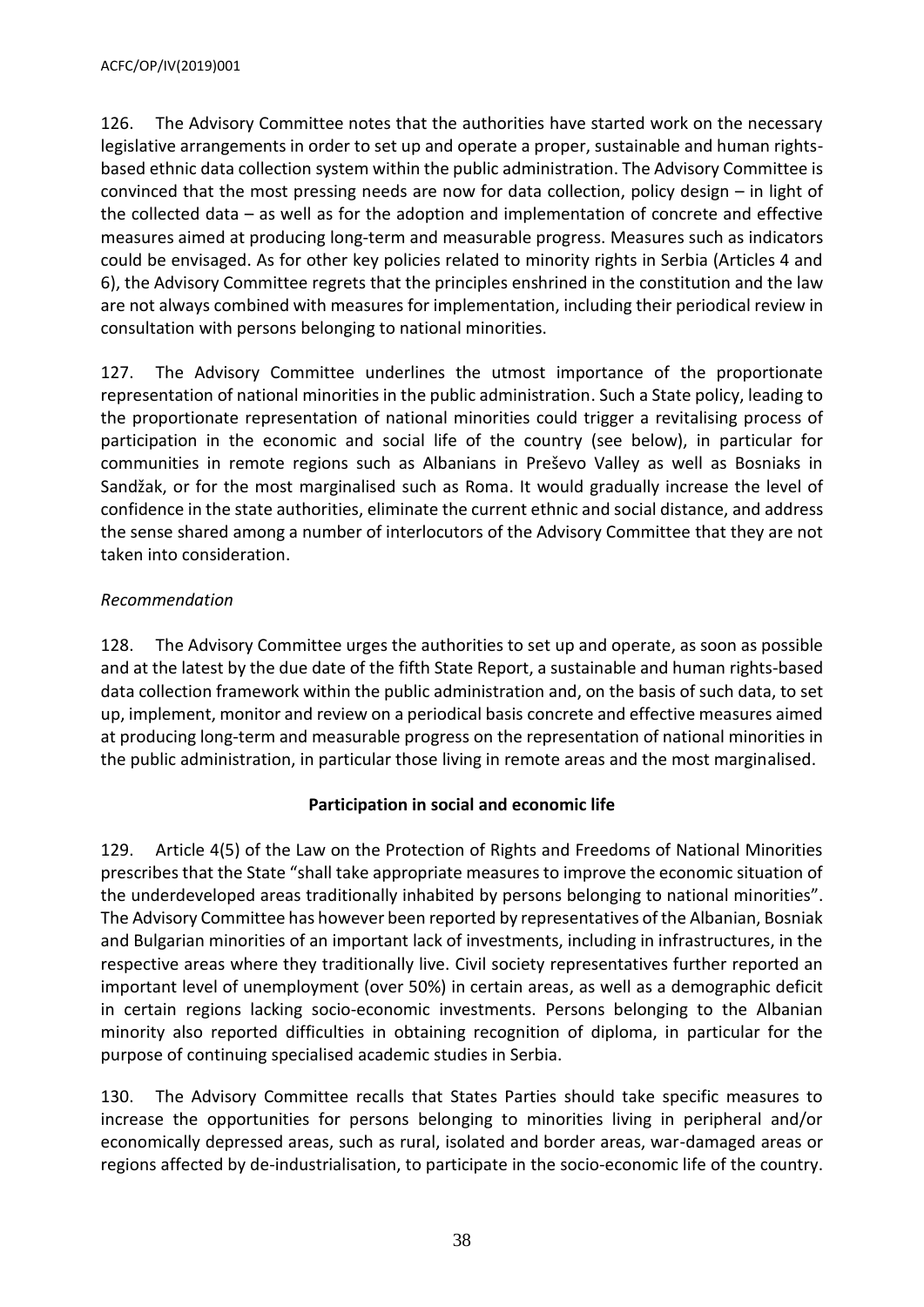Studies should be undertaken to assess the possible impact of development projects on persons belonging to national minorities. Particular attention should be paid to the situation of women and youth from national minority backgrounds. The authorities should ensure that persons belonging to national minorities are fully involved in the planning, implementation, monitoring and evaluation of policies and projects likely to have an impact on their economic situation and the situation of the regions where they live in substantial numbers.<sup>126</sup>

131. With regard to Roma, their employment rate is still significantly lower than neighbouring non-Roma (21% vs. 40%) although the overall figures have improved for both populations between 2011 and 2017.<sup>127</sup> Women – only 9% of whom are employed – and youth – 78% of Roma aged 18-25 are neither in employment, education nor training – are dramatically affected. Such marginalisation has life-long implications for the persons concerned, blocking further opportunities, including related to their housing (Article 4), access to higher education (Article 12), but also access to healthcare. In 2017, more than one quarter of Roma aged 16 or over reported having not accessed health services when needed, which shows an improvement compared to previous years, but remains much higher than the rate among neighbouring non-Roma.

132. A recent study<sup>128</sup> aimed to demonstrate the link between recurrent discrimination (Article 4), poor access to employment and difficult access to education (Article 12) as leading factors in immiseration, the latter being itself a significant factor in decision-making to remove Roma children from their families. Taking into account data from the only two Centres for Foster Care and Adoption in Serbia who provided disaggregated data by ethnicity, the study indicates that 30% of children in foster care in Serbia are Roma, while they represent only 2% of the population (Article 3). Child protection professionals consider these figures underestimated. The lack of prevention and support programmes helping Roma families to stay together or at least stay in contact was pointed out by specialists and psychologists.<sup>129</sup>

133. The Advisory Committee recalls that where comprehensive and long-term strategies are in place, particular attention should be paid to their effective implementation. Adequate resources need to be provided in a timely manner at all levels of operation, especially locally. The implementation of such policies should be carefully monitored and their impact evaluated, in close co-operation with representatives of the minorities concerned, with a view to adapting and strengthening policies over time. Effective coordination of measures undertaken by the various bodies involved should be a key concern.<sup>130</sup>

134. The Advisory Committee welcomes measures taken in the framework of the Roma Strategy for tackling Roma social and economic marginalisation, including the establishment of mechanism to outreach Roma communities such as health mediators, mobile local teams or local coordinators. These mechanisms remain however to be formalised and community workers, who would preferably be qualified Roma, are often contracted on a short-term basis, which impacts their work. Certain budget implementation rates are reported to be low, in particular

<sup>126</sup> ACF[C Thematic Commentary n° 2,](https://rm.coe.int/CoERMPublicCommonSearchServices/DisplayDCTMContent?documentId=09000016800bc7e8) Paras. 44-45.

<sup>&</sup>lt;sup>127</sup> United Nations Development Programme, World Bank and European Commission, [Regional Roma Survey 2017,](http://www.eurasia.undp.org/content/dam/rbec/docs/Factsheet_SERBIA_Roma.pdf) Country factsheet "Roma at a glance", April 2018.

<sup>128</sup> European Roma Rights Centre, Family Life Denied [: Overrepresentation of Romani Children in State Care in Serbia,](http://www.errc.org/uploads/upload_en/file/overrepresentation-of-romani-children-in-state-care-in-serbia.pdf) December 2017.

<sup>129</sup> *Ibid.*, p. 15.

<sup>130</sup> ACF[C Thematic Commentary n° 2,](https://rm.coe.int/CoERMPublicCommonSearchServices/DisplayDCTMContent?documentId=09000016800bc7e8) Para. 49.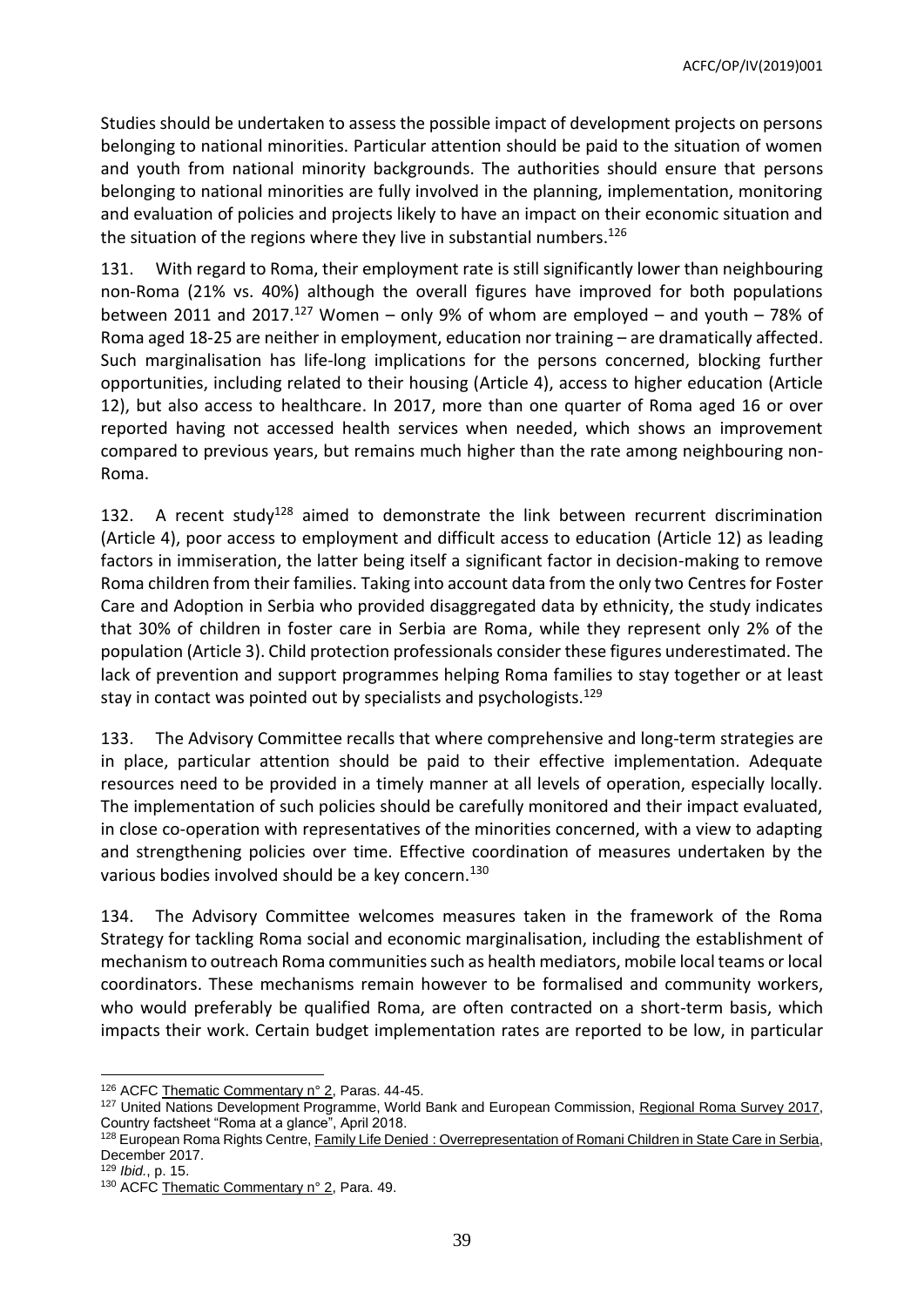with regard to access to healthcare, and funding is reportedly missing or unallocated for training new mediators, for mediators' operational work, to recruit a sufficient number of health mediators, as well as for employment measures.<sup>131</sup>

## *Recommendations*

135. The Advisory Committee calls on the authorities to prioritise the economic revitalisation of areas where persons belonging to national minorities reside in Central and Southern Serbia, including improvement of the infrastructure and incentives for more employment opportunities.

136. The Advisory Committee calls on the authorities to step up their efforts to ensure the effective participation of Roma in economic and social life by designing policy measures based on disaggregated data, setting up clear indicators, monitoring them in close co-operation with representatives of the Roma, with a view to adapting and strengthening them on a periodical basis.

# <span id="page-39-0"></span>**Articles 17 and 18 of the Framework Convention**

## **Bilateral agreements and regional cooperation**

137. Serbia has signed bilateral agreements related to the protection of national minorities with Croatia, Hungary, North Macedonia and Romania. The Advisory Committee observes that minority issues play a prominent role in bilateral relations with neighbouring EU member States, some of whom have made their support for candidacy status or the opening of specific chapters conditional on an improvement of the situation of specific minority groups in Serbia. However, the Advisory Committee notes that this does not necessarily translate into more formal bilateral co-operation; for example, the intergovernmental joint committees with Croatia and Hungary only met once during the last monitoring period, while the joint committees with North Macedonia and Romania did not meet.<sup>132</sup> The Advisory Committee notes also that researchers have observed a slowdown of bilateral cooperation with neighbouring countries in the recent years, mostly due to political attention being mainly focused on the EU accession process.<sup>133</sup>

138. Given the importance of Serbia in the political stabilisation and economic development of the entire region, the Advisory Committee underlines the positive impact that an enhanced bilateral cooperation could have on national minorities, in particular in terms of economic development of areas where persons belonging to national minorities reside in Central and Southern Serbia (see Article 15).

## *Recommendation*

139. The Advisory Committee calls on the authorities to consider enhancing bilateral cooperation related to the protection of national minorities, with EU and non-EU neighbouring countries, in order to stimulate the economic development of areas where persons belonging to national minorities reside, in particular in Central and Southern Serbia.

 131 Roma Integration 2020, Regional Cooperation council, 2018 National Platform on Roma Integration in Serbia, Policy Recommendations, June 2018.

<sup>132</sup> State Report, Section IV.12.

<sup>133</sup> Forum for Ethnic Relations, National Minorities in Serbia's relationship with the Neighbors, the status of National Minorities in Serbia and EU Negotiations : The Role of Neighbouring Countries, March 2017.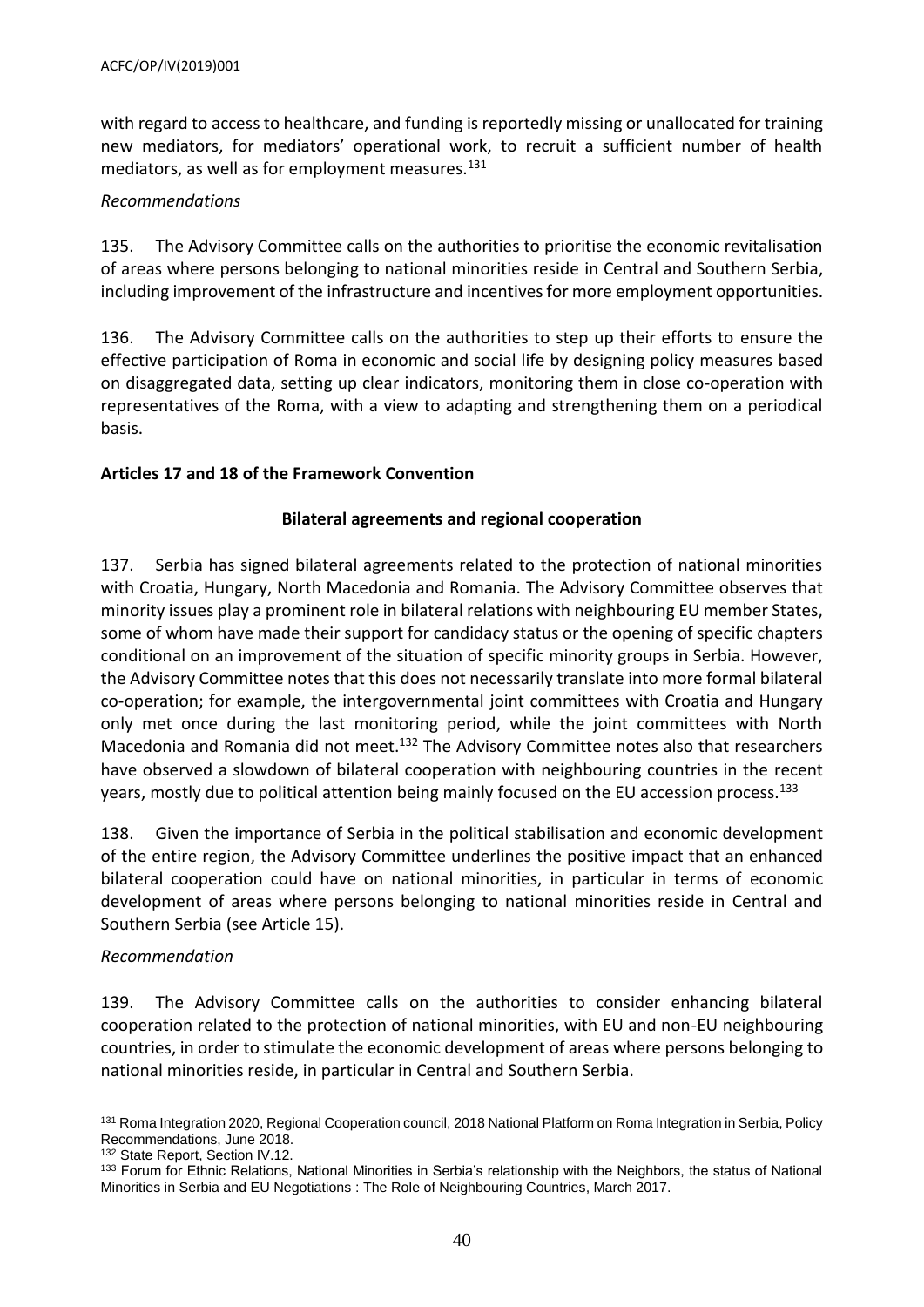ACFC/OP/IV(2019)001

#### <span id="page-40-0"></span>**III. Conclusions**

140. The Advisory Committee considers that the present concluding remarks and recommendations could serve as the basis for the resolution to be adopted by the Committee of Ministers with respect to the implementation of the Framework Convention by Serbia.

141. The authorities are invited to take account of the detailed observations and recommendations contained in Sections I and II of the Advisory Committee's Fourth Opinion. In particular, they should take the following measures to improve further the implementation of the Framework Convention:

#### <span id="page-40-1"></span>**Recommendations for immediate action<sup>134</sup>**

 $\triangleright$  raise awareness of persons belonging to the Roma minority living in informal settlements as well as relevant community workers about the legislative standards and the remedies available to victims of discrimination; resolutely address structural discrimination faced by Roma with regard to their citizenship status, as well as housing, healthcare, education and employment, including by taking the necessary affirmative measures to address the root causes of discrimination they face; eliminate all forms of segregation of Roma children and include them in mainstream education; redouble efforts to combat school absenteeism and early dropouts among Roma children, including by expanding and developing the long-term use of pedagogical assistants; step up efforts to improve participation of Roma in the economic and social life, by designing policy measures based on disaggregated data, setting up clear indicators, monitoring them in close co-operation with representatives of the Roma, with a view to adapting and strengthening them on a periodical basis;

 $\triangleright$  Set up and operate, as soon as possible and at the latest by the due date of the fifth State Report, a sustainable and human rights-based data collection framework on issues pertaining to the access to rights of persons belonging to national minorities as well as promote complementary qualitative and quantitative research in order to assess the situation of persons belonging to national minorities; on the basis of such data and research, set up, implement, monitor and periodically review minority policies with the effective participation of persons belonging to national minorities;

 $\triangleright$  Implement the recommendations of the Protector of Citizens of the Republic of Serbia listed in its Special Report on Councils for Inter-Ethnic Relations and commission an independent qualitative study, as soon as possible and at the latest by the due date of the fifth State Report, in order to assess the functionality of the Councils for Inter-Ethnic Relations; strongly support the development of independent qualitative and quantitative research showing the level and nature of inter-ethnic relations, including relations between persons belonging to national minorities and persons belonging to the majority; on the basis of such research, set up, implement, monitor and periodically review a comprehensive strategy aimed at revitalising inter-ethnic relations, in consultation with persons belonging to national minorities and local self-government units, taking into account the need to involve the majority in the integration and inclusion of national minorities in Serbian society;

 134 The recommendations below are listed in the order of the corresponding articles of the Framework Convention.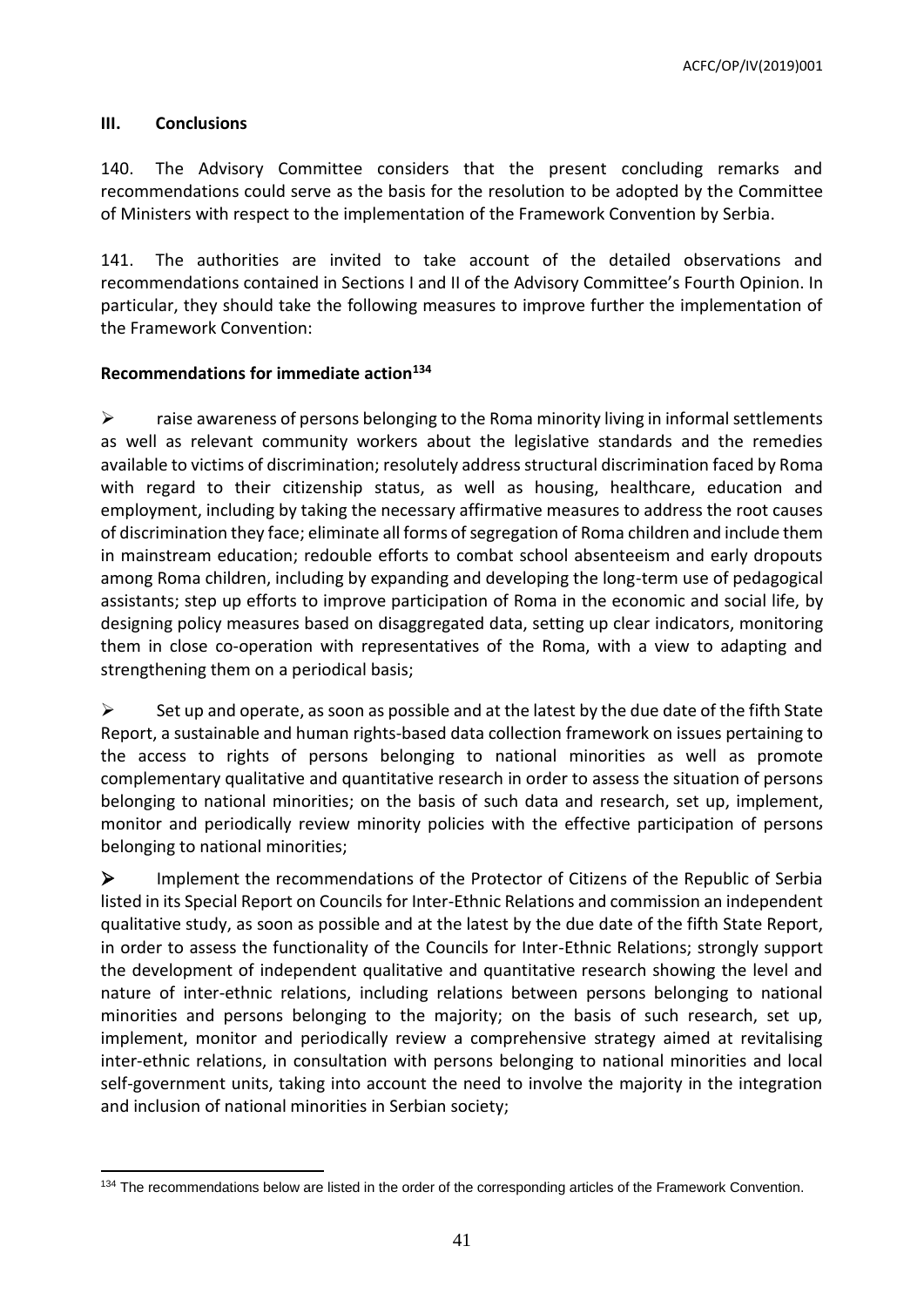promote a multicultural and intercultural perspective in education, including by developing exchange programmes between communities, at every level of education; ensure, as soon as possible and at the latest by the due date of the fifth State Report, that through a process including effective participation of persons belonging to national minorities, history curricula and teaching materials promote respect for all groups in society and provide broad knowledge on minorities as forming an integral part of Serbian society; ensure that multiple perspectives are encouraged in historical and contemporary research; promote, in consultation with representatives of the national minorities concerned, possible models for bilingual or multilingual education;

 $\triangleright$  set up and operate, as soon as possible and at the latest by the due date of the fifth State Report, a sustainable and human rights-based data collection framework within the public administration and, on the basis of such data, set up, implement, monitor and review on a periodical basis concrete and effective measures aimed at producing long-term and measurable progress on the representation of national minorities in the public administration, in particular those living in remote areas and the most marginalised.

# <span id="page-41-0"></span>Further recommendations<sup>135</sup>

 $\triangleright$  Launch an information campaign well ahead of the next census, targeting specifically persons belonging to national minorities, raising their awareness about their interests in participating in the census, including on multiple affiliation, and about the advantages of participating in the census, about multiple affiliation, and about their respective rights, with a view to successfully combining the protection and promotion of minority rights with the collection of reliable information about the ethnic composition of the population.

 $\triangleright$  Ensure effective participation of persons belonging to national minorities in the design of the census methodology and in the organisation and operation of such processes, including as enumerators; make all information on the census methodology and the aim of data collection available in the languages of national minorities.

 $\triangleright$  Ensure that the right of persons belonging to national minorities to establish religious institutions, organisations or associations is effectively guaranteed in law as well as in practice, including by ensuring that legal provisions governing religious communities do not allow for discrimination, including against those of a numerically smaller size, in particular with regard to access to legal personality or tax status.

 $\triangleright$  Closely monitor the impact of the privatisation process on minority media and commission a comprehensive and independent study on this subject; take the necessary measures to ensure editorial independence of private and public minority media, including those owned by political representatives of the national minorities;

 $\triangleright$  In areas traditionally inhabited by persons belonging to national minorities or where they live in substantial numbers, collect data on the number of minority languages spoken by civil servants in State, provincial and local administrations and, in light of such data, take the necessary measures including adequate training targeting persons belonging to the national minorities to ensure that the number of minority languages spoken by civil servants in State,

 <sup>135</sup> The recommendations below are listed in the order of the corresponding articles of the Framework Convention